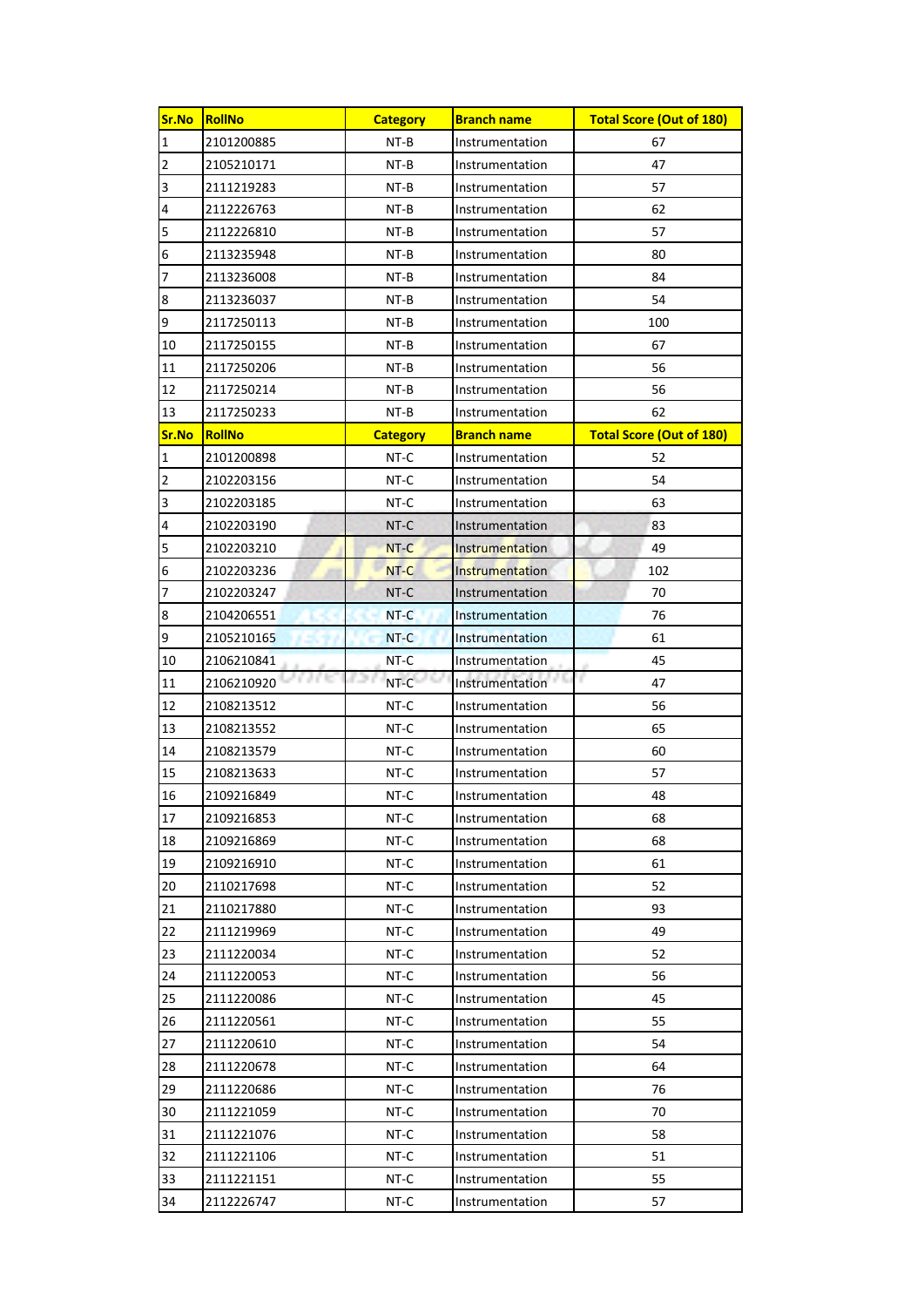| 35             | 2112226760         | NT-C            | Instrumentation                    | 71                              |
|----------------|--------------------|-----------------|------------------------------------|---------------------------------|
| 36             | 2112226808         | NT-C            | Instrumentation                    | 49                              |
| 37             | 2113235940         | NT-C            | Instrumentation                    | 71                              |
| 38             | 2113235942         | NT-C            | Instrumentation                    | 69                              |
| 39             | 2113235945         | NT-C            | Instrumentation                    | 79                              |
| 40             | 2113236026         | $NT-C$          | Instrumentation                    | 57                              |
| 41             | 2116241696         | NT-C            | Instrumentation                    | 83                              |
| 42             | 2116241718         | NT-C            | Instrumentation                    | 77                              |
| 43             | 2117248895         | NT-C            | Instrumentation                    | 52                              |
| 44             | 2117248921         | NT-C            | Instrumentation                    | 60                              |
| 45             | 2117248922         | NT-C            | Instrumentation                    | 69                              |
| 46             | 2117249999         | NT-C            | Instrumentation                    | 50                              |
| 47             | 2117250017         | NT-C            | Instrumentation                    | 63                              |
| 48             | 2117250045         | NT-C            | Instrumentation                    | 81                              |
| 49             | 2117250046         | NT-C            | Instrumentation                    | 58                              |
| 50             | 2117250055         | NT-C            | Instrumentation                    | 61                              |
| 51             | 2117250065         | NT-C            | Instrumentation                    | 60                              |
| 52             | 2117250086         | NT-C            | Instrumentation                    | 47                              |
| 53             | 2117250094         | NT-C            | Instrumentation                    | 58                              |
| 54             | 2117250100         | NT-C            | Instrumentation                    | 66                              |
| 55             | 2117250119         | NT-C            | <b>Instrumentation</b>             | 42                              |
| 56             | 2117250125         | NT-C            | Instrumentation                    | 49                              |
| 57             | 2117250131         | NT-C            | Instrumentation                    | 65                              |
| 58             | 2117250138         | NT-C            | Instrumentation                    | 60                              |
| 59             | 2117250172         | NT-C            | Instrumentation                    | 67                              |
| 60             | 2117250219         | NT-C            | Instrumentation                    | 39                              |
| 61             | a nu<br>2117251026 | NT-C            | Instrumentation                    | r<br>56                         |
| 62             | 2117251039         | NT-C            | Instrumentation                    | 53                              |
| 63             | 2117251085         | NT-C            | Instrumentation                    | 79                              |
| 64             | 2117251607         | NT-C            | Instrumentation                    | 73                              |
| 65             | 2117251632         | NT-C            | Instrumentation                    | 74                              |
| 66             | 2117251646         | NT-C            | Instrumentation                    | 53                              |
| 67             | 2117251665         | NT-C            | Instrumentation                    | 49                              |
| 68             | 2117252572         | NT-C            | Instrumentation                    | 41                              |
| 69             | 2117252588         | NT-C            | Instrumentation                    | 57                              |
| 70             | 2117252650         | NT-C            | Instrumentation                    | 28                              |
| 71             | 2117252656         | NT-C            | Instrumentation                    | 59                              |
| 72             |                    |                 |                                    |                                 |
|                | 2117252695         | NT-C            | Instrumentation                    | 83                              |
| 73             | 2117252731         | NT-C            | Instrumentation                    | 67                              |
| 74             | 2117252734         | NT-C            | Instrumentation                    | 58                              |
| 75             | 2117252752         | NT-C            | Instrumentation                    | 50                              |
| Sr.No          | <b>RollNo</b>      | <b>Category</b> | <b>Branch name</b>                 | <b>Total Score (Out of 180)</b> |
| $\mathbf{1}$   | 2102203240         | NT-D            | Instrumentation                    | 68                              |
| $\overline{2}$ | 2104206028         | NT-D            | Instrumentation                    | 59                              |
| 3              | 2104206045         | NT-D            | Instrumentation                    | 55                              |
| 4              | 2104206540         | NT-D            | Instrumentation                    | 61                              |
| 5              | 2104206580         | NT-D            | Instrumentation                    | 43                              |
| 6              | 2104206619         | NT-D            | Instrumentation                    | 61                              |
| 7<br>$\bf 8$   | 2105210147         | NT-D            | Instrumentation<br>Instrumentation | 58<br>58                        |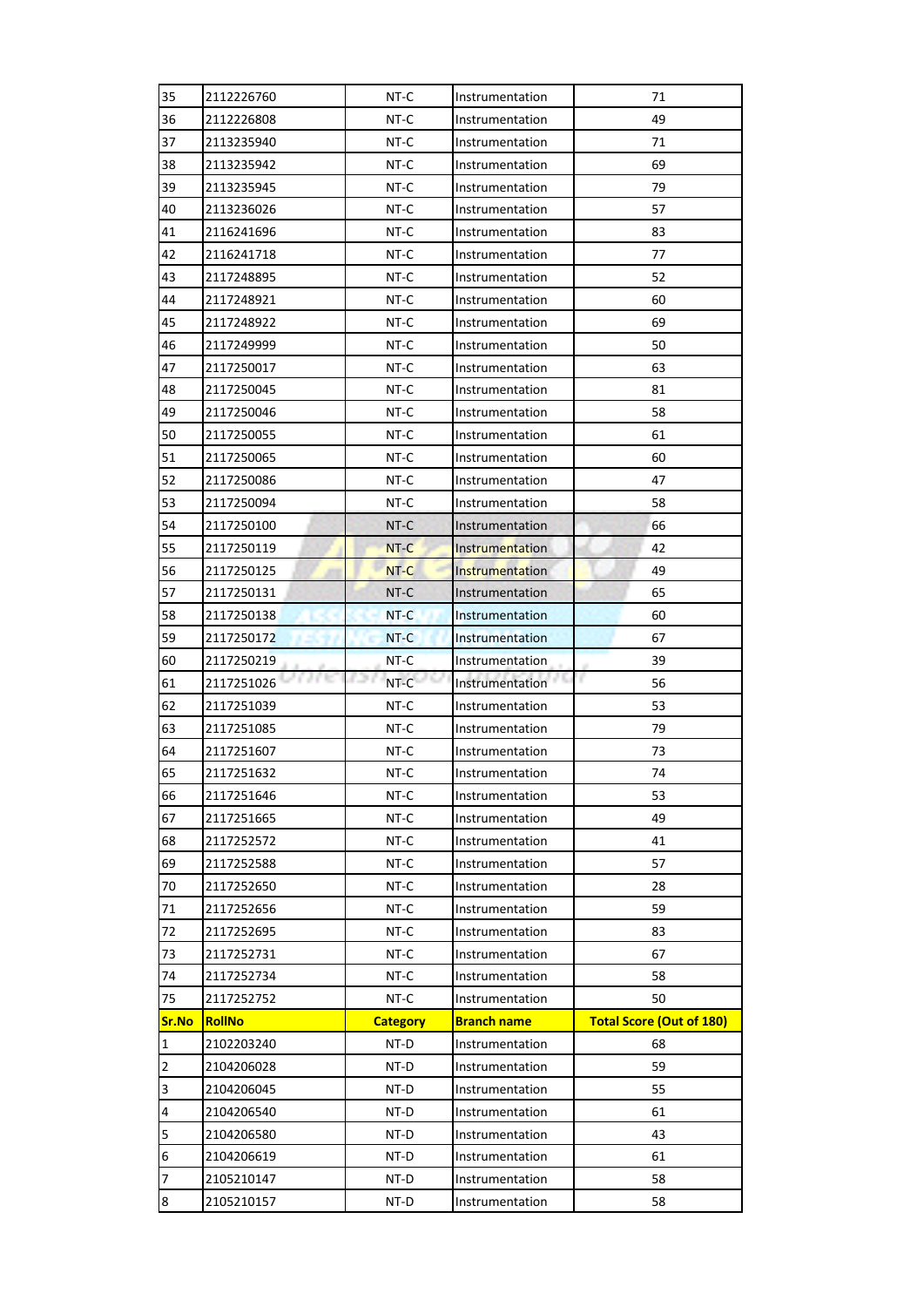| 9                       | 2105210162               | NT-D            | Instrumentation                    | 68                              |
|-------------------------|--------------------------|-----------------|------------------------------------|---------------------------------|
| 10                      | 2105210166               | NT-D            | Instrumentation                    | 65                              |
| 11                      | 2105210172               | NT-D            | Instrumentation                    | 35                              |
| 12                      | 2106210848               | NT-D            | Instrumentation                    | 54                              |
| 13                      | 2108213556               | NT-D            | Instrumentation                    | 66                              |
| 14                      | 2109216882               | NT-D            | Instrumentation                    | 78                              |
| 15                      | 2109216912               | NT-D            | Instrumentation                    | 56                              |
| 16                      | 2109217000               | NT-D            | Instrumentation                    | 54                              |
| 17                      | 2110217805               | NT-D            | Instrumentation                    | 55                              |
| 18                      | 2110217810               | NT-D            | Instrumentation                    | 70                              |
| 19                      | 2110217841               | NT-D            | Instrumentation                    | 74                              |
| 20                      | 2110217850               | NT-D            | Instrumentation                    | 73                              |
| 21                      | 2110217881               | NT-D            | Instrumentation                    | 54                              |
| 22                      | 2110217882               | NT-D            | Instrumentation                    | 46                              |
| 23                      | 2111219941               | NT-D            | Instrumentation                    | 50                              |
| 24                      | 2111220028               | NT-D            | Instrumentation                    | 66                              |
| 25                      | 2111220089               | NT-D            | Instrumentation                    | 47                              |
| 26                      | 2111220598               | NT-D            | Instrumentation                    | 54                              |
| 27                      | 2111220609               | NT-D            | Instrumentation                    | 64                              |
| 28                      | 2111221127               | NT-D            | Instrumentation                    | 76                              |
| 29                      | 2111222191               | NT-D            | <b>Instrumentation</b>             | 48                              |
| 30                      | 2111222203               | NT-D            | Instrumentation                    | 57                              |
| 31                      | 2117248885               | NT-D            | Instrumentation                    | 62                              |
| 32                      | 2117248934               | NT-D            | Instrumentation                    | 43                              |
| 33                      | 2117248949               | NT-D            | Instrumentation                    | 58                              |
| 34                      | 2117248971               | NT-D            | Instrumentation                    | 77                              |
| 35                      | 法自助<br>2117250032        | 62 1<br>NT-D    | Instrumentation                    | r<br>68                         |
| 36                      | 2117250048               | NT-D            | Instrumentation                    | 53                              |
| 37                      | 2117250074               | NT-D            | Instrumentation                    | 51                              |
| 38                      | 2117250120               | NT-D            | Instrumentation                    | 43                              |
| 39                      | 2117250163               | NT-D            | Instrumentation                    | 64                              |
| 40                      | 2117251087               | NT-D            | Instrumentation                    | 78                              |
| 41                      | 2117251097               | NT-D            | Instrumentation                    | 82                              |
| 42                      | 2117251645               | NT-D            | Instrumentation                    | 73                              |
| 43                      | 2117251656               | NT-D            | Instrumentation                    | 70                              |
| 44                      | 2117251664               | NT-D            | Instrumentation                    | 55                              |
| 45                      | 2117251667               | NT-D            | Instrumentation                    | 52                              |
| 46                      | 2117252592               | NT-D            | Instrumentation                    | 56                              |
| 47                      | 2117252675               | NT-D            | Instrumentation                    | 66                              |
| 48                      | 2117252677               | NT-D            | Instrumentation                    | 61                              |
| 49                      | 2117252681               | NT-D            | Instrumentation                    | 73                              |
| 50                      | 2117252696               | NT-D            | Instrumentation                    | 82                              |
| 51                      | 2117252773               | NT-D            | Instrumentation                    | 40                              |
| Sr.No                   | RollNo                   | <b>Category</b> | <b>Branch name</b>                 | <b>Total Score (Out of 180)</b> |
| $\mathbf{1}$            | 2101200619               | OBC             | Instrumentation                    | 55                              |
| $\overline{\mathbf{c}}$ | 2101200644               | ОВС             | Instrumentation                    | 62                              |
| 3                       | 2101200677               | OBC             | Instrumentation                    | 54                              |
| 4                       | 2101200734               | OBC             | Instrumentation                    | 66                              |
| 5                       |                          |                 |                                    |                                 |
| 6                       | 2101200770<br>2101200814 | OBC<br>OBC      | Instrumentation<br>Instrumentation | 54<br>69                        |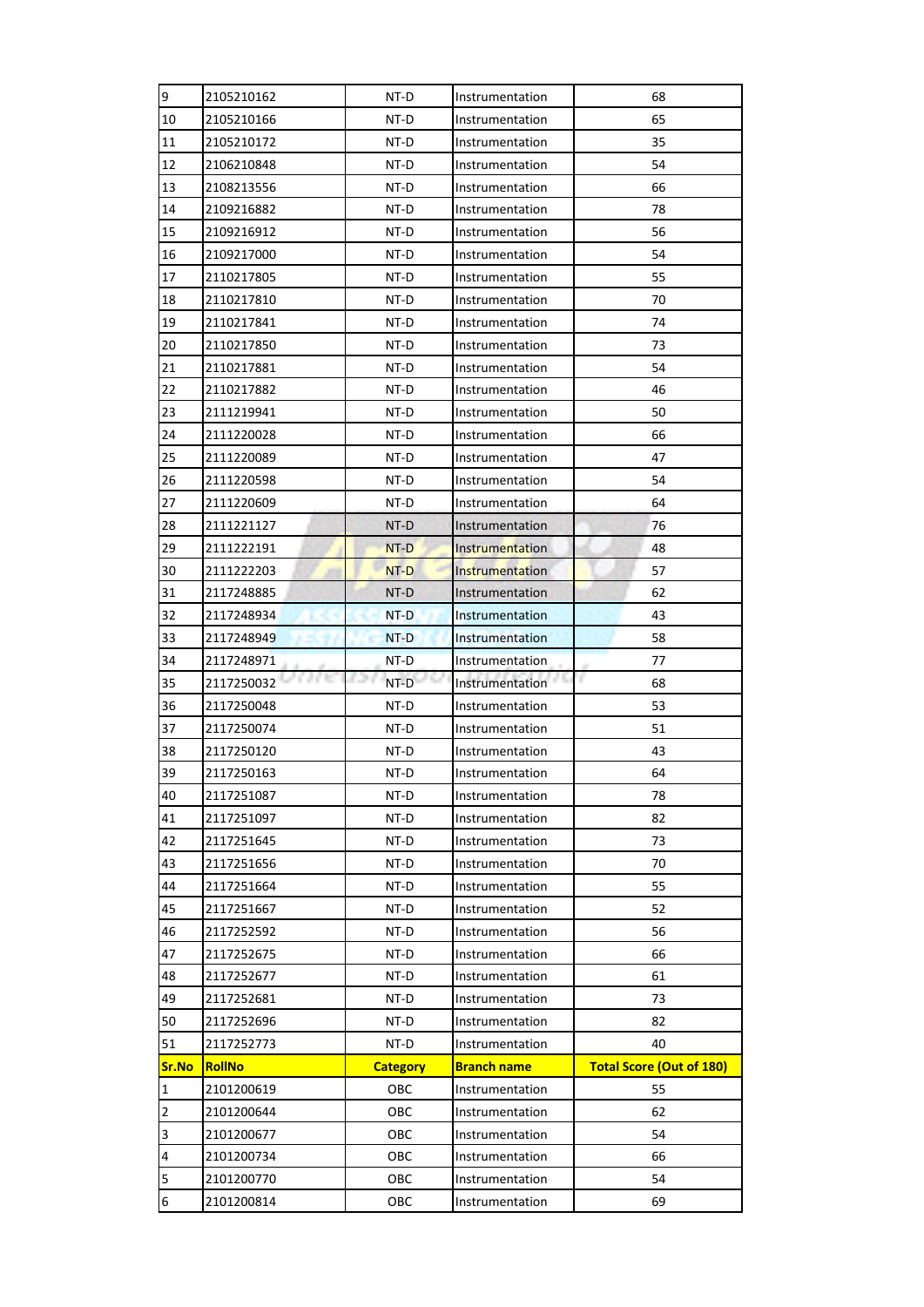| 7        | 2101200831           | ОВС                | Instrumentation        | 34      |
|----------|----------------------|--------------------|------------------------|---------|
| 8        | 2101200832           | ОВС                | Instrumentation        | 77      |
| 9        | 2101200843           | OBC                | Instrumentation        | 48      |
| 10       | 2101200849           | OBC                | Instrumentation        | 50      |
| 11       | 2101200854           | ОВС                | Instrumentation        | 71      |
| 12       | 2101200856           | OBC                | Instrumentation        | 53      |
| 13       | 2101200858           | ОВС                | Instrumentation        | 55      |
| 14       | 2101200876           | ОВС                | Instrumentation        | 41      |
| 15       | 2101200894           | OBC                | Instrumentation        | 57      |
| 16       | 2101200895           | OBC                | Instrumentation        | 44      |
| 17       | 2102203150           | ОВС                | Instrumentation        | 83      |
| 18       | 2102203158           | OBC                | Instrumentation        | 65      |
| 19       | 2102203159           | ОВС                | Instrumentation        | 61      |
| 20       | 2102203163           | OBC                | Instrumentation        | 48      |
| 21       | 2102203164           | ОВС                | Instrumentation        | 62      |
| 22       | 2102203170           | OBC                | Instrumentation        | 43      |
| 23       | 2102203175           | OBC                | Instrumentation        | 85      |
| 24       | 2102203176           | OBC                | Instrumentation        | 88      |
| 25       | 2102203177           | ОВС                | Instrumentation        | 74      |
| 26       | 2102203183           | OBC                | Instrumentation        | 72      |
| 27       | 2102203186           | OBC                | <b>Instrumentation</b> | 70      |
| 28       | 2102203196           | <b>OBC</b>         | Instrumentation        | 52      |
| 29       | 2102203201           | <b>OBC</b>         | Instrumentation        | 51      |
| 30       | 2102203203           | <b>OBC</b>         | Instrumentation        | 100     |
| 31       | 2102203205           | OBC                | Instrumentation        | 61      |
| 32       | 2102203206           | OBC                | Instrumentation        | 52      |
| 33       | A City<br>2102203209 | 62 6<br><b>OBC</b> | Instrumentation        | г<br>85 |
| 34       | 2102203213           | OBC                | Instrumentation        | 65      |
| 35       | 2102203214           | OBC                | Instrumentation        | 85      |
| 36       | 2102203216           | OBC                | Instrumentation        | 52      |
| 37       | 2102203219           | OBC                | Instrumentation        | 67      |
| 38       | 2102203220           | OBC                | Instrumentation        | 57      |
| 39       | 2102203221           | OBC                | Instrumentation        | 65      |
| 40       | 2102203229           | OBC                | Instrumentation        | 104     |
| 41       | 2102203230           | OBC                | Instrumentation        | 52      |
| 42       | 2102203234           | OBC                | Instrumentation        | 69      |
| 43       | 2102203239           | OBC                | Instrumentation        | 61      |
| 44       | 2102203242           | OBC                | Instrumentation        | 70      |
| 45       | 2102203246           | OBC                | Instrumentation        | 48      |
| 46       |                      |                    |                        |         |
|          | 2102203248           | OBC                | Instrumentation        | 31      |
| 47       | 2102203268           | OBC                | Instrumentation        | 61      |
| 48       | 2102203269           | OBC                | Instrumentation        | 51      |
| 49       | 2102203277           | OBC                | Instrumentation        | 78      |
| 50       | 2104206011           | OBC                | Instrumentation        | 60      |
| 51       | 2104206020           | OBC                | Instrumentation        | 46      |
|          | 2104206026           | OBC                | Instrumentation        | 85      |
| 52<br>53 | 2104206032           | OBC                | Instrumentation        | 81      |
| 54       | 2104206035           | OBC                | Instrumentation        | 56      |
|          | 2104206043           | OBC                | Instrumentation        | 46      |
| 55<br>56 | 2104206544           | OBC                | Instrumentation        | 61      |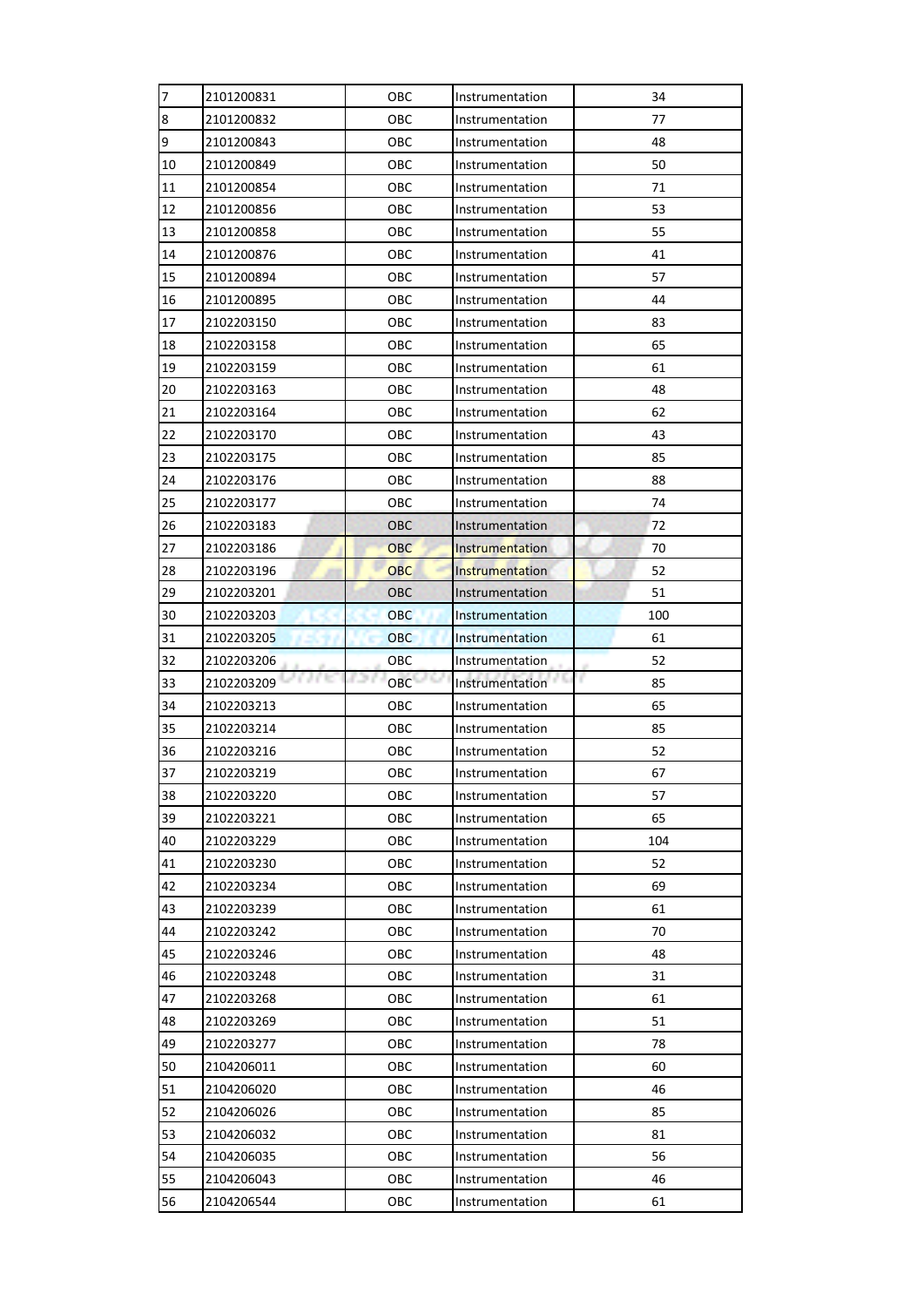| 57  | 2104206545 | ОВС                 | Instrumentation        | 46      |
|-----|------------|---------------------|------------------------|---------|
| 58  | 2104206546 | ОВС                 | Instrumentation        | 54      |
| 59  | 2104206572 | OBC                 | Instrumentation        | 61      |
| 60  | 2104206579 | OBC                 | Instrumentation        | 63      |
| 61  | 2104206600 | OBC                 | Instrumentation        | 65      |
| 62  | 2104206602 | OBC                 | Instrumentation        | 40      |
| 63  | 2104206606 | ОВС                 | Instrumentation        | 41      |
| 64  | 2104206613 | ОВС                 | Instrumentation        | 46      |
| 65  | 2104206615 | OBC                 | Instrumentation        | 70      |
| 66  | 2104206625 | OBC                 | Instrumentation        | 64      |
| 67  | 2104206632 | ОВС                 | Instrumentation        | 47      |
| 68  | 2105210159 | OBC                 | Instrumentation        | 51      |
| 69  | 2105210161 | ОВС                 | Instrumentation        | 55      |
| 70  | 2105210168 | OBC                 | Instrumentation        | 48      |
| 71  | 2106210812 | ОВС                 | Instrumentation        | 68      |
| 72  | 2106210813 | OBC                 | Instrumentation        | 52      |
| 73  | 2106210814 | ОВС                 | Instrumentation        | 40      |
| 74  | 2106210824 | ОВС                 | Instrumentation        | 50      |
| 75  | 2106210826 | ОВС                 | Instrumentation        | 73      |
| 76  | 2106210827 | OBC                 | Instrumentation        | 53      |
| 77  | 2106210832 | OBC                 | <b>Instrumentation</b> | 54      |
| 78  | 2106210837 | <b>OBC</b>          | Instrumentation        | 53      |
| 79  | 2106210842 | <b>OBC</b>          | Instrumentation        | 59      |
| 80  | 2106210846 | <b>OBC</b>          | Instrumentation        | 53      |
| 81  | 2106210847 | OBC                 | Instrumentation        | 52      |
|     |            |                     |                        |         |
| 82  | 2106210850 | OBC                 | Instrumentation        | 59      |
| 83  | 2106210851 | r 2 K<br><b>OBC</b> | Instrumentation        | r<br>60 |
| 84  | 2106210854 | OBC                 | Instrumentation        | 56      |
| 85  | 2106210858 | OBC                 | Instrumentation        | 57      |
| 86  | 2106210861 | OBC                 | Instrumentation        | 69      |
| 87  | 2106210863 | ОВС                 | Instrumentation        | 42      |
| 88  | 2106210870 | OBC                 | Instrumentation        | 50      |
| 89  | 2106210871 | OBC                 | Instrumentation        | 48      |
| 90  | 2106210877 | OBC                 | Instrumentation        | 50      |
| 91  | 2106210879 | OBC                 | Instrumentation        | 64      |
| 92  | 2106210880 | OBC                 | Instrumentation        | 53      |
| 93  | 2106210889 | OBC                 | Instrumentation        | 47      |
| 94  | 2106210891 | OBC                 | Instrumentation        | 14      |
| 95  | 2106210893 | OBC                 | Instrumentation        | 44      |
| 96  | 2106210895 | OBC                 | Instrumentation        | 52      |
| 97  | 2106210903 | OBC                 | Instrumentation        | 55      |
| 98  | 2106210909 | OBC                 | Instrumentation        | 51      |
| 99  | 2106210911 | OBC                 | Instrumentation        | 45      |
| 100 | 2106210927 | OBC                 | Instrumentation        | 64      |
| 101 | 2106210932 | OBC                 | Instrumentation        | 32      |
| 102 | 2106210970 | OBC                 | Instrumentation        | 33      |
| 103 | 2106210975 | OBC                 | Instrumentation        | 57      |
| 104 | 2106210994 | OBC                 | Instrumentation        | 56      |
| 105 | 2106210998 | OBC                 | Instrumentation        | 40      |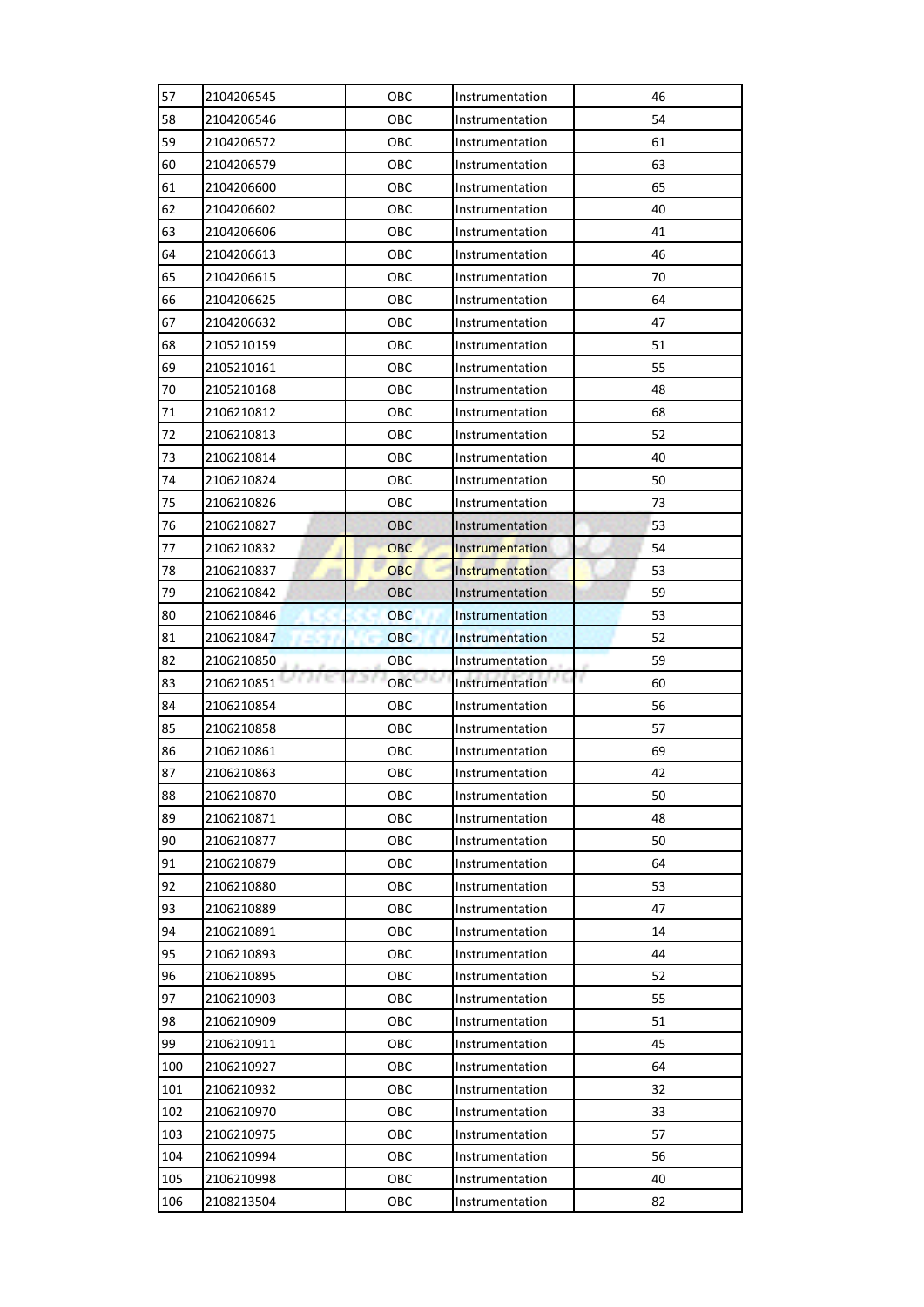| 107        | 2108213537 | OBC        | Instrumentation | 58       |
|------------|------------|------------|-----------------|----------|
| 108        | 2108213541 | OBC        | Instrumentation | 33       |
| 109        | 2108213542 | OBC        | Instrumentation | 58       |
| 110        | 2108213573 | OBC        | Instrumentation | 64       |
| 111        | 2108213602 | OBC        | Instrumentation | 66       |
| 112        | 2108213624 | OBC        | Instrumentation | 65       |
| 113        | 2108213634 | OBC        | Instrumentation | 54       |
| 114        | 2108213637 | OBC        | Instrumentation | 44       |
| 115        | 2108213638 | OBC        | Instrumentation | 51       |
| 116        | 2108213647 | OBC        | Instrumentation | 55       |
| 117        | 2108213648 | OBC        | Instrumentation | 45       |
| 118        | 2108213651 | OBC        | Instrumentation | 58       |
| 119        | 2108213654 | OBC        | Instrumentation | 58       |
| 120        | 2108213715 | OBC        | Instrumentation | 97       |
| 121        | 2109216823 | OBC        | Instrumentation | 48       |
| 122        | 2109216825 | OBC        | Instrumentation | 56       |
| 123        | 2109216827 | OBC        | Instrumentation | 79       |
| 124        | 2109216831 | OBC        | Instrumentation | 44       |
| 125        | 2109216835 | OBC        | Instrumentation | 53       |
| 126        | 2109216839 | OBC        | Instrumentation | 44       |
| 127        | 2109216840 | OBC        | Instrumentation | 66       |
| 128        | 2109216841 | <b>OBC</b> | Instrumentation | 71       |
| 129        | 2109216842 | <b>OBC</b> | Instrumentation | 44       |
| 130        | 2109216847 | <b>OBC</b> | Instrumentation | 49       |
| 131        | 2109216848 | <b>OBC</b> | Instrumentation | 50       |
| 132        | 2109216850 | OBC        | Instrumentation | 77       |
| 133        | 2109216854 | 621<br>OBC | Instrumentation | r<br>30  |
| 134        | 2109216857 | OBC        | Instrumentation | 54       |
| 135        | 2109216859 | OBC        | Instrumentation | 61       |
| 136        | 2109216861 | OBC        | Instrumentation | 62       |
| 137        | 2109216862 | OBC        | Instrumentation | 55       |
| 138        | 2109216867 | OBC        | Instrumentation | 62       |
| 139        | 2109216868 | OBC        | Instrumentation | 52       |
| 140        | 2109216884 | OBC        | Instrumentation | 55       |
| 141        | 2109216889 | OBC        | Instrumentation | 74       |
| 142        | 2109216895 | OBC        | Instrumentation | 40       |
| 143        | 2109216903 | OBC        | Instrumentation | 80       |
| 144        | 2109216904 | OBC        | Instrumentation | 51       |
| 145        | 2109216907 | OBC        | Instrumentation | 28       |
| 146        | 2109216911 | OBC        | Instrumentation | 80       |
| 147        | 2109216913 | OBC        | Instrumentation | 58       |
| 148        | 2109216915 | OBC        | Instrumentation | 65       |
| 149        | 2109216918 | OBC        | Instrumentation | 58       |
| 150        | 2109216920 | OBC        | Instrumentation | 50       |
| 151        | 2109216922 | OBC        | Instrumentation | 71       |
| 152        | 2109216923 | OBC        | Instrumentation | 60       |
|            |            |            |                 |          |
| 153        | 2109216936 | OBC        | Instrumentation | 48       |
| 154        | 2109216946 | OBC        | Instrumentation | 47       |
| 155<br>156 | 2109216954 | OBC<br>OBC | Instrumentation | 67<br>52 |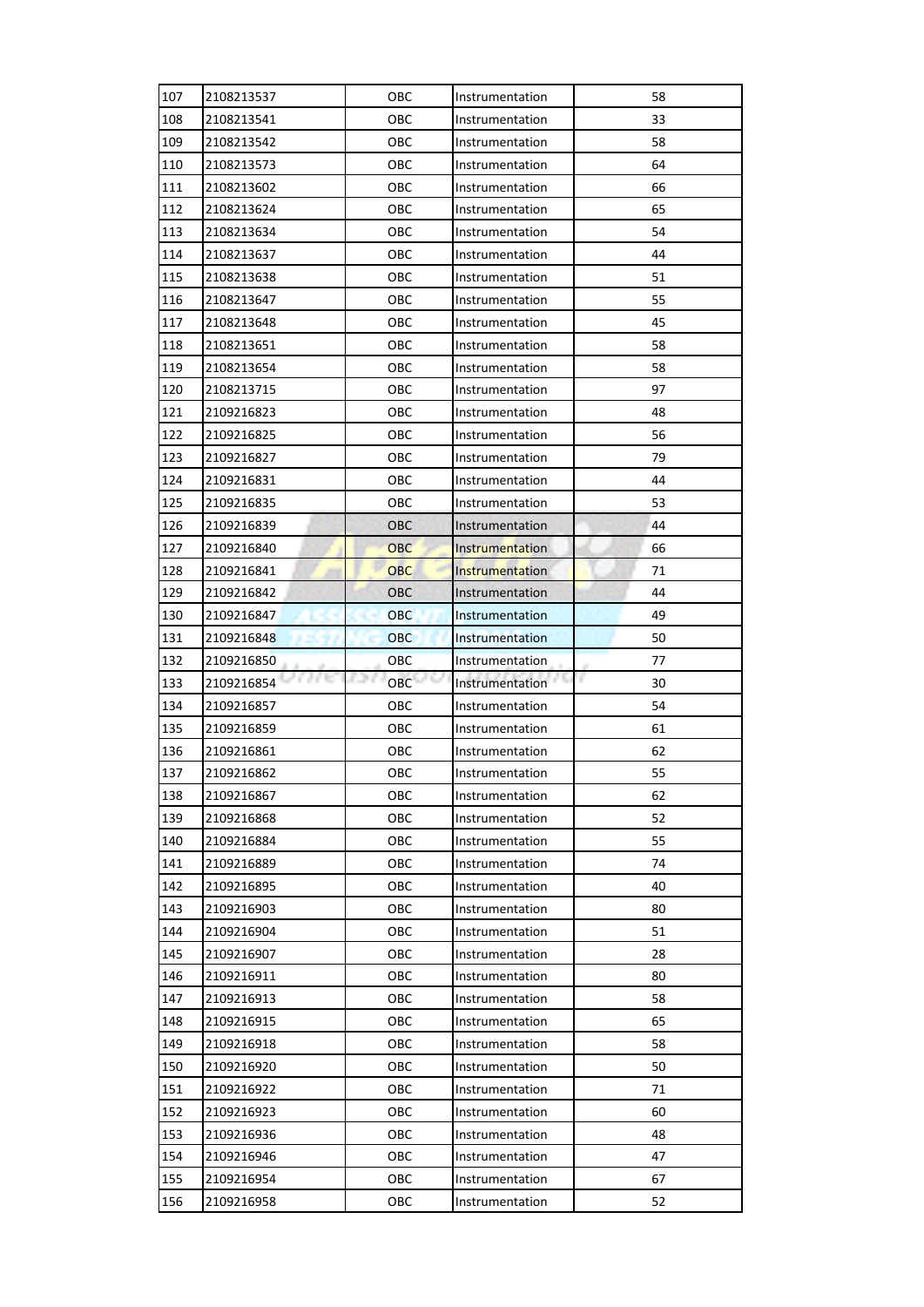| 157 | 2109217060 | OBC        | Instrumentation | 58      |
|-----|------------|------------|-----------------|---------|
| 158 | 2110217849 | OBC        | Instrumentation | 56      |
| 159 | 2110217857 | OBC        | Instrumentation | 71      |
| 160 | 2110217865 | OBC        | Instrumentation | 76      |
| 161 | 2111219284 | OBC        | Instrumentation | 58      |
| 162 | 2111219291 | OBC        | Instrumentation | 53      |
| 163 | 2111219299 | OBC        | Instrumentation | 51      |
| 164 | 2111219300 | OBC        | Instrumentation | 57      |
| 165 | 2111219301 | OBC        | Instrumentation | 47      |
| 166 | 2111219303 | OBC        | Instrumentation | 69      |
| 167 | 2111219307 | OBC        | Instrumentation | 40      |
| 168 | 2111219311 | OBC        | Instrumentation | 78      |
| 169 | 2111219315 | OBC        | Instrumentation | 55      |
| 170 | 2111219321 | OBC        | Instrumentation | 62      |
| 171 | 2111219920 | OBC        | Instrumentation | 73      |
| 172 | 2111219926 | OBC        | Instrumentation | 74      |
| 173 | 2111219933 | OBC        | Instrumentation | 76      |
| 174 | 2111219934 | OBC        | Instrumentation | 77      |
| 175 | 2111219943 | OBC        | Instrumentation | 48      |
| 176 | 2111219945 | OBC        | Instrumentation | 68      |
| 177 | 2111219947 | OBC        | Instrumentation | 59      |
| 178 | 2111219948 | <b>OBC</b> | Instrumentation | 61      |
| 179 | 2111219951 | <b>OBC</b> | Instrumentation | 64      |
| 180 | 2111219957 | <b>OBC</b> | Instrumentation | 46      |
| 181 | 2111219959 | <b>OBC</b> | Instrumentation | 89      |
| 182 | 2111219973 | OBC        | Instrumentation | 70      |
|     |            |            |                 |         |
| 183 | 2111219984 | 621<br>OBC | Instrumentation | r<br>52 |
| 184 | 2111219990 | ОВС        | Instrumentation | 64      |
| 185 | 2111219992 | OBC        | Instrumentation | 55      |
| 186 | 2111219994 | OBC        | Instrumentation | 67      |
| 187 | 2111219999 | OBC        | Instrumentation | 81      |
| 188 | 2111220008 | OBC        | Instrumentation | 59      |
| 189 | 2111220010 | OBC        | Instrumentation | 69      |
| 190 | 2111220014 | OBC        | Instrumentation | 53      |
| 191 | 2111220015 | OBC        | Instrumentation | 42      |
| 192 | 2111220020 | OBC        | Instrumentation | 53      |
| 193 | 2111220031 | OBC        | Instrumentation | 68      |
| 194 | 2111220033 | OBC        | Instrumentation | 82      |
| 195 | 2111220063 | OBC        | Instrumentation | 36      |
| 196 | 2111220064 | OBC        | Instrumentation | 45      |
| 197 | 2111220067 | OBC        | Instrumentation | 62      |
| 198 | 2111220072 | OBC        | Instrumentation | 47      |
| 199 | 2111220076 | OBC        | Instrumentation | 53      |
| 200 | 2111220082 | OBC        | Instrumentation | 55      |
| 201 | 2111220088 | OBC        | Instrumentation | 53      |
| 202 | 2111220100 | OBC        | Instrumentation | 29      |
| 203 | 2111220102 | OBC        | Instrumentation | 92      |
| 204 | 2111220568 | OBC        | Instrumentation | 44      |
| 205 | 2111220571 | OBC        | Instrumentation | 56      |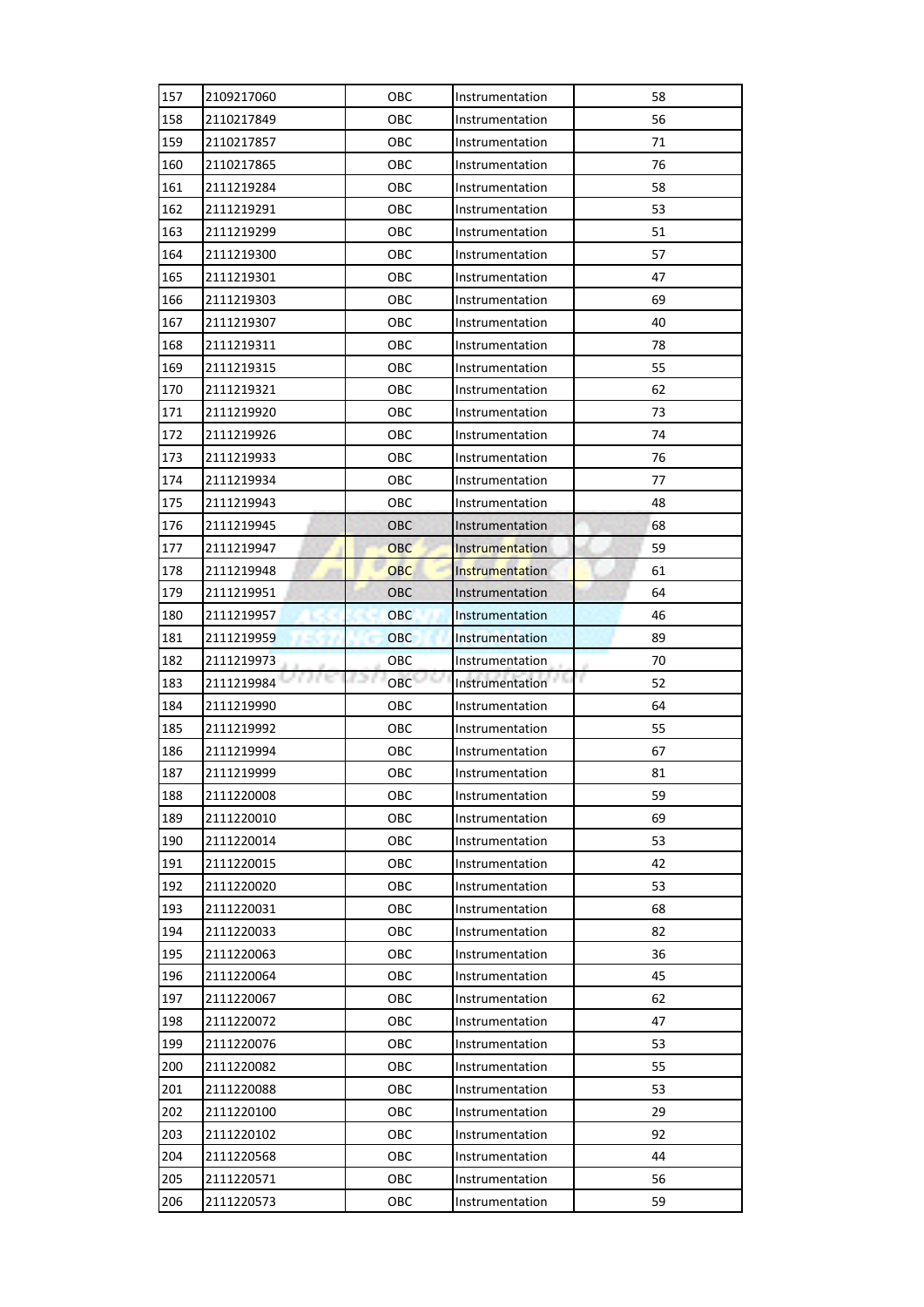| 207 | 2111220580 | OBC        | Instrumentation        | 66       |
|-----|------------|------------|------------------------|----------|
| 208 | 2111220583 | ОВС        | Instrumentation        | 66       |
| 209 | 2111220584 | OBC        | Instrumentation        | 58       |
| 210 | 2111220587 | OBC        | Instrumentation        | 80       |
| 211 | 2111220589 | OBC        | Instrumentation        | 78       |
| 212 | 2111220596 | OBC        | Instrumentation        | 48       |
| 213 | 2111220614 | OBC        | Instrumentation        | 60       |
| 214 | 2111220616 | ОВС        | Instrumentation        | 50       |
| 215 | 2111220641 | OBC        | Instrumentation        | 46       |
| 216 | 2111220643 | OBC        | Instrumentation        | 65       |
| 217 | 2111220658 | OBC        | Instrumentation        | 57       |
| 218 | 2111220663 | OBC        | Instrumentation        | 62       |
| 219 | 2111220664 | OBC        | Instrumentation        | 66       |
| 220 | 2111220667 | OBC        | Instrumentation        | 53       |
| 221 | 2111220668 | ОВС        | Instrumentation        | 76       |
| 222 | 2111220669 | OBC        | Instrumentation        | 38       |
| 223 | 2111220673 | OBC        | Instrumentation        | 55       |
| 224 | 2111220684 | OBC        | Instrumentation        | 67       |
| 225 | 2111221058 | ОВС        | Instrumentation        | 70       |
| 226 | 2111221061 | OBC        | Instrumentation        | 57       |
| 227 | 2111221068 | OBC        | <b>Instrumentation</b> | 56       |
| 228 | 2111221071 | <b>OBC</b> | Instrumentation        | 54       |
| 229 | 2111221080 | <b>OBC</b> | Instrumentation        | 68       |
| 230 | 2111221081 | <b>OBC</b> | Instrumentation        | 49       |
| 231 | 2111221089 | <b>OBC</b> | Instrumentation        | 59       |
|     |            |            |                        |          |
| 232 | 2111221094 | OBC        | Instrumentation        | 44       |
| 233 | 2111221098 | OBC        | Instrumentation        | F.<br>54 |
| 234 | 2111221103 | OBC        | Instrumentation        | 72       |
| 235 | 2111221110 | OBC        | Instrumentation        | 63       |
| 236 | 2111221111 | OBC        | Instrumentation        | 78       |
| 237 | 2111221120 | OBC        | Instrumentation        | 59       |
| 238 | 2111221126 | OBC        | Instrumentation        | 51       |
| 239 | 2111221132 | OBC        | Instrumentation        | 50       |
| 240 | 2111221133 | OBC        | Instrumentation        | 54       |
| 241 | 2111221134 | OBC        | Instrumentation        | 61       |
| 242 | 2111221152 | OBC        | Instrumentation        | 81       |
| 243 | 2111221159 | OBC        | Instrumentation        | 69       |
| 244 | 2111221162 | OBC        | Instrumentation        | 50       |
| 245 | 2111222132 | OBC        | Instrumentation        | 56       |
| 246 | 2111222152 | OBC        | Instrumentation        | 58       |
| 247 | 2111222154 | OBC        | Instrumentation        | 72       |
| 248 | 2111222171 | OBC        | Instrumentation        | 49       |
| 249 | 2111222172 | OBC        | Instrumentation        | 55       |
| 250 | 2111222173 | OBC        | Instrumentation        | 59       |
| 251 | 2111222174 | OBC        | Instrumentation        | 69       |
| 252 | 2111222180 | OBC        | Instrumentation        | 41       |
| 253 | 2111222194 | OBC        | Instrumentation        | 82       |
| 254 | 2111222196 | OBC        | Instrumentation        | 52       |
| 255 | 2111222199 | OBC        | Instrumentation        | 65       |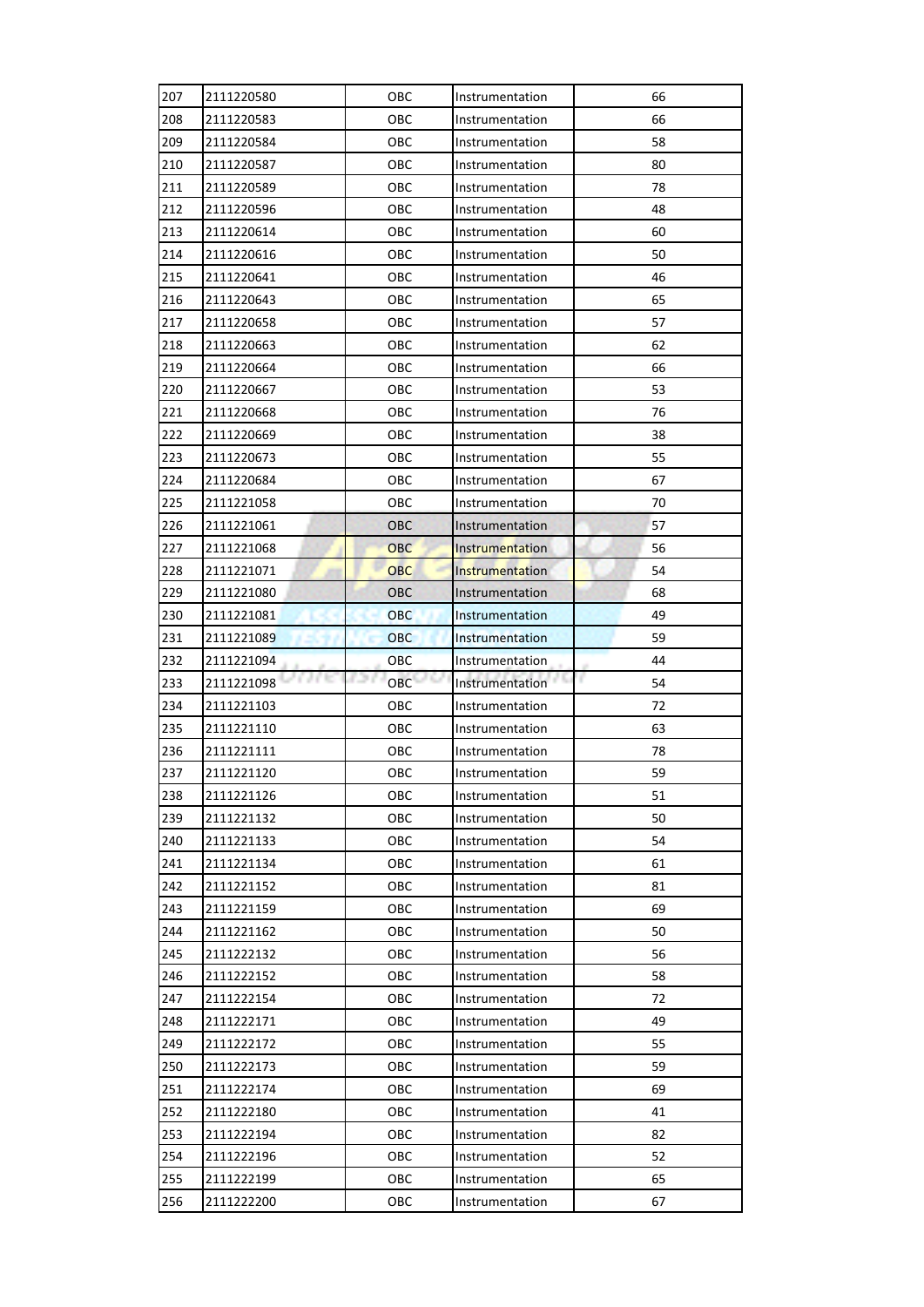| 257 | 2111222207 | ОВС        | Instrumentation        | 46       |
|-----|------------|------------|------------------------|----------|
| 258 | 2111222208 | ОВС        | Instrumentation        | 49       |
| 259 | 2111222209 | OBC        | Instrumentation        | 76       |
| 260 | 2111222213 | OBC        | Instrumentation        | 50       |
| 261 | 2111222215 | ОВС        | Instrumentation        | 66       |
| 262 | 2111222217 | OBC        | Instrumentation        | 58       |
| 263 | 2112226703 | OBC        | Instrumentation        | 60       |
| 264 | 2112226707 | ОВС        | Instrumentation        | 57       |
| 265 | 2112226712 | OBC        | Instrumentation        | 61       |
| 266 | 2112226716 | ОВС        | Instrumentation        | 65       |
| 267 | 2112226720 | OBC        | Instrumentation        | 62       |
| 268 | 2112226721 | ОВС        | Instrumentation        | 51       |
| 269 | 2112226723 | OBC        | Instrumentation        | 66       |
| 270 | 2112226726 | ОВС        | Instrumentation        | 50       |
| 271 | 2112226728 | ОВС        | Instrumentation        | 68       |
| 272 | 2112226729 | ОВС        | Instrumentation        | 68       |
| 273 | 2112226730 | ОВС        | Instrumentation        | 63       |
| 274 | 2112226731 | ОВС        | Instrumentation        | 54       |
| 275 | 2112226732 | ОВС        | Instrumentation        | 73       |
| 276 | 2112226735 | OBC        | Instrumentation        | 46       |
| 277 | 2112226737 | OBC        | <b>Instrumentation</b> | 52       |
| 278 | 2112226738 | <b>OBC</b> | Instrumentation        | 44       |
| 279 | 2112226739 | <b>OBC</b> | Instrumentation        | 47       |
| 280 | 2112226740 | <b>OBC</b> | Instrumentation        | 56       |
| 281 | 2112226741 | <b>OBC</b> | Instrumentation        | 66       |
|     |            |            |                        |          |
| 282 | 2112226742 | OBC        | Instrumentation        | 56       |
| 283 | 2112226743 | OBC        | Instrumentation        | r.<br>47 |
| 284 | 2112226750 | OBC        | Instrumentation        | 57       |
| 285 | 2112226751 | ОВС        | Instrumentation        | 58       |
| 286 | 2112226753 | OBC        | Instrumentation        | 63       |
| 287 | 2112226754 | ОВС        | Instrumentation        | 88       |
| 288 | 2112226758 | OBC        | Instrumentation        | 54       |
| 289 | 2112226764 | OBC        | Instrumentation        | 88       |
| 290 | 2112226766 | ОВС        | Instrumentation        | 49       |
| 291 | 2112226771 | OBC        | Instrumentation        | 86       |
| 292 | 2112226780 | OBC        | Instrumentation        | 48       |
| 293 | 2112226783 | OBC        | Instrumentation        | 66       |
| 294 | 2112226786 | OBC        | Instrumentation        | 55       |
| 295 | 2112226787 | OBC        | Instrumentation        | 45       |
| 296 | 2112226790 | OBC        | Instrumentation        | 54       |
| 297 | 2112226791 | OBC        | Instrumentation        | 73       |
| 298 | 2112226792 | OBC        | Instrumentation        | 54       |
| 299 | 2112226794 | OBC        | Instrumentation        | 58       |
| 300 | 2112226795 | OBC        | Instrumentation        | 58       |
| 301 | 2112226796 | OBC        | Instrumentation        | 67       |
| 302 | 2112226799 | OBC        | Instrumentation        | 60       |
| 303 | 2112226800 | OBC        | Instrumentation        | 67       |
| 304 | 2112226801 | OBC        | Instrumentation        | 35       |
| 305 | 2112226803 | OBC        | Instrumentation        | 73       |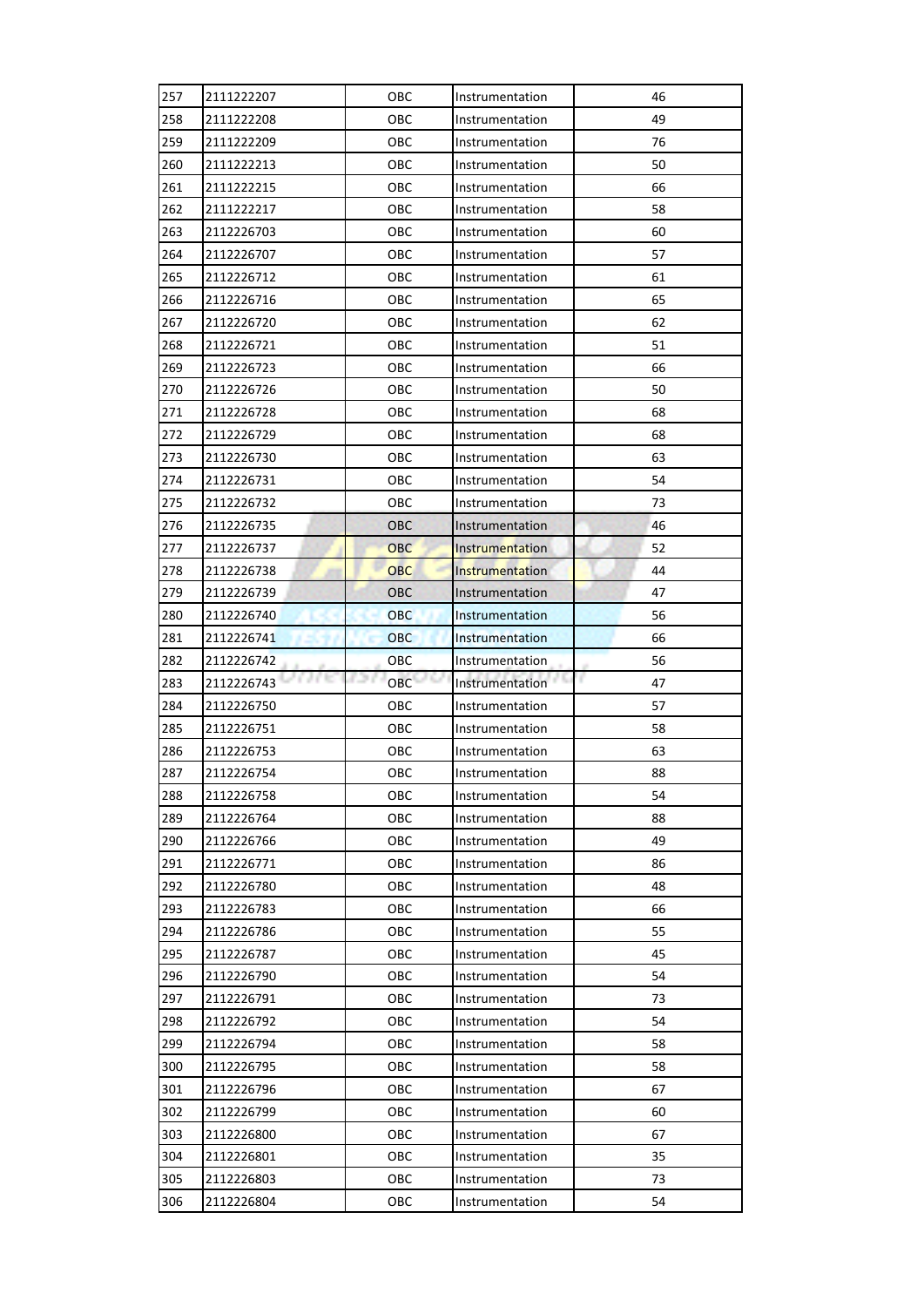| 307        | 2112226806               | OBC        | Instrumentation                    | 47       |
|------------|--------------------------|------------|------------------------------------|----------|
| 308        | 2112226809               | OBC        | Instrumentation                    | 52       |
| 309        | 2112226812               | OBC        | Instrumentation                    | 61       |
| 310        | 2112226824               | OBC        | Instrumentation                    | 64       |
| 311        | 2112226825               | OBC        | Instrumentation                    | 42       |
| 312        | 2112226828               | OBC        | Instrumentation                    | 49       |
| 313        | 2112228072               | OBC        | Instrumentation                    | 72       |
| 314        | 2112228074               | OBC        | Instrumentation                    | 64       |
| 315        | 2112228096               | OBC        | Instrumentation                    | 57       |
| 316        | 2112228099               | OBC        | Instrumentation                    | 42       |
| 317        | 2112228125               | OBC        | Instrumentation                    | 51       |
| 318        | 2112228139               | OBC        | Instrumentation                    | 68       |
| 319        | 2112228157               | OBC        | Instrumentation                    | 56       |
| 320        | 2112228175               | OBC        | Instrumentation                    | 81       |
| 321        | 2112228195               | OBC        | Instrumentation                    | 68       |
| 322        | 2112228214               | OBC        | Instrumentation                    | 44       |
| 323        | 2112228227               | OBC        | Instrumentation                    | 64       |
| 324        | 2112228245               | OBC        | Instrumentation                    | 51       |
| 325        | 2112228256               | OBC        | Instrumentation                    | 76       |
| 326        | 2112228273               | OBC        | Instrumentation                    | 63       |
| 327        | 2112228286               | OBC        | Instrumentation                    | 56       |
| 328        | 2112228287               | <b>OBC</b> | Instrumentation                    | 70       |
| 329        | 2112228290               | <b>OBC</b> | Instrumentation                    | 47       |
| 330        | 2112228296               | <b>OBC</b> | Instrumentation                    | 79       |
| 331        | 2112228297               | <b>OBC</b> | Instrumentation                    | 88       |
| 332        | 2112228310               | OBC        | Instrumentation                    | 67       |
| 333        | 2112228311               | 621<br>OBC | Instrumentation                    | r<br>75  |
| 334        | 2113235939               | OBC        | Instrumentation                    | 50       |
| 335        |                          | OBC        | Instrumentation                    | 87       |
|            | 2113235953               |            |                                    |          |
| 336        | 2113235955               | OBC        | Instrumentation                    | 101      |
| 337        | 2116241701               | OBC        | Instrumentation                    | 39       |
| 338        | 2116241702               | OBC        | Instrumentation                    | 64       |
| 339        | 2116241704               | OBC        | Instrumentation                    | 63       |
| 340        | 2116241706               | OBC        | Instrumentation                    | 67       |
| 341        | 2116241714               | OBC        | Instrumentation                    | 66       |
| 342        | 2116241716               | OBC        | Instrumentation                    | 58       |
| 343        | 2116241725               | OBC        | Instrumentation                    | 63       |
| 344        | 2116241726               | OBC        | Instrumentation                    | 29       |
| 345        | 2116241734               | OBC        | Instrumentation                    | 80       |
| 346        | 2116241737               | OBC        | Instrumentation                    | 40       |
| 347        | 2116241738               | OBC        | Instrumentation                    | 76       |
| 348        | 2117248882               | OBC        | Instrumentation                    | 58       |
| 349        | 2117248886               | OBC        | Instrumentation                    | 69       |
| 350        | 2117248892               | OBC        | Instrumentation                    | 59       |
| 351        | 2117248893               | OBC        | Instrumentation                    | 63       |
| 352        | 2117248906               | OBC        | Instrumentation                    | 75       |
| 353        | 2117248909               | OBC        | Instrumentation                    | 47       |
| 354        | 2117248911               | OBC        | Instrumentation                    | 60       |
| 355<br>356 | 2117248914<br>2117248918 | OBC<br>OBC | Instrumentation<br>Instrumentation | 43<br>60 |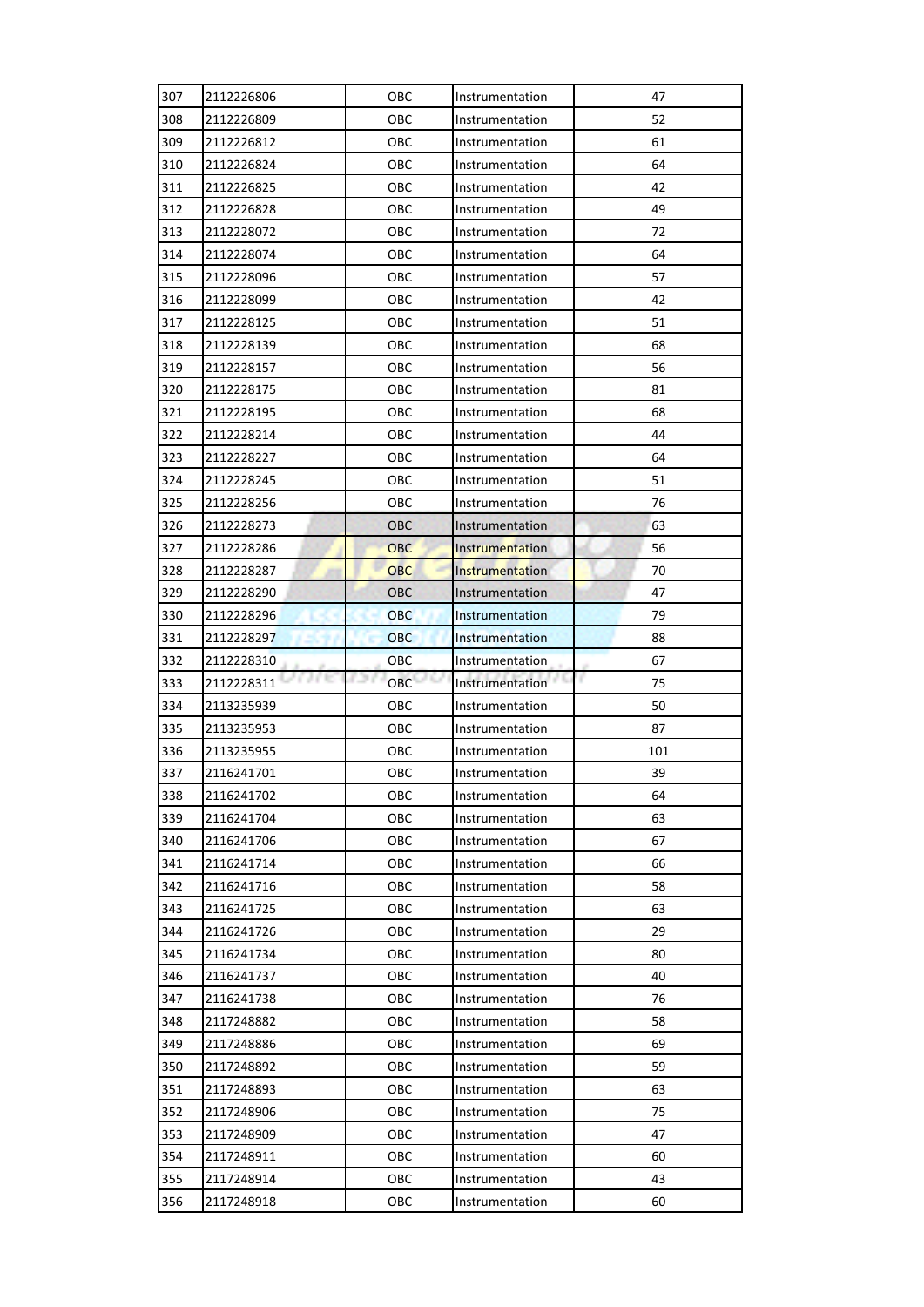| 357 | 2117248919         | ОВС           | Instrumentation        | 57       |
|-----|--------------------|---------------|------------------------|----------|
| 358 | 2117248925         | ОВС           | Instrumentation        | 68       |
| 359 | 2117248928         | OBC           | Instrumentation        | 47       |
| 360 | 2117248929         | OBC           | Instrumentation        | 59       |
| 361 | 2117248931         | ОВС           | Instrumentation        | 68       |
| 362 | 2117248935         | OBC           | Instrumentation        | 41       |
| 363 | 2117248938         | OBC           | Instrumentation        | 62       |
| 364 | 2117248952         | ОВС           | Instrumentation        | 57       |
| 365 | 2117248956         | ОВС           | Instrumentation        | 59       |
| 366 | 2117248960         | ОВС           | Instrumentation        | 54       |
| 367 | 2117248963         | OBC           | Instrumentation        | 46       |
| 368 | 2117248973         | ОВС           | Instrumentation        | 77       |
| 369 | 2117249992         | OBC           | Instrumentation        | 43       |
| 370 | 2117249995         | ОВС           | Instrumentation        | 65       |
| 371 | 2117250006         | ОВС           | Instrumentation        | 56       |
| 372 | 2117250013         | OBC           | Instrumentation        | 72       |
| 373 | 2117250018         | ОВС           | Instrumentation        | 51       |
| 374 | 2117250019         | ОВС           | Instrumentation        | 60       |
| 375 | 2117250024         | ОВС           | Instrumentation        | 41       |
| 376 | 2117250030         | OBC           | Instrumentation        | 53       |
| 377 | 2117250033         | OBC           | <b>Instrumentation</b> | 57       |
| 378 | 2117250035         | <b>OBC</b>    | Instrumentation        | 61       |
| 379 | 2117250039         | <b>OBC</b>    | Instrumentation        | 57       |
| 380 | 2117250044         | <b>OBC</b>    | Instrumentation        | 50       |
| 381 | 2117250049         | <b>OBC</b>    | Instrumentation        | 56       |
|     |                    |               |                        |          |
| 382 | 2117250050         | OBC           | Instrumentation        | 56       |
| 383 | a nu<br>2117250054 | P. Tor<br>OBC | Instrumentation        | r.<br>70 |
| 384 | 2117250063         | OBC           | Instrumentation        | 52       |
| 385 | 2117250064         | OBC           | Instrumentation        | 56       |
| 386 | 2117250066         | OBC           | Instrumentation        | 73       |
| 387 | 2117250067         | ОВС           | Instrumentation        | 41       |
| 388 | 2117250068         | OBC           | Instrumentation        | 62       |
| 389 | 2117250072         | OBC           | Instrumentation        | 63       |
| 390 | 2117250078         | ОВС           | Instrumentation        | 52       |
| 391 | 2117250088         | OBC           | Instrumentation        | 49       |
| 392 | 2117250089         | OBC           | Instrumentation        | 57       |
| 393 | 2117250098         | OBC           | Instrumentation        | 56       |
| 394 | 2117250101         | OBC           | Instrumentation        | 67       |
| 395 | 2117250105         | OBC           | Instrumentation        | 64       |
| 396 | 2117250106         | OBC           | Instrumentation        | 65       |
| 397 | 2117250111         | OBC           | Instrumentation        | 54       |
| 398 | 2117250130         | OBC           | Instrumentation        | 104      |
| 399 | 2117250135         | OBC           | Instrumentation        | 64       |
| 400 | 2117250142         | OBC           | Instrumentation        | 64       |
| 401 | 2117250147         | OBC           | Instrumentation        | 53       |
| 402 | 2117250153         | OBC           | Instrumentation        | 44       |
| 403 | 2117250171         | OBC           | Instrumentation        | 45       |
| 404 | 2117250177         | OBC           | Instrumentation        | 57       |
| 405 | 2117250180         | OBC           | Instrumentation        | 63       |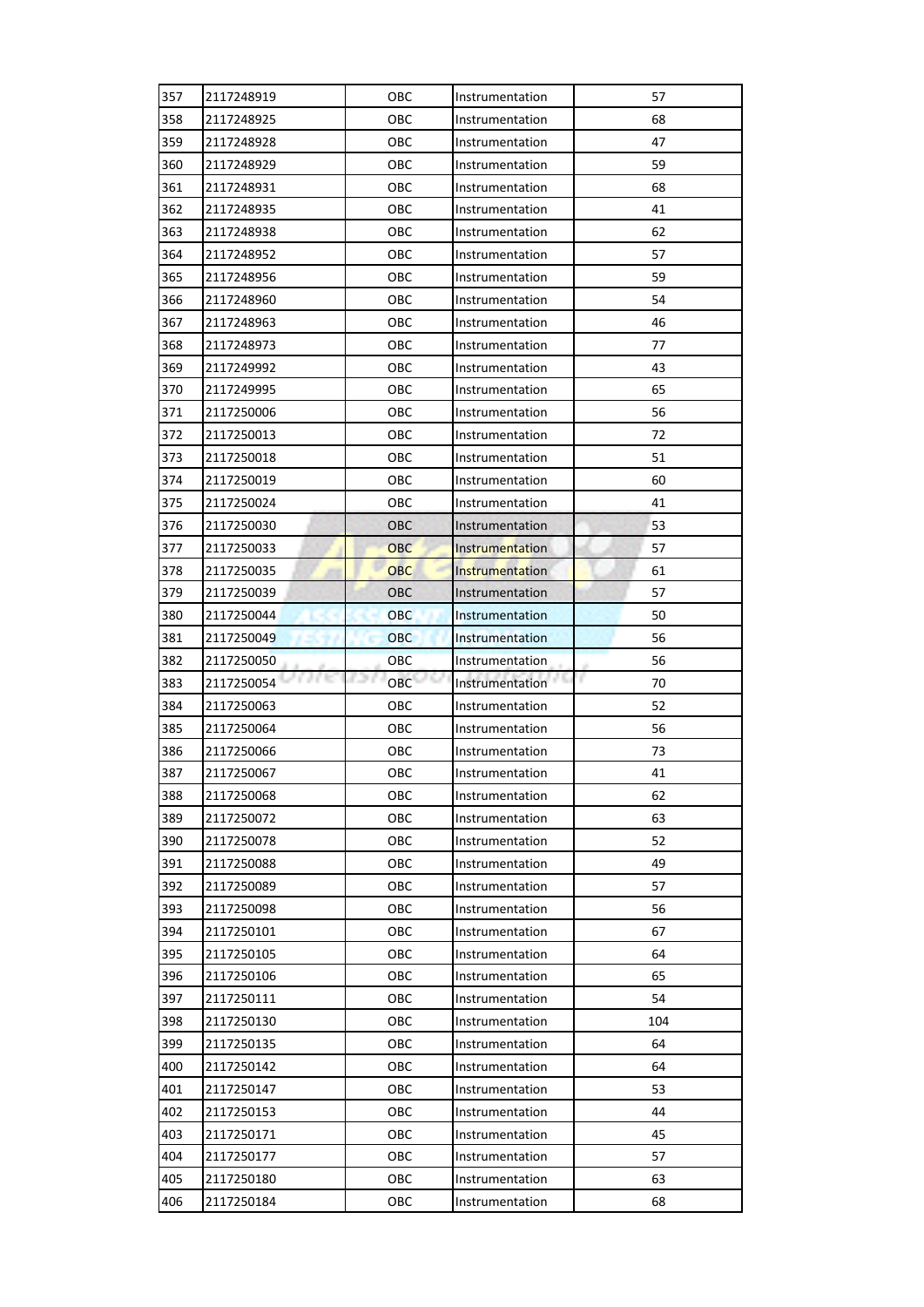| 407 | 2117250193 | OBC          | Instrumentation | 58      |
|-----|------------|--------------|-----------------|---------|
| 408 | 2117250202 | OBC          | Instrumentation | 75      |
| 409 | 2117250203 | OBC          | Instrumentation | 51      |
| 410 | 2117250204 | OBC          | Instrumentation | 62      |
| 411 | 2117250210 | OBC          | Instrumentation | 53      |
| 412 | 2117250212 | OBC          | Instrumentation | 57      |
| 413 | 2117250215 | OBC          | Instrumentation | 72      |
| 414 | 2117250217 | OBC          | Instrumentation | 65      |
| 415 | 2117250224 | OBC          | Instrumentation | 46      |
| 416 | 2117250227 | OBC          | Instrumentation | 54      |
| 417 | 2117250232 | OBC          | Instrumentation | 64      |
| 418 | 2117250236 | OBC          | Instrumentation | 57      |
| 419 | 2117250237 | OBC          | Instrumentation | 81      |
| 420 | 2117250238 | OBC          | Instrumentation | 50      |
| 421 | 2117251012 | OBC          | Instrumentation | 65      |
| 422 | 2117251015 | OBC          | Instrumentation | 52      |
| 423 | 2117251016 | OBC          | Instrumentation | 72      |
| 424 | 2117251017 | OBC          | Instrumentation | 53      |
| 425 | 2117251021 | OBC          | Instrumentation | 70      |
| 426 | 2117251023 | <b>OBC</b>   | Instrumentation | 48      |
| 427 | 2117251025 | OBC          | Instrumentation | 52      |
| 428 | 2117251034 | OBC          | Instrumentation | 43      |
| 429 | 2117251040 | <b>OBC</b>   | Instrumentation | 63      |
| 430 | 2117251042 | <b>OBC</b>   | Instrumentation | 56      |
| 431 | 2117251044 | OBC          | Instrumentation | 72      |
| 432 | 2117251049 | OBC          | Instrumentation | 57      |
|     |            |              |                 |         |
| 433 | 2117251050 | s x s<br>OBC | Instrumentation | r<br>62 |
| 434 | 2117251056 | OBC          | Instrumentation | 98      |
| 435 | 2117251059 | OBC          | Instrumentation | 53      |
| 436 | 2117251065 | OBC          | Instrumentation | 61      |
| 437 | 2117251069 | OBC          | Instrumentation | 70      |
| 438 | 2117251071 | OBC          | Instrumentation | 54      |
| 439 | 2117251081 | OBC          | Instrumentation | 48      |
| 440 | 2117251089 | OBC          | Instrumentation | 53      |
| 441 | 2117251091 | OBC          | Instrumentation | 71      |
| 442 | 2117251098 | OBC          | Instrumentation | 47      |
| 443 | 2117251579 | OBC          | Instrumentation | 83      |
| 444 | 2117251584 | OBC          | Instrumentation | 80      |
| 445 | 2117251588 | OBC          | Instrumentation | 55      |
| 446 | 2117251594 | OBC          | Instrumentation | 82      |
| 447 | 2117251595 | OBC          | Instrumentation | 65      |
| 448 | 2117251597 | OBC          | Instrumentation | 33      |
| 449 | 2117251598 | OBC          | Instrumentation | 47      |
| 450 | 2117251604 | OBC          | Instrumentation | 82      |
| 451 | 2117251606 | OBC          | Instrumentation | 79      |
| 452 | 2117251608 | OBC          | Instrumentation | 40      |
| 453 | 2117251609 | OBC          | Instrumentation | 64      |
| 454 | 2117251610 | OBC          | Instrumentation | 70      |
| 455 | 2117251614 | OBC          | Instrumentation | 84      |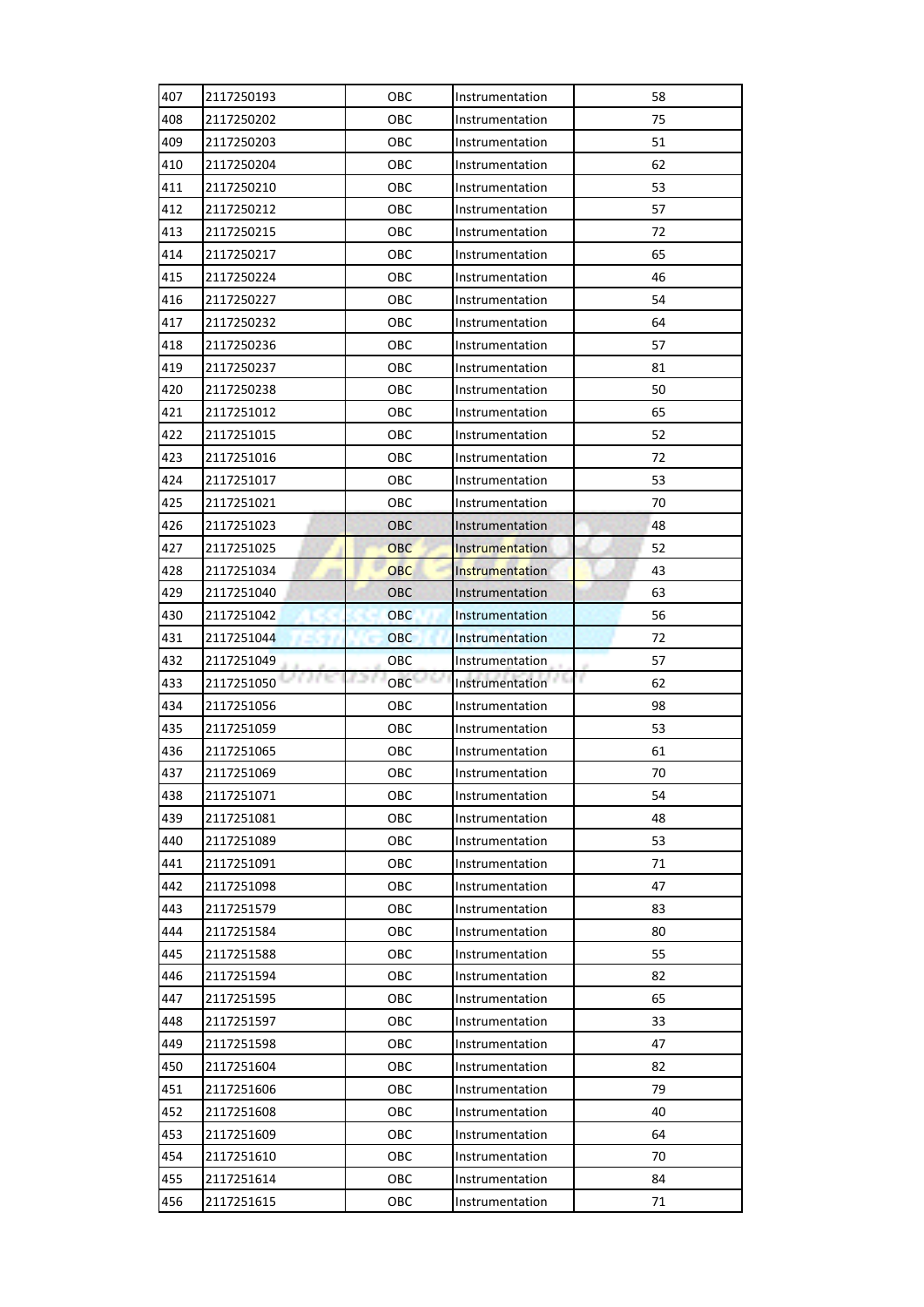| 457        | 2117251617           | ОВС           | Instrumentation        | 69       |
|------------|----------------------|---------------|------------------------|----------|
| 458        | 2117251631           | ОВС           | Instrumentation        | 70       |
| 459        | 2117251634           | OBC           | Instrumentation        | 47       |
| 460        | 2117251636           | OBC           | Instrumentation        | 100      |
| 461        | 2117251643           | ОВС           | Instrumentation        | 56       |
| 462        | 2117251652           | OBC           | Instrumentation        | 54       |
| 463        | 2117251658           | OBC           | Instrumentation        | 58       |
| 464        | 2117251659           | ОВС           | Instrumentation        | 81       |
| 465        | 2117251661           | ОВС           | Instrumentation        | 55       |
| 466        | 2117251662           | ОВС           | Instrumentation        | 45       |
| 467        | 2117251663           | OBC           | Instrumentation        | 54       |
| 468        | 2117251668           | ОВС           | Instrumentation        | 62       |
| 469        | 2117251674           | OBC           | Instrumentation        | 51       |
| 470        | 2117251675           | ОВС           | Instrumentation        | 34       |
| 471        | 2117252583           | ОВС           | Instrumentation        | 38       |
| 472        | 2117252591           | OBC           | Instrumentation        | 74       |
| 473        | 2117252600           | ОВС           | Instrumentation        | 54       |
| 474        | 2117252609           | ОВС           | Instrumentation        | 61       |
| 475        | 2117252610           | ОВС           | Instrumentation        | 57       |
| 476        | 2117252613           | OBC           | Instrumentation        | 94       |
| 477        | 2117252617           | OBC           | <b>Instrumentation</b> | 69       |
| 478        | 2117252618           | <b>OBC</b>    | Instrumentation        | 70       |
| 479        | 2117252621           | <b>OBC</b>    | Instrumentation        | 55       |
| 480        | 2117252625           | <b>OBC</b>    | Instrumentation        | 54       |
| 481        | 2117252628           | <b>OBC</b>    | Instrumentation        | 59       |
|            |                      |               |                        |          |
| 482        | 2117252630           | OBC           | Instrumentation        | 34       |
| 483        | a e to<br>2117252632 | P. Tor<br>OBC | Instrumentation        | r.<br>48 |
| 484        | 2117252641           | OBC           | Instrumentation        | 44       |
| 485        | 2117252646           | ОВС           | Instrumentation        | 101      |
| 486        | 2117252662           | OBC           | Instrumentation        | 45       |
| 487        | 2117252666           | ОВС           | Instrumentation        | 66       |
| 488        | 2117252673           | OBC           | Instrumentation        | 78       |
| 489        | 2117252678           | OBC           | Instrumentation        | 51       |
| 490        | 2117252699           | ОВС           | Instrumentation        | 26       |
| 491        | 2117252701           | OBC           | Instrumentation        | 49       |
| 492        | 2117252702           | OBC           | Instrumentation        | 79       |
| 493        | 2117252703           | OBC           | Instrumentation        | 57       |
| 494        | 2117252704           | OBC           | Instrumentation        | 46       |
| 495        | 2117252708           | OBC           | Instrumentation        | 51       |
| 496        | 2117252711           | OBC           | Instrumentation        | 90       |
| 497        | 2117252716           | OBC           | Instrumentation        | 84       |
| 498        | 2117252717           | OBC           | Instrumentation        | 59       |
| 499        | 2117252719           | OBC           | Instrumentation        | 55       |
| 500        | 2117252724           | OBC           | Instrumentation        | 55       |
| 501        | 2117252726           | OBC           | Instrumentation        | 52       |
| 502        | 2117252732           | OBC           | Instrumentation        | 75       |
| 503        | 2117252733           | OBC           | Instrumentation        | 77       |
| 504        | 2117252735           | OBC           | Instrumentation        | 74       |
| 505<br>506 | 2117252737           | OBC<br>OBC    | Instrumentation        | 58       |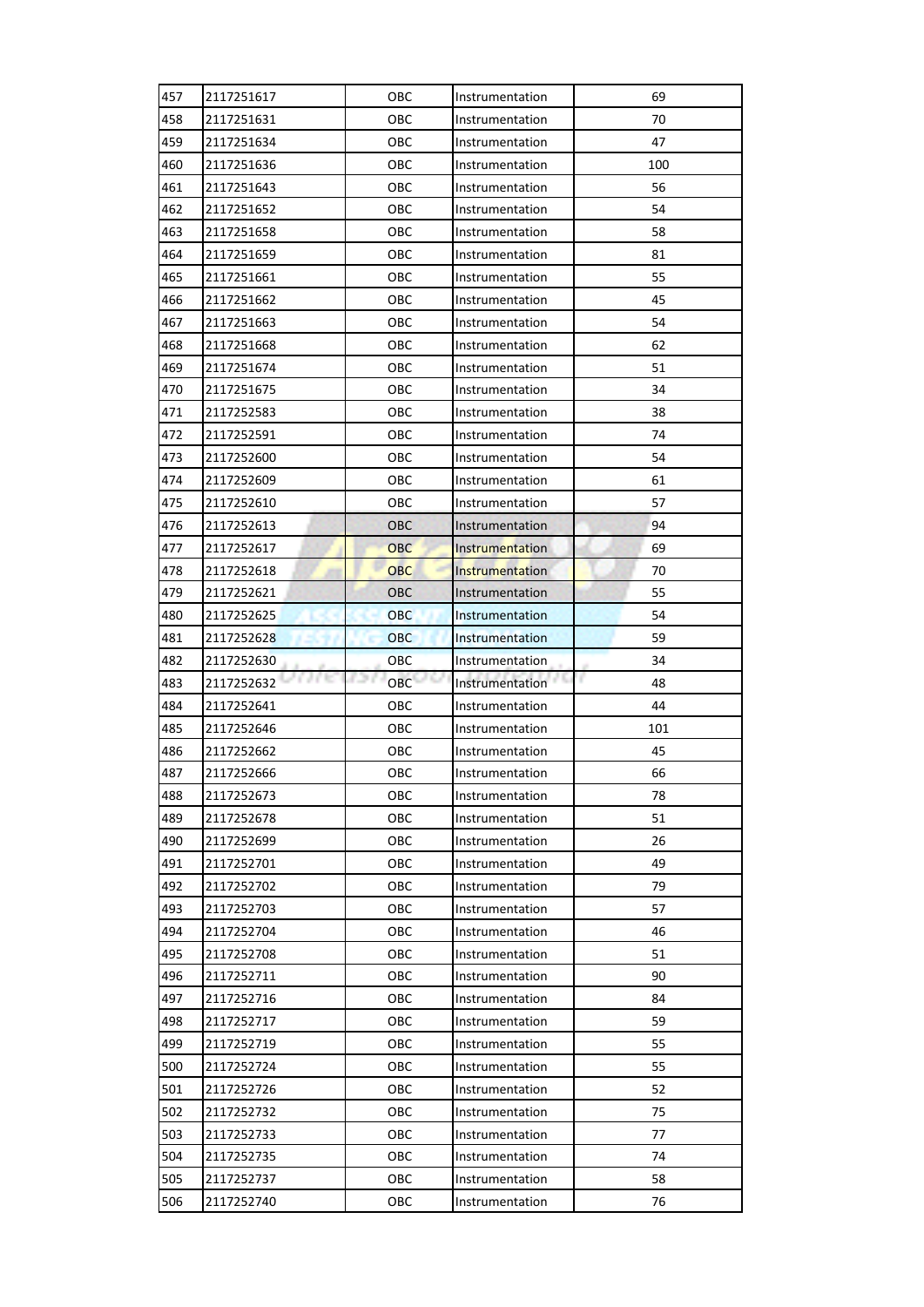| 507                     | 2117252746         | OBC             | Instrumentation        | 50                              |
|-------------------------|--------------------|-----------------|------------------------|---------------------------------|
| 508                     | 2117252751         | OBC             | Instrumentation        | 62                              |
| 509                     | 2117252754         | ОВС             | Instrumentation        | 46                              |
| 510                     | 2117252763         | OBC             | Instrumentation        | 42                              |
| 511                     | 2117252771         | OBC             | Instrumentation        | 34                              |
| 512                     | 2117252772         | OBC             | Instrumentation        | 69                              |
| 513                     | 2117252775         | OBC             | Instrumentation        | 73                              |
| 514                     | 2118258860         | OBC             | Instrumentation        | 46                              |
| 515                     | 2118258925         | ОВС             | Instrumentation        | 56                              |
| 516                     | 2119259556         | OBC             | Instrumentation        | 59                              |
| 517                     | 2119259587         | OBC             | Instrumentation        | 49                              |
| 518                     | 2119259594         | OBC             | Instrumentation        | 108                             |
| 519                     | 2119259599         | OBC             | Instrumentation        | 65                              |
| Sr.No                   | <b>RollNo</b>      | <b>Category</b> | <b>Branch name</b>     | <b>Total Score (Out of 180)</b> |
| $\mathbf{1}$            | 2101200617         | <b>OPEN</b>     | Instrumentation        | 57                              |
| $\overline{2}$          | 2101200650         | <b>OPEN</b>     | Instrumentation        | 54                              |
| $\overline{\mathbf{3}}$ | 2101200669         | <b>OPEN</b>     | Instrumentation        | 60                              |
| 4                       | 2101200678         | <b>OPEN</b>     | Instrumentation        | 32                              |
| 5                       | 2101200690         | <b>OPEN</b>     | Instrumentation        | 60                              |
| 6                       | 2101200710         | <b>OPEN</b>     | Instrumentation        | 47                              |
| 7                       | 2101200712         | <b>OPEN</b>     | <b>Instrumentation</b> | 64                              |
| $\bf 8$                 | 2101200731         | <b>OPEN</b>     | Instrumentation        | 70                              |
| 9                       | 2101200779         | <b>OPEN</b>     | Instrumentation        | 68                              |
| 10                      | 2101200815         | <b>OPEN</b>     | Instrumentation        | 52                              |
| 11                      | 2101200816         | <b>OPEN</b>     | Instrumentation        | 58                              |
| 12                      | 2101200819         | <b>OPEN</b>     | Instrumentation        | 48                              |
| 13                      | a ne<br>2101200820 | <b>OPEN</b>     | Instrumentation        | r<br>49                         |
| 14                      | 2101200822         | <b>OPEN</b>     | Instrumentation        | 44                              |
| 15                      | 2101200828         | <b>OPEN</b>     | Instrumentation        | 60                              |
| 16                      | 2101200834         | <b>OPEN</b>     | Instrumentation        | 55                              |
| 17                      | 2101200836         | <b>OPEN</b>     | Instrumentation        | 65                              |
| 18                      | 2101200838         | <b>OPEN</b>     | Instrumentation        | 47                              |
| 19                      | 2101200841         | <b>OPEN</b>     | Instrumentation        | 53                              |
| $20\,$                  | 2101200846         | <b>OPEN</b>     | Instrumentation        | 49                              |
| 21                      | 2101200847         | OPEN            | Instrumentation        | 37                              |
| 22                      | 2101200848         | <b>OPEN</b>     | Instrumentation        | 59                              |
| 23                      | 2101200866         | <b>OPEN</b>     | Instrumentation        | 64                              |
| 24                      | 2101200887         | <b>OPEN</b>     | Instrumentation        | 51                              |
| 25                      | 2101200890         | <b>OPEN</b>     | Instrumentation        | 58                              |
| 26                      | 2101200891         | <b>OPEN</b>     | Instrumentation        | 58                              |
| 27                      | 2101200899         | <b>OPEN</b>     | Instrumentation        | 53                              |
| 28                      | 2101200900         | OPEN            | Instrumentation        | 63                              |
| 29                      | 2102203153         | <b>OPEN</b>     | Instrumentation        | 111                             |
| 30                      | 2102203169         | <b>OPEN</b>     | Instrumentation        | 65                              |
| 31                      | 2102203180         | <b>OPEN</b>     | Instrumentation        | 56                              |
| 32                      | 2102203217         | <b>OPEN</b>     | Instrumentation        | 51                              |
| 33                      | 2102203226         | <b>OPEN</b>     | Instrumentation        | 63                              |
| 34                      | 2102203227         | <b>OPEN</b>     | Instrumentation        | 90                              |
| 35                      | 2102203231         | OPEN            | Instrumentation        | 60                              |
| 36                      | 2102203232         | <b>OPEN</b>     | Instrumentation        | 68                              |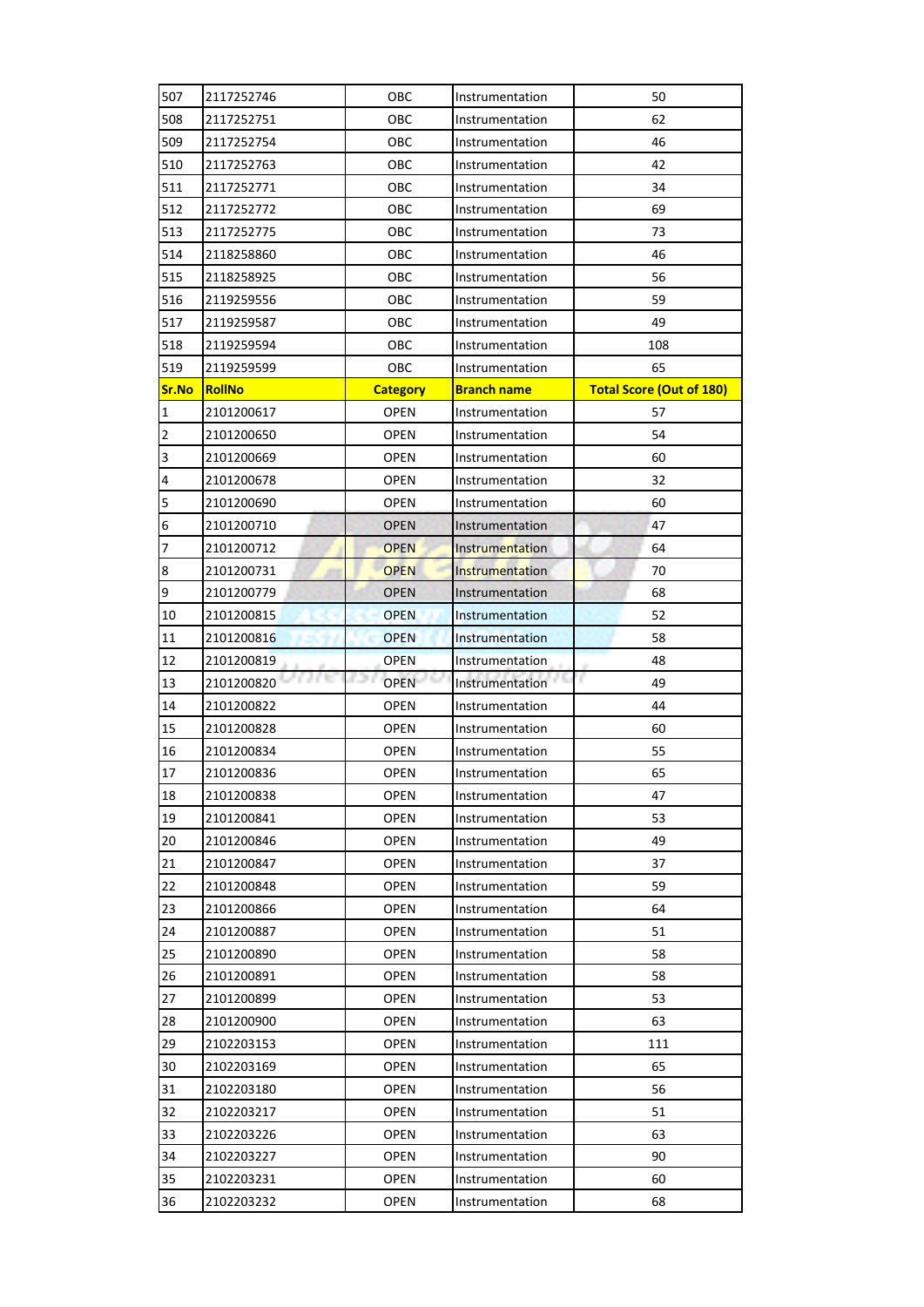| 37 | 2102203235        | <b>OPEN</b> | Instrumentation        | 64      |
|----|-------------------|-------------|------------------------|---------|
| 38 | 2102203254        | <b>OPEN</b> | Instrumentation        | 80      |
| 39 | 2102203258        | <b>OPEN</b> | Instrumentation        | 67      |
| 40 | 2102203259        | <b>OPEN</b> | Instrumentation        | 59      |
| 41 | 2102203264        | <b>OPEN</b> | Instrumentation        | 46      |
| 42 | 2102203266        | <b>OPEN</b> | Instrumentation        | 56      |
| 43 | 2104206013        | <b>OPEN</b> | Instrumentation        | 64      |
| 44 | 2104206015        | <b>OPEN</b> | Instrumentation        | 61      |
| 45 | 2104206016        | <b>OPEN</b> | Instrumentation        | 58      |
| 46 | 2104206017        | <b>OPEN</b> | Instrumentation        | 45      |
| 47 | 2104206021        | <b>OPEN</b> | Instrumentation        | 40      |
| 48 | 2104206023        | <b>OPEN</b> | Instrumentation        | 62      |
| 49 | 2104206024        | <b>OPEN</b> | Instrumentation        | 34      |
| 50 | 2104206027        | <b>OPEN</b> | Instrumentation        | 77      |
| 51 | 2104206029        | <b>OPEN</b> | Instrumentation        | 59      |
| 52 | 2104206033        | <b>OPEN</b> | Instrumentation        | 49      |
| 53 | 2104206036        | <b>OPEN</b> | Instrumentation        | 69      |
| 54 | 2104206041        | <b>OPEN</b> | Instrumentation        | 54      |
| 55 | 2104206044        | <b>OPEN</b> | Instrumentation        | 55      |
| 56 | 2104206107        | <b>OPEN</b> | Instrumentation        | 43      |
| 57 | 2104206539        | <b>OPEN</b> | <b>Instrumentation</b> | 57      |
| 58 | 2104206542        | <b>OPEN</b> | Instrumentation        | 43      |
| 59 | 2104206543        | <b>OPEN</b> | Instrumentation        | 44      |
| 60 | 2104206549        | <b>OPEN</b> | Instrumentation        | 80      |
| 61 | 2104206554        | <b>OPEN</b> | Instrumentation        | 51      |
|    |                   |             |                        |         |
| 62 | 2104206557        | <b>OPEN</b> | Instrumentation        | 27      |
| 63 | ЛC.<br>2104206558 | <b>OPEN</b> | Instrumentation        | r<br>61 |
| 64 | 2104206559        | <b>OPEN</b> | Instrumentation        | 61      |
| 65 | 2104206560        | <b>OPEN</b> | Instrumentation        | 43      |
| 66 | 2104206562        | <b>OPEN</b> | Instrumentation        | 54      |
| 67 | 2104206563        | <b>OPEN</b> | Instrumentation        | 58      |
| 68 | 2104206566        | <b>OPEN</b> | Instrumentation        | 67      |
| 69 | 2104206568        | <b>OPEN</b> | Instrumentation        | 82      |
| 70 | 2104206571        | <b>OPEN</b> | Instrumentation        | 59      |
| 71 | 2104206583        | <b>OPEN</b> | Instrumentation        | 56      |
| 72 | 2104206589        | <b>OPEN</b> | Instrumentation        | 56      |
| 73 | 2104206590        | <b>OPEN</b> | Instrumentation        | 51      |
| 74 | 2104206604        | <b>OPEN</b> | Instrumentation        | 66      |
| 75 | 2104206605        | <b>OPEN</b> | Instrumentation        | 76      |
| 76 | 2104206607        | <b>OPEN</b> | Instrumentation        | 58      |
| 77 | 2104206612        | <b>OPEN</b> | Instrumentation        | 62      |
| 78 | 2104206614        | <b>OPEN</b> | Instrumentation        | 65      |
| 79 | 2104206618        | <b>OPEN</b> | Instrumentation        | 42      |
| 80 | 2104206620        | <b>OPEN</b> | Instrumentation        | 65      |
| 81 | 2104206621        | <b>OPEN</b> | Instrumentation        | 65      |
| 82 | 2104206623        | <b>OPEN</b> | Instrumentation        | 70      |
| 83 | 2104206624        | <b>OPEN</b> | Instrumentation        | 60      |
| 84 | 2104206628        | <b>OPEN</b> | Instrumentation        | 61      |
| 85 | 2104206631        | OPEN        | Instrumentation        | 55      |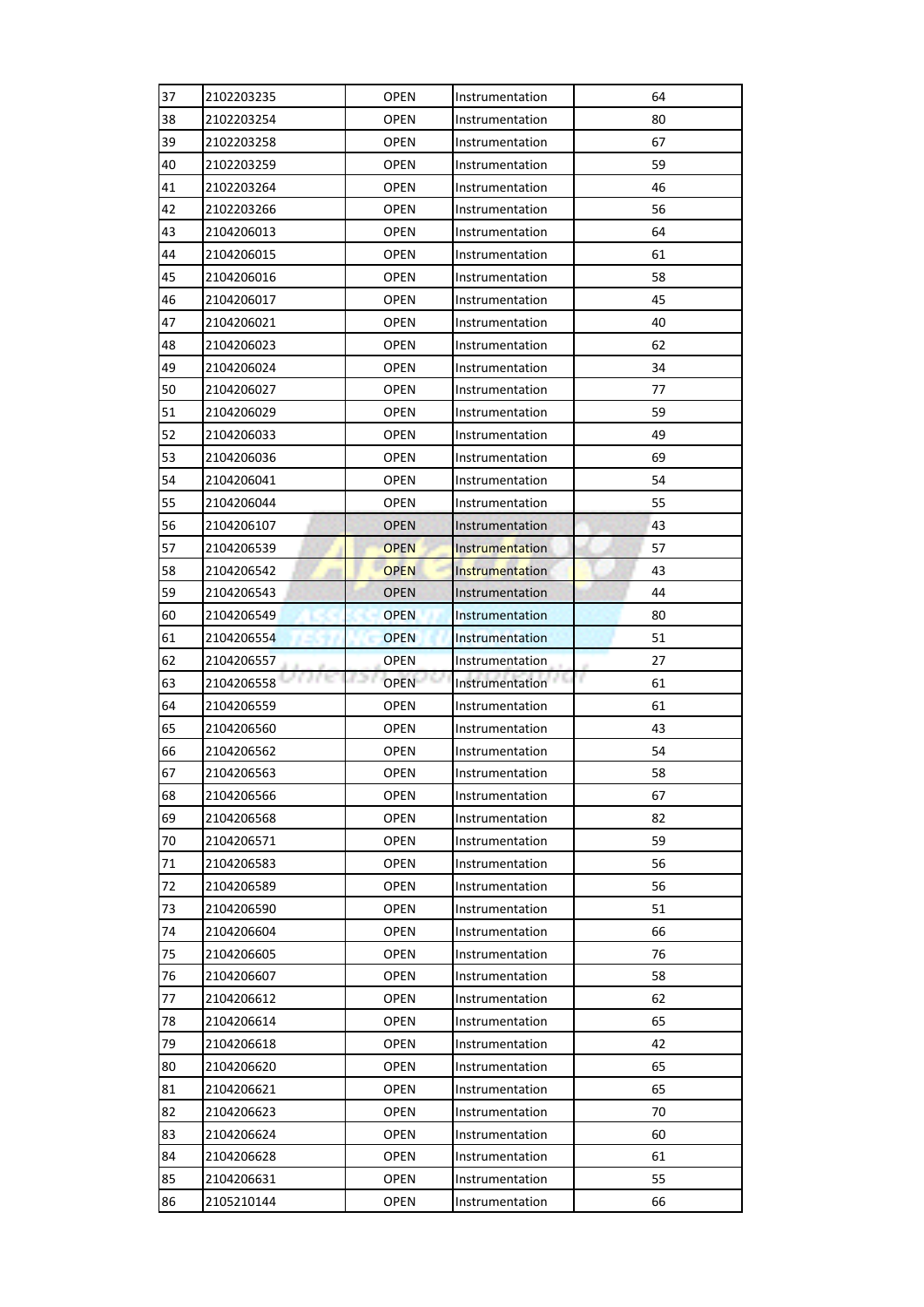| 87  | 2105210145           | <b>OPEN</b> | Instrumentation        | 47       |
|-----|----------------------|-------------|------------------------|----------|
| 88  | 2105210148           | <b>OPEN</b> | Instrumentation        | 75       |
| 89  | 2105210149           | <b>OPEN</b> | Instrumentation        | 49       |
| 90  | 2105210150           | <b>OPEN</b> | Instrumentation        | 49       |
| 91  | 2105210151           | <b>OPEN</b> | Instrumentation        | 53       |
| 92  | 2105210152           | <b>OPEN</b> | Instrumentation        | 49       |
| 93  | 2105210154           | OPEN        | Instrumentation        | 50       |
| 94  | 2105210158           | <b>OPEN</b> | Instrumentation        | 83       |
| 95  | 2105210164           | <b>OPEN</b> | Instrumentation        | 54       |
| 96  | 2105210167           | <b>OPEN</b> | Instrumentation        | 69       |
| 97  | 2105210169           | <b>OPEN</b> | Instrumentation        | 65       |
| 98  | 2105210170           | <b>OPEN</b> | Instrumentation        | 53       |
| 99  | 2105210173           | <b>OPEN</b> | Instrumentation        | 74       |
| 100 | 2105210207           | <b>OPEN</b> | Instrumentation        | 38       |
| 101 | 2106210823           | <b>OPEN</b> | Instrumentation        | 61       |
| 102 | 2106210825           | <b>OPEN</b> | Instrumentation        | 63       |
| 103 | 2106210849           | <b>OPEN</b> | Instrumentation        | 57       |
| 104 | 2106210855           | <b>OPEN</b> | Instrumentation        | 56       |
| 105 | 2106210856           | <b>OPEN</b> | Instrumentation        | 57       |
| 106 | 2106210886           | <b>OPEN</b> | Instrumentation        | 56       |
| 107 | 2106210890           | <b>OPEN</b> | <b>Instrumentation</b> | 34       |
| 108 | 2106210898           | <b>OPEN</b> | Instrumentation        | 58       |
| 109 | 2106210904           | <b>OPEN</b> | Instrumentation        | 77       |
| 110 | 2106210905           | <b>OPEN</b> | Instrumentation        | 40       |
| 111 | 2106210912           | <b>OPEN</b> | Instrumentation        | 83       |
|     |                      |             |                        |          |
| 112 | 2106210945           | <b>OPEN</b> | Instrumentation        | 52       |
| 113 | a e to<br>2108213470 | <b>OPEN</b> | Instrumentation        | r.<br>68 |
| 114 | 2108213474           | <b>OPEN</b> | Instrumentation        | 54       |
| 115 | 2108213475           | <b>OPEN</b> | Instrumentation        | 60       |
| 116 | 2108213499           | <b>OPEN</b> | Instrumentation        | 72       |
| 117 | 2108213500           | <b>OPEN</b> | Instrumentation        | 38       |
| 118 | 2108213503           | <b>OPEN</b> | Instrumentation        | 62       |
| 119 | 2108213514           | <b>OPEN</b> | Instrumentation        | 63       |
| 120 | 2108213532           | <b>OPEN</b> | Instrumentation        | 63       |
| 121 | 2108213538           | <b>OPEN</b> | Instrumentation        | 56       |
| 122 | 2108213540           | <b>OPEN</b> | Instrumentation        | 76       |
| 123 | 2108213553           | <b>OPEN</b> | Instrumentation        | 50       |
| 124 | 2108213564           | <b>OPEN</b> | Instrumentation        | 77       |
| 125 | 2108213568           | <b>OPEN</b> | Instrumentation        | 65       |
| 126 | 2108213570           | <b>OPEN</b> | Instrumentation        | 44       |
| 127 | 2108213584           | <b>OPEN</b> | Instrumentation        | 55       |
| 128 | 2108213589           | <b>OPEN</b> | Instrumentation        | 45       |
| 129 | 2108213590           | <b>OPEN</b> | Instrumentation        | 58       |
| 130 | 2108213596           | <b>OPEN</b> | Instrumentation        | 39       |
| 131 | 2108213598           | <b>OPEN</b> | Instrumentation        | 67       |
| 132 | 2108213628           | <b>OPEN</b> | Instrumentation        | 71       |
| 133 | 2108213629           | <b>OPEN</b> | Instrumentation        | 69       |
| 134 | 2108213632           | <b>OPEN</b> | Instrumentation        | 59       |
| 135 | 2108213636           | OPEN        | Instrumentation        | 57       |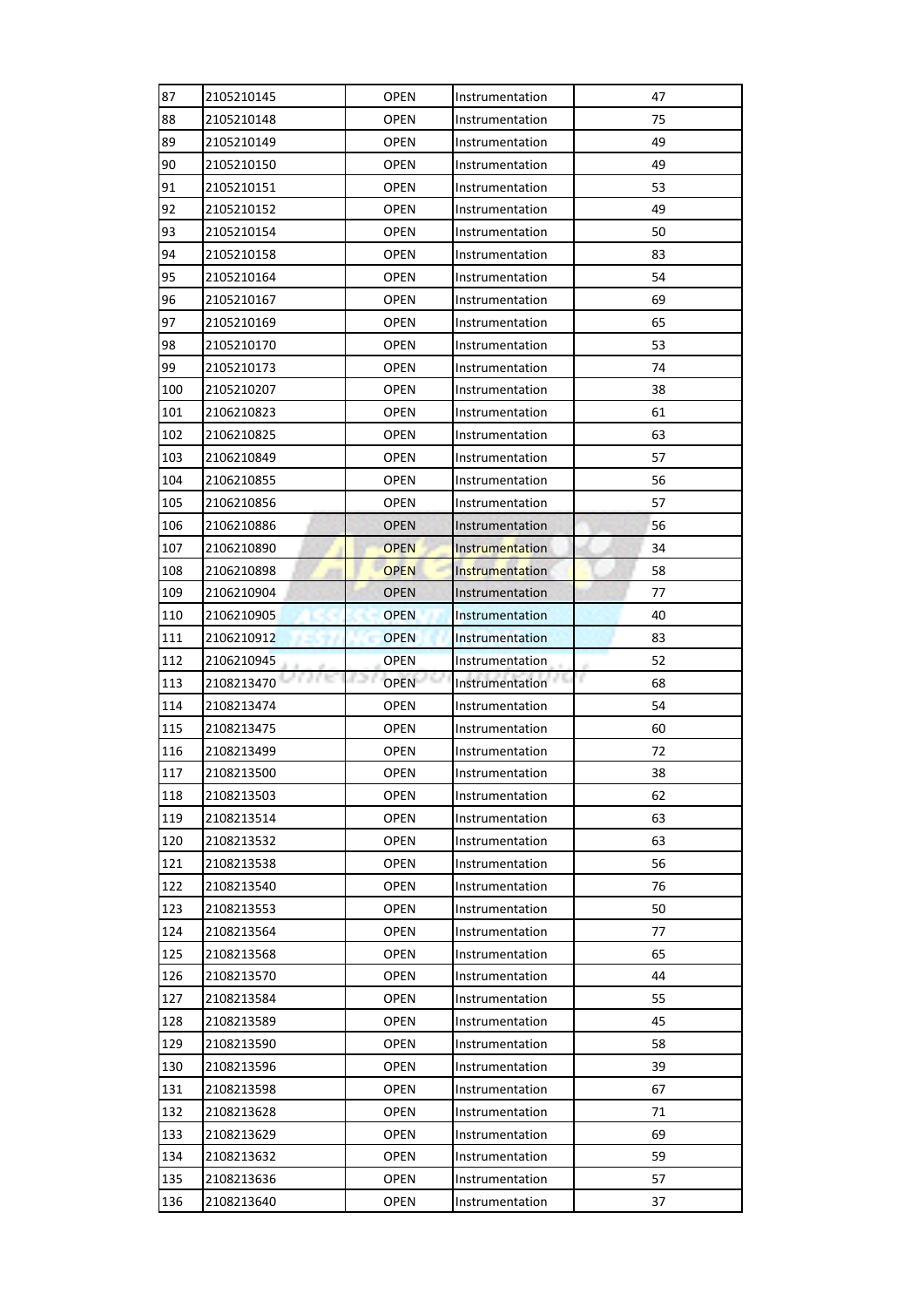| 137 | 2108213641           | <b>OPEN</b>        | Instrumentation | 87      |
|-----|----------------------|--------------------|-----------------|---------|
| 138 | 2108213643           | <b>OPEN</b>        | Instrumentation | 53      |
| 139 | 2108213645           | <b>OPEN</b>        | Instrumentation | 50      |
| 140 | 2108213646           | <b>OPEN</b>        | Instrumentation | 65      |
| 141 | 2108213649           | OPEN               | Instrumentation | 34      |
| 142 | 2108213655           | OPEN               | Instrumentation | 31      |
| 143 | 2108213668           | <b>OPEN</b>        | Instrumentation | 57      |
| 144 | 2109216824           | OPEN               | Instrumentation | 57      |
| 145 | 2109216829           | <b>OPEN</b>        | Instrumentation | 76      |
| 146 | 2109216834           | <b>OPEN</b>        | Instrumentation | 68      |
| 147 | 2109216845           | <b>OPEN</b>        | Instrumentation | 47      |
| 148 | 2109216846           | OPEN               | Instrumentation | 62      |
| 149 | 2109216852           | <b>OPEN</b>        | Instrumentation | 62      |
| 150 | 2109216860           | OPEN               | Instrumentation | 73      |
| 151 | 2109216866           | OPEN               | Instrumentation | 72      |
| 152 | 2109216872           | <b>OPEN</b>        | Instrumentation | 66      |
| 153 | 2109216873           | <b>OPEN</b>        | Instrumentation | 56      |
| 154 | 2109216876           | <b>OPEN</b>        | Instrumentation | 54      |
| 155 | 2109216879           | OPEN               | Instrumentation | 55      |
| 156 | 2109216880           | <b>OPEN</b>        | Instrumentation | 52      |
| 157 | 2109216881           | <b>OPEN</b>        | Instrumentation | 49      |
| 158 | 2109216883           | <b>OPEN</b>        | Instrumentation | 66      |
| 159 | 2109216885           | <b>OPEN</b>        | Instrumentation | 54      |
| 160 | 2109216890           | <b>OPEN</b>        | Instrumentation | 68      |
| 161 | 2109216891           | <b>OPEN</b>        | Instrumentation | 53      |
| 162 | 2109216892           | <b>OPEN</b>        | Instrumentation | 66      |
| 163 | a e to<br>2109216897 | 821<br><b>OPEN</b> | Instrumentation | r<br>54 |
| 164 | 2109216902           | <b>OPEN</b>        | Instrumentation | 54      |
| 165 | 2109216908           | <b>OPEN</b>        | Instrumentation | 68      |
| 166 | 2109216917           | <b>OPEN</b>        | Instrumentation | 45      |
| 167 | 2109216921           | <b>OPEN</b>        | Instrumentation | 54      |
| 168 |                      |                    |                 |         |
|     | 2109216926           | <b>OPEN</b>        | Instrumentation | 46      |
| 169 | 2109216929           | <b>OPEN</b>        | Instrumentation | 70      |
| 170 | 2109217031           | <b>OPEN</b>        | Instrumentation | 64      |
| 171 | 2109217055           | OPEN               | Instrumentation | 70      |
| 172 | 2110217697           | <b>OPEN</b>        | Instrumentation | 70      |
| 173 | 2110217715           | <b>OPEN</b>        | Instrumentation | 77      |
| 174 | 2110217732           | <b>OPEN</b>        | Instrumentation | 61      |
| 175 | 2110217779           | <b>OPEN</b>        | Instrumentation | 41      |
| 176 | 2110217803           | <b>OPEN</b>        | Instrumentation | 107     |
| 177 | 2110217809           | <b>OPEN</b>        | Instrumentation | 64      |
| 178 | 2110217811           | OPEN               | Instrumentation | 62      |
| 179 | 2110217813           | OPEN               | Instrumentation | 54      |
| 180 | 2110217815           | <b>OPEN</b>        | Instrumentation | 59      |
| 181 | 2110217820           | <b>OPEN</b>        | Instrumentation | 108     |
| 182 | 2110217823           | <b>OPEN</b>        | Instrumentation | 58      |
| 183 | 2110217835           | <b>OPEN</b>        | Instrumentation | 82      |
| 184 | 2110217854           | <b>OPEN</b>        | Instrumentation | 58      |
| 185 | 2110217855           | <b>OPEN</b>        | Instrumentation | 55      |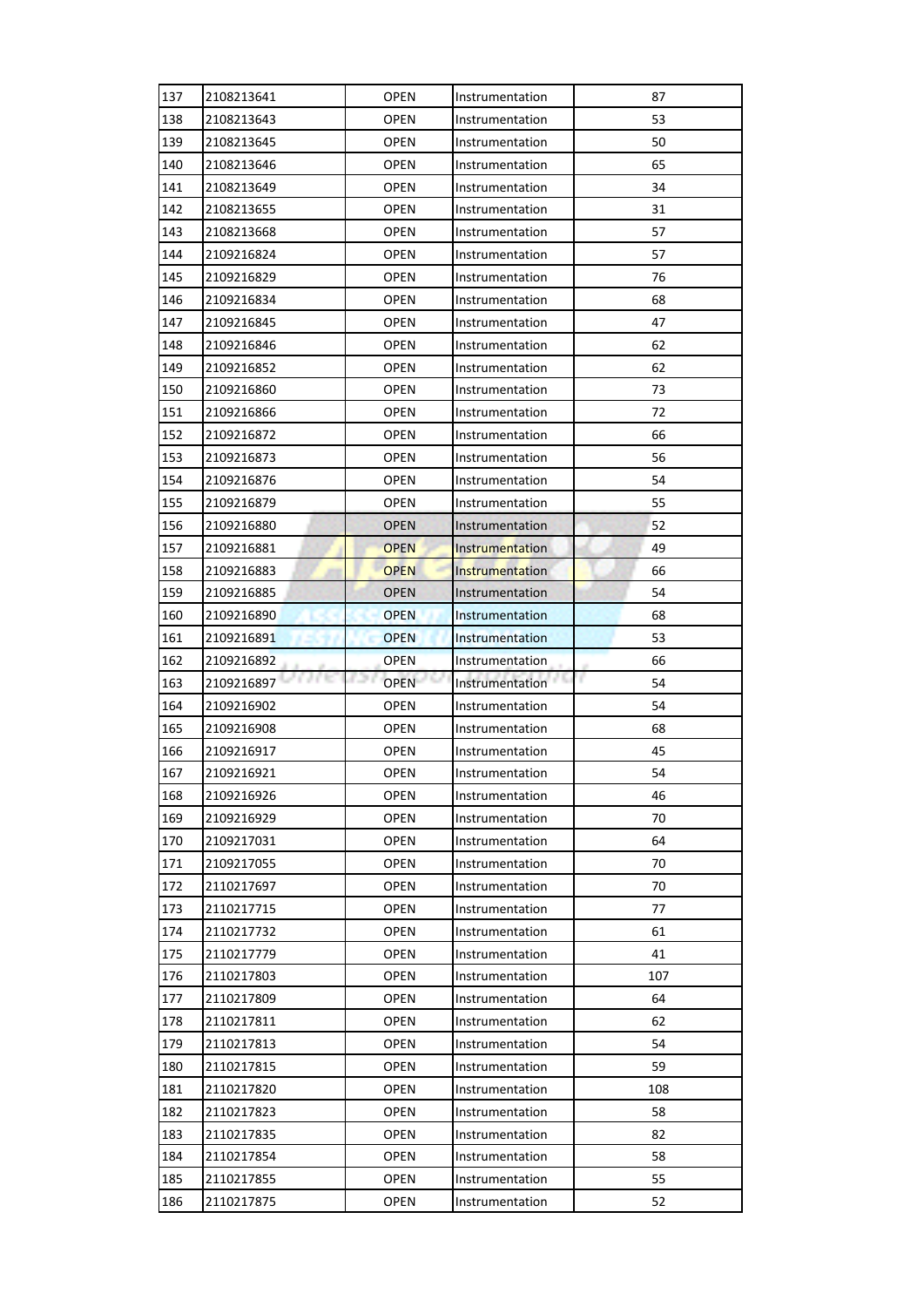| 187        | 2110217878        | <b>OPEN</b> | Instrumentation | 46      |
|------------|-------------------|-------------|-----------------|---------|
| 188        | 2110217885        | <b>OPEN</b> | Instrumentation | 61      |
| 189        | 2110217886        | OPEN        | Instrumentation | 53      |
| 190        | 2111219282        | <b>OPEN</b> | Instrumentation | 46      |
| 191        | 2111219286        | <b>OPEN</b> | Instrumentation | 63      |
| 192        | 2111219287        | <b>OPEN</b> | Instrumentation | 28      |
| 193        | 2111219288        | OPEN        | Instrumentation | 41      |
| 194        | 2111219292        | <b>OPEN</b> | Instrumentation | 70      |
| 195        | 2111219293        | OPEN        | Instrumentation | 74      |
| 196        | 2111219295        | OPEN        | Instrumentation | 64      |
| 197        | 2111219296        | <b>OPEN</b> | Instrumentation | 70      |
| 198        | 2111219305        | <b>OPEN</b> | Instrumentation | 59      |
| 199        | 2111219306        | <b>OPEN</b> | Instrumentation | 70      |
| 200        | 2111219309        | <b>OPEN</b> | Instrumentation | 60      |
| 201        | 2111219317        | <b>OPEN</b> | Instrumentation | 60      |
| 202        | 2111219319        | <b>OPEN</b> | Instrumentation | 30      |
| 203        | 2111219924        | <b>OPEN</b> | Instrumentation | 42      |
| 204        | 2111219925        | <b>OPEN</b> | Instrumentation | 71      |
| 205        | 2111219928        | OPEN        | Instrumentation | 58      |
| 206        | 2111219930        | <b>OPEN</b> | Instrumentation | 46      |
| 207        | 2111219931        | <b>OPEN</b> | Instrumentation | 65      |
| 208        | 2111219936        | <b>OPEN</b> | Instrumentation | 76      |
| 209        | 2111219950        | <b>OPEN</b> | Instrumentation | 39      |
| 210        | 2111219954        | <b>OPEN</b> | Instrumentation | 65      |
| 211        | 2111219955        | <b>OPEN</b> | Instrumentation | 55      |
| 212        | 2111219956        | <b>OPEN</b> | Instrumentation | 60      |
| 213        | 人名地<br>2111219958 | <b>OPEN</b> | Instrumentation | r<br>74 |
| 214        | 2111219962        | OPEN        | Instrumentation | 50      |
|            |                   |             |                 |         |
| 215        | 2111219963        | OPEN        | Instrumentation | 77      |
| 216        | 2111219967        | <b>OPEN</b> | Instrumentation | 56      |
| 217        | 2111219971        | <b>OPEN</b> | Instrumentation | 58      |
| 218        | 2111219976        | <b>OPEN</b> | Instrumentation | 62      |
| 219        | 2111219983        | <b>OPEN</b> | Instrumentation | 62      |
| 220        | 2111219985        | <b>OPEN</b> | Instrumentation | 67      |
| 221        | 2111219987        | OPEN        | Instrumentation | 32      |
| 222        | 2111219988        | <b>OPEN</b> | Instrumentation | 61      |
| 223        | 2111219997        | <b>OPEN</b> | Instrumentation | 58      |
| 224        | 2111219998        | <b>OPEN</b> | Instrumentation | 58      |
| 225        | 2111220001        | <b>OPEN</b> | Instrumentation | 51      |
| 226        | 2111220005        | <b>OPEN</b> | Instrumentation | 70      |
| 227        | 2111220009        | <b>OPEN</b> | Instrumentation | 56      |
| 228        | 2111220022        | OPEN        | Instrumentation | 48      |
| 229        | 2111220023        | <b>OPEN</b> | Instrumentation | 53      |
| 230        | 2111220024        | <b>OPEN</b> | Instrumentation | 44      |
| 231        | 2111220025        | <b>OPEN</b> | Instrumentation | 59      |
| 232        | 2111220027        | <b>OPEN</b> | Instrumentation | 67      |
| 233        | 2111220030        | <b>OPEN</b> | Instrumentation | 62      |
| 234        | 2111220032        | <b>OPEN</b> | Instrumentation | 70      |
| 235<br>236 | 2111220035        | OPEN        | Instrumentation | 69      |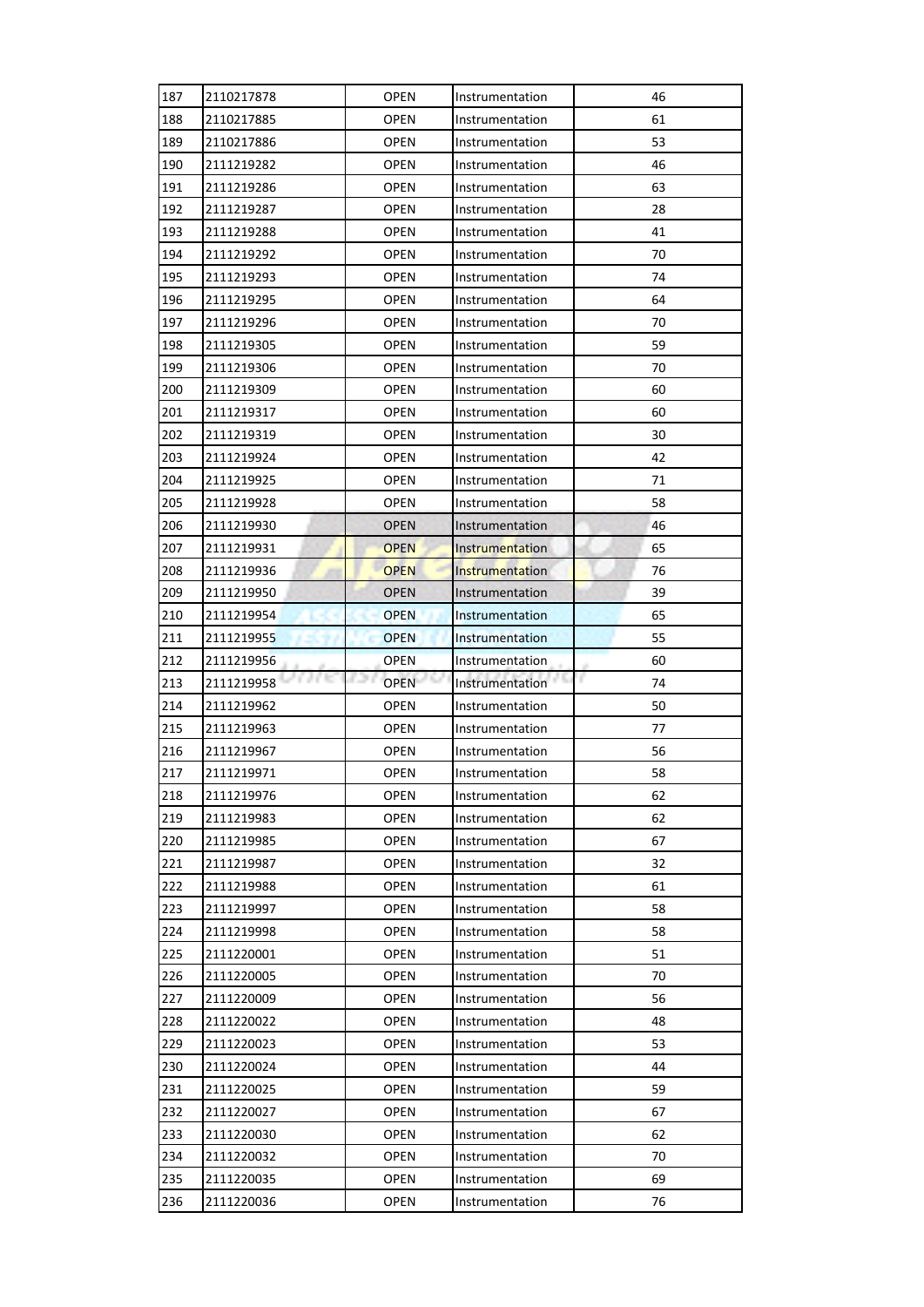| 237 | 2111220039         | <b>OPEN</b> | Instrumentation        | 48       |
|-----|--------------------|-------------|------------------------|----------|
| 238 | 2111220040         | <b>OPEN</b> | Instrumentation        | 76       |
| 239 | 2111220042         | <b>OPEN</b> | Instrumentation        | 53       |
| 240 | 2111220043         | <b>OPEN</b> | Instrumentation        | 69       |
| 241 | 2111220044         | <b>OPEN</b> | Instrumentation        | 70       |
| 242 | 2111220048         | <b>OPEN</b> | Instrumentation        | 51       |
| 243 | 2111220049         | OPEN        | Instrumentation        | 75       |
| 244 | 2111220050         | <b>OPEN</b> | Instrumentation        | 51       |
| 245 | 2111220051         | <b>OPEN</b> | Instrumentation        | 77       |
| 246 | 2111220052         | <b>OPEN</b> | Instrumentation        | 63       |
| 247 | 2111220055         | <b>OPEN</b> | Instrumentation        | 62       |
| 248 | 2111220056         | <b>OPEN</b> | Instrumentation        | 36       |
| 249 | 2111220061         | <b>OPEN</b> | Instrumentation        | 67       |
| 250 | 2111220065         | <b>OPEN</b> | Instrumentation        | 72       |
| 251 | 2111220069         | <b>OPEN</b> | Instrumentation        | 60       |
| 252 | 2111220070         | <b>OPEN</b> | Instrumentation        | 51       |
| 253 | 2111220073         | <b>OPEN</b> | Instrumentation        | 73       |
| 254 | 2111220075         | <b>OPEN</b> | Instrumentation        | 34       |
| 255 | 2111220080         | <b>OPEN</b> | Instrumentation        | 64       |
| 256 | 2111220083         | <b>OPEN</b> | Instrumentation        | 60       |
| 257 | 2111220090         | <b>OPEN</b> | <b>Instrumentation</b> | 81       |
| 258 | 2111220091         | <b>OPEN</b> | Instrumentation        | 95       |
| 259 | 2111220093         | <b>OPEN</b> | Instrumentation        | 42       |
| 260 | 2111220094         | <b>OPEN</b> | Instrumentation        | 59       |
| 261 | 2111220096         | <b>OPEN</b> | Instrumentation        | 66       |
|     |                    |             |                        |          |
| 262 | 2111220098         | <b>OPEN</b> | Instrumentation        | 54       |
| 263 | a ne<br>2111220101 | <b>OPEN</b> | Instrumentation        | r.<br>54 |
| 264 | 2111220103         | <b>OPEN</b> | Instrumentation        | 61       |
| 265 | 2111220560         | <b>OPEN</b> | Instrumentation        | 74       |
| 266 | 2111220562         | <b>OPEN</b> | Instrumentation        | 58       |
| 267 | 2111220563         | <b>OPEN</b> | Instrumentation        | 50       |
| 268 | 2111220566         | <b>OPEN</b> | Instrumentation        | 52       |
| 269 | 2111220574         | <b>OPEN</b> | Instrumentation        | 56       |
| 270 | 2111220578         | <b>OPEN</b> | Instrumentation        | 40       |
| 271 | 2111220579         | <b>OPEN</b> | Instrumentation        | 63       |
| 272 | 2111220581         | <b>OPEN</b> | Instrumentation        | 55       |
| 273 | 2111220585         | <b>OPEN</b> | Instrumentation        | 52       |
| 274 | 2111220588         | <b>OPEN</b> | Instrumentation        | 50       |
| 275 | 2111220593         | <b>OPEN</b> | Instrumentation        | 40       |
| 276 | 2111220594         | <b>OPEN</b> | Instrumentation        | 58       |
| 277 | 2111220595         | <b>OPEN</b> | Instrumentation        | 84       |
| 278 | 2111220599         | <b>OPEN</b> | Instrumentation        | 39       |
| 279 | 2111220600         | <b>OPEN</b> | Instrumentation        | 73       |
| 280 | 2111220602         | <b>OPEN</b> | Instrumentation        | 59       |
| 281 | 2111220603         | <b>OPEN</b> | Instrumentation        | 51       |
| 282 | 2111220605         | <b>OPEN</b> | Instrumentation        | 61       |
| 283 | 2111220607         | <b>OPEN</b> | Instrumentation        | 86       |
| 284 | 2111220612         | <b>OPEN</b> | Instrumentation        | 57       |
| 285 | 2111220617         | OPEN        | Instrumentation        | 55       |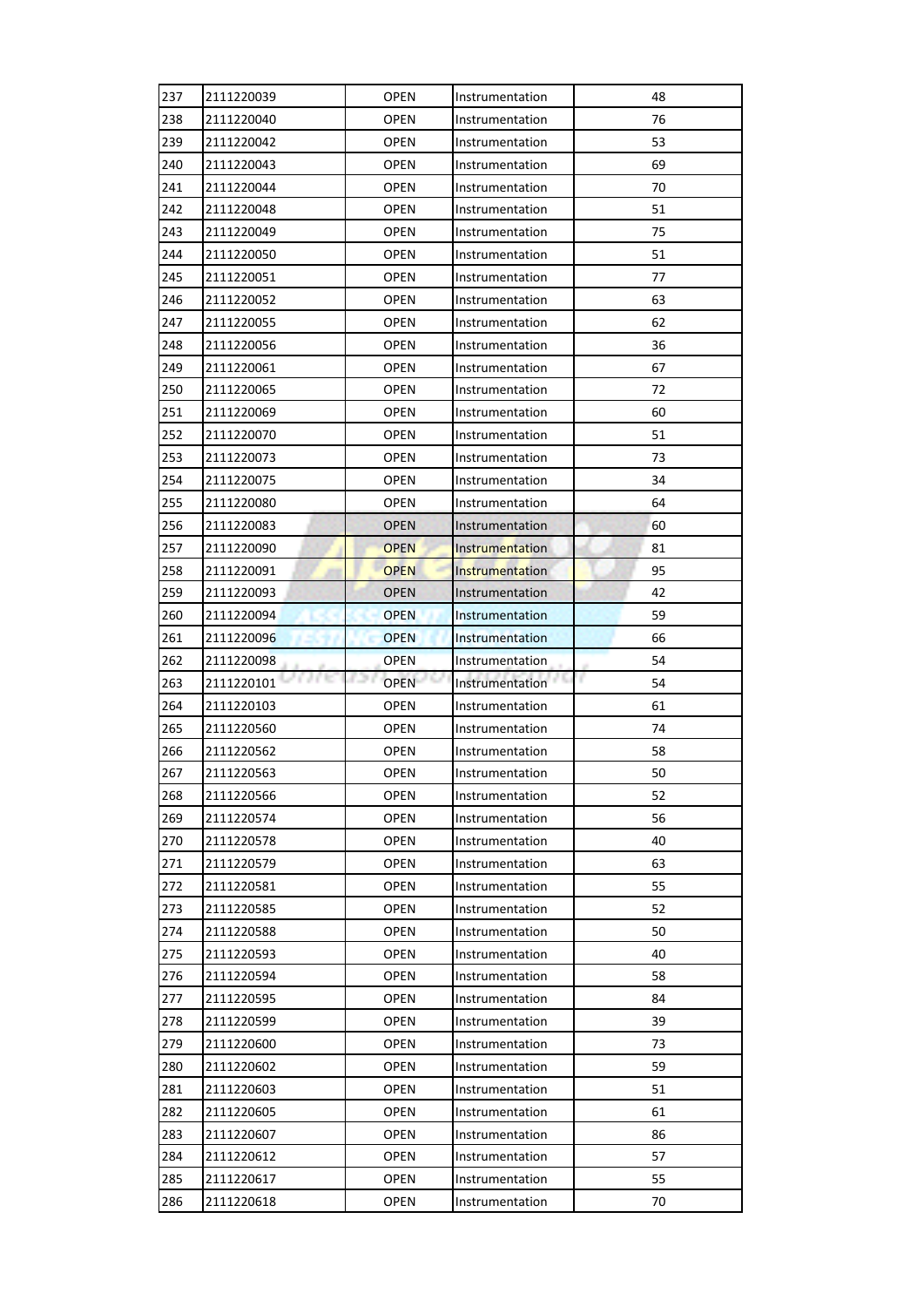| 287        | 2111220621           | <b>OPEN</b> | Instrumentation        | 79       |
|------------|----------------------|-------------|------------------------|----------|
| 288        | 2111220625           | <b>OPEN</b> | Instrumentation        | 60       |
| 289        | 2111220630           | <b>OPEN</b> | Instrumentation        | 76       |
| 290        | 2111220631           | <b>OPEN</b> | Instrumentation        | 66       |
| 291        | 2111220632           | <b>OPEN</b> | Instrumentation        | 88       |
| 292        | 2111220633           | <b>OPEN</b> | Instrumentation        | 55       |
| 293        | 2111220634           | <b>OPEN</b> | Instrumentation        | 59       |
| 294        | 2111220636           | <b>OPEN</b> | Instrumentation        | 51       |
| 295        | 2111220637           | <b>OPEN</b> | Instrumentation        | 46       |
| 296        | 2111220640           | <b>OPEN</b> | Instrumentation        | 71       |
| 297        | 2111220642           | <b>OPEN</b> | Instrumentation        | 61       |
| 298        | 2111220645           | <b>OPEN</b> | Instrumentation        | 50       |
| 299        | 2111220648           | <b>OPEN</b> | Instrumentation        | 73       |
| 300        | 2111220649           | <b>OPEN</b> | Instrumentation        | 62       |
| 301        | 2111220650           | <b>OPEN</b> | Instrumentation        | 57       |
| 302        | 2111220656           | <b>OPEN</b> | Instrumentation        | 66       |
| 303        | 2111220657           | <b>OPEN</b> | Instrumentation        | 69       |
| 304        | 2111220659           | <b>OPEN</b> | Instrumentation        | 65       |
| 305        | 2111220662           | <b>OPEN</b> | Instrumentation        | 55       |
| 306        | 2111220665           | <b>OPEN</b> | Instrumentation        | 60       |
| 307        | 2111220666           | <b>OPEN</b> | <b>Instrumentation</b> | 51       |
| 308        | 2111220671           | <b>OPEN</b> | Instrumentation        | 80       |
| 309        | 2111220675           | <b>OPEN</b> | Instrumentation        | 62       |
| 310        | 2111220676           | <b>OPEN</b> | Instrumentation        | 45       |
| 311        | 2111220677           | <b>OPEN</b> | Instrumentation        | 50       |
| 312        | 2111220681           | <b>OPEN</b> | Instrumentation        | 72       |
|            |                      |             |                        |          |
| 313        | a e to<br>2111220683 | <b>OPEN</b> | 65<br>Instrumentation  | F.<br>85 |
| 314        | 2111220687           | <b>OPEN</b> | Instrumentation        | 55       |
| 315        | 2111221057           | <b>OPEN</b> | Instrumentation        | 68       |
| 316        | 2111221060           | <b>OPEN</b> | Instrumentation        | 69       |
| 317        | 2111221062           | <b>OPEN</b> | Instrumentation        | 63       |
| 318        | 2111221063           | <b>OPEN</b> | Instrumentation        | 55       |
| 319        | 2111221064           | <b>OPEN</b> | Instrumentation        | 40       |
| 320        | 2111221066           | <b>OPEN</b> | Instrumentation        | 54       |
| 321        | 2111221072           | <b>OPEN</b> | Instrumentation        | 69       |
| 322        | 2111221073           | <b>OPEN</b> | Instrumentation        | 66       |
| 323        | 2111221074           | <b>OPEN</b> | Instrumentation        | 55       |
| 324        | 2111221082           | <b>OPEN</b> | Instrumentation        | 63       |
| 325        | 2111221085           | <b>OPEN</b> | Instrumentation        | 71       |
| 326        | 2111221087           | <b>OPEN</b> | Instrumentation        | 45       |
| 327        | 2111221088           | <b>OPEN</b> | Instrumentation        | 31       |
| 328        | 2111221090           | OPEN        | Instrumentation        | 71       |
| 329        | 2111221096           | <b>OPEN</b> | Instrumentation        | 95       |
| 330        | 2111221099           | <b>OPEN</b> | Instrumentation        | 57       |
| 331        | 2111221101           | <b>OPEN</b> | Instrumentation        | 60       |
| 332        | 2111221104           | <b>OPEN</b> | Instrumentation        | 56       |
| 333        | 2111221108           | <b>OPEN</b> | Instrumentation        | 81       |
| 334        | 2111221109           | <b>OPEN</b> | Instrumentation        | 64       |
| 335<br>336 | 2111221113           | OPEN        | Instrumentation        | 60<br>63 |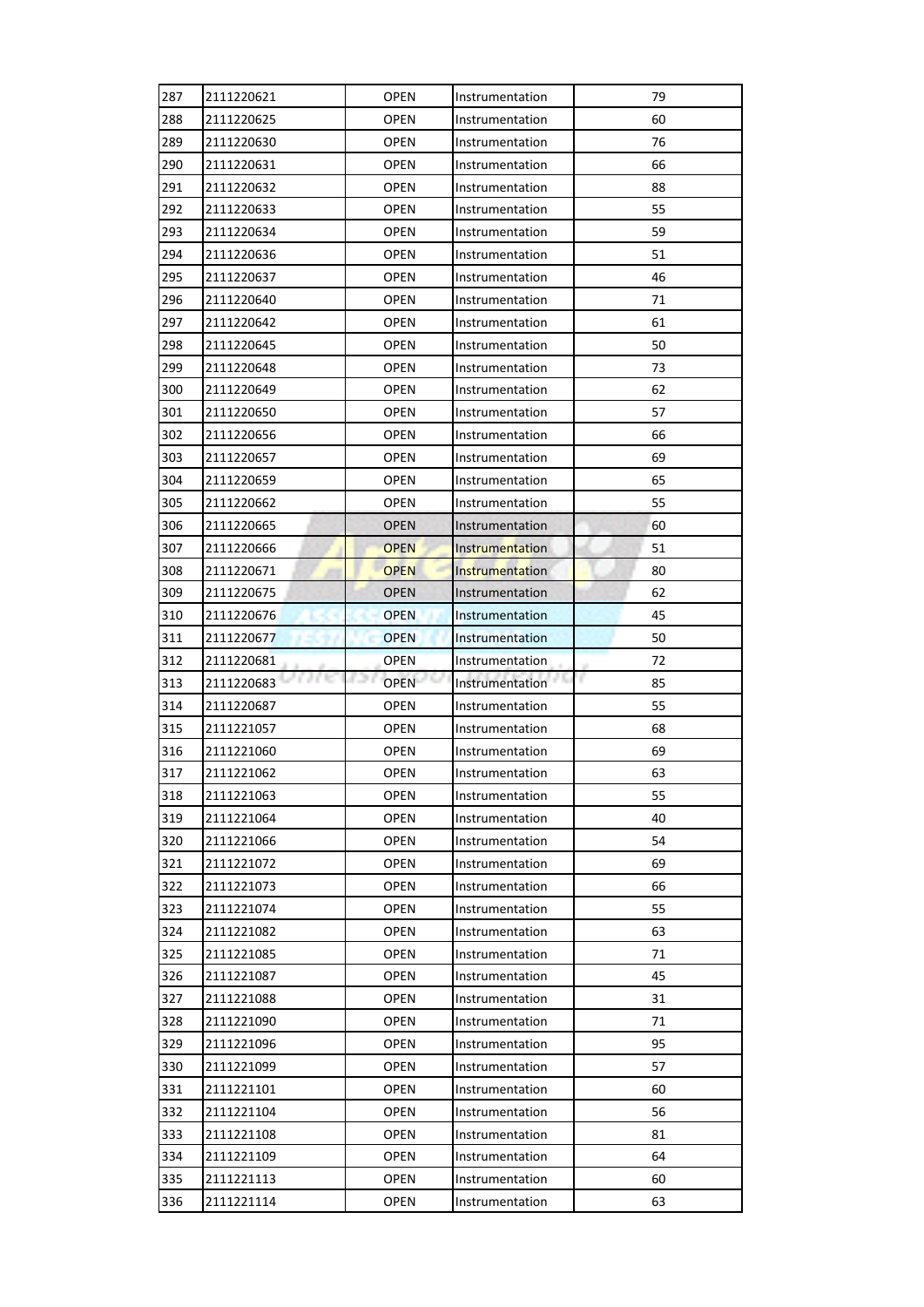| 337        | 2111221116               | <b>OPEN</b>  | Instrumentation                    | 53       |
|------------|--------------------------|--------------|------------------------------------|----------|
| 338        | 2111221117               | <b>OPEN</b>  | Instrumentation                    | 75       |
| 339        | 2111221118               | OPEN         | Instrumentation                    | 66       |
| 340        | 2111221122               | <b>OPEN</b>  | Instrumentation                    | 66       |
| 341        | 2111221125               | <b>OPEN</b>  | Instrumentation                    | 60       |
| 342        | 2111221128               | <b>OPEN</b>  | Instrumentation                    | 51       |
| 343        | 2111221129               | OPEN         | Instrumentation                    | 39       |
| 344        | 2111221137               | <b>OPEN</b>  | Instrumentation                    | 45       |
| 345        | 2111221140               | OPEN         | Instrumentation                    | 49       |
| 346        | 2111221141               | OPEN         | Instrumentation                    | 75       |
| 347        | 2111221149               | <b>OPEN</b>  | Instrumentation                    | 58       |
| 348        | 2111221156               | <b>OPEN</b>  | Instrumentation                    | 79       |
| 349        | 2111221157               | <b>OPEN</b>  | Instrumentation                    | 64       |
| 350        | 2111221161               | <b>OPEN</b>  | Instrumentation                    | 68       |
| 351        | 2111221163               | OPEN         | Instrumentation                    | 59       |
| 352        | 2111221165               | <b>OPEN</b>  | Instrumentation                    | 58       |
| 353        | 2111222133               | <b>OPEN</b>  | Instrumentation                    | 52       |
| 354        | 2111222140               | <b>OPEN</b>  | Instrumentation                    | 53       |
| 355        | 2111222145               | <b>OPEN</b>  | Instrumentation                    | 69       |
| 356        | 2111222146               | <b>OPEN</b>  | Instrumentation                    | 47       |
| 357        | 2111222149               | <b>OPEN</b>  | Instrumentation                    | 63       |
| 358        | 2111222150               | <b>OPEN</b>  | Instrumentation                    | 61       |
| 359        | 2111222155               | <b>OPEN</b>  | Instrumentation                    | 51       |
| 360        | 2111222158               | <b>OPEN</b>  | Instrumentation                    | 46       |
| 361        | 2111222167               | <b>OPEN</b>  | Instrumentation                    | 64       |
| 362        | 2111222177               | <b>OPEN</b>  | Instrumentation                    | 66       |
| 363        | 2111222179               | <b>OPEN</b>  | Instrumentation                    | r<br>54  |
|            |                          |              |                                    |          |
| 364        | 2111222182               | OPEN         | Instrumentation                    | 62       |
| 365        | 2111222202               | <b>OPEN</b>  | Instrumentation                    | 71       |
| 366        | 2111222204               | <b>OPEN</b>  | Instrumentation                    | 59       |
| 367        | 2111222210               | <b>OPEN</b>  | Instrumentation                    | 65       |
| 368        | 2111222212               | <b>OPEN</b>  | Instrumentation                    | 70       |
| 369        | 2112226705               | <b>OPEN</b>  | Instrumentation                    | 84       |
| 370        | 2112226713               | <b>OPEN</b>  | Instrumentation                    | 58       |
| 371        | 2112226722               | OPEN         | Instrumentation                    | 44       |
| 372        | 2112226724               | <b>OPEN</b>  | Instrumentation                    | 96       |
| 373        | 2112226725               | <b>OPEN</b>  | Instrumentation                    | 75       |
| 374        | 2112226727               | <b>OPEN</b>  | Instrumentation                    | 62       |
| 375        | 2112226733               | <b>OPEN</b>  | Instrumentation                    | 80       |
| 376        | 2112226744               | <b>OPEN</b>  | Instrumentation                    | 58       |
| 377        | 2112226745               | <b>OPEN</b>  | Instrumentation                    | 65       |
| 378        | 2112226748               | OPEN         | Instrumentation                    | 60       |
| 379        | 2112226757               | <b>OPEN</b>  | Instrumentation                    | 60       |
| 380        | 2112226759               | <b>OPEN</b>  | Instrumentation                    | 77       |
| 381        | 2112226761               | <b>OPEN</b>  | Instrumentation                    | 51       |
| 382        | 2112226762               | <b>OPEN</b>  | Instrumentation                    | 57       |
| 383        | 2112226765               | <b>OPEN</b>  | Instrumentation                    | 70       |
| 384        | 2112226768               | <b>OPEN</b>  | Instrumentation                    | 51       |
| 385<br>386 | 2112226772<br>2112226776 | OPEN<br>OPEN | Instrumentation<br>Instrumentation | 93<br>68 |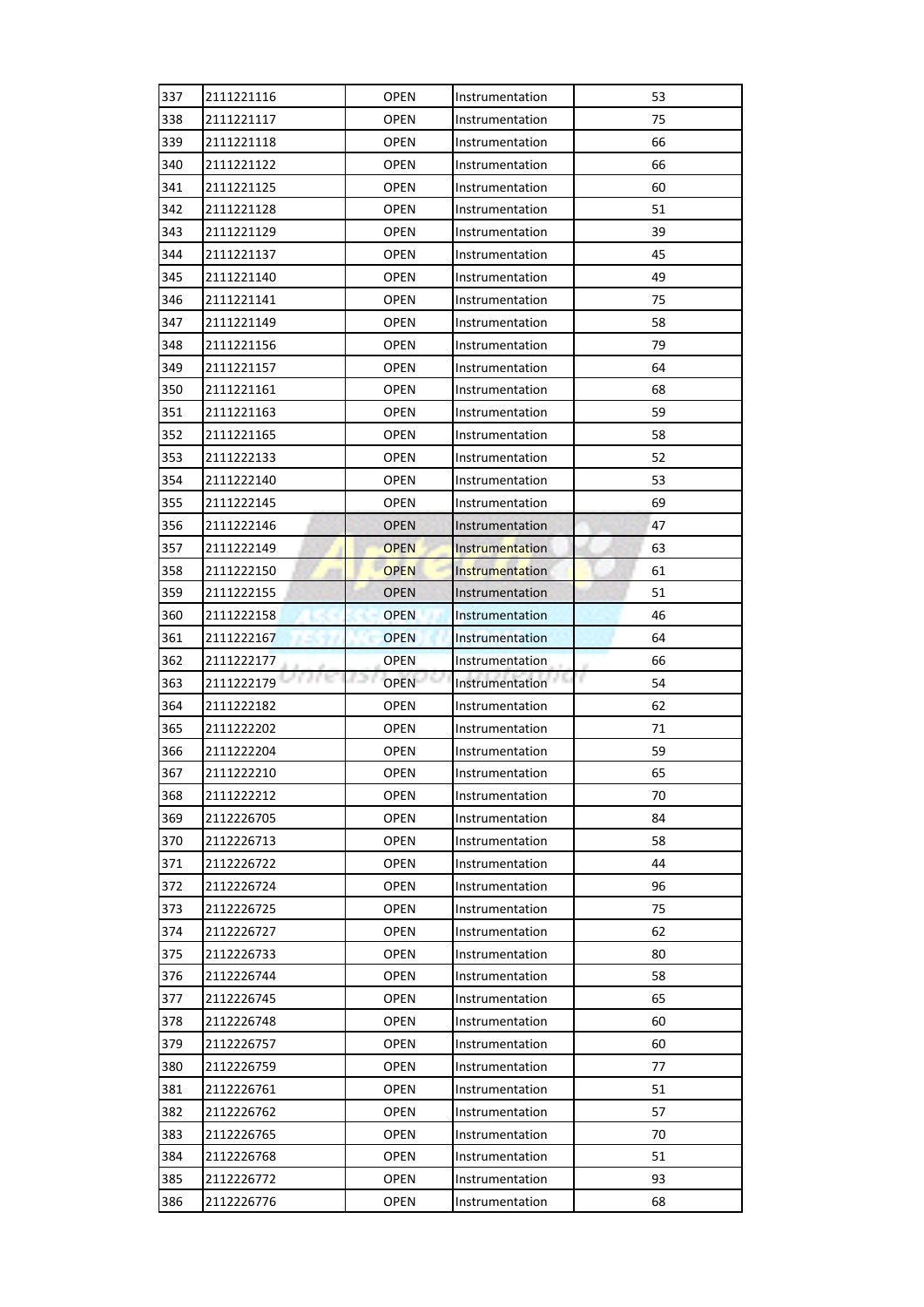| 387 | 2112226777         | <b>OPEN</b> | Instrumentation        | 70       |
|-----|--------------------|-------------|------------------------|----------|
| 388 | 2112226781         | <b>OPEN</b> | Instrumentation        | 61       |
| 389 | 2112226784         | <b>OPEN</b> | Instrumentation        | 53       |
| 390 | 2112226811         | <b>OPEN</b> | Instrumentation        | 62       |
| 391 | 2112226817         | <b>OPEN</b> | Instrumentation        | 62       |
| 392 | 2112226823         | <b>OPEN</b> | Instrumentation        | 44       |
| 393 | 2112226831         | <b>OPEN</b> | Instrumentation        | 89       |
| 394 | 2112226833         | <b>OPEN</b> | Instrumentation        | 60       |
| 395 | 2112228064         | <b>OPEN</b> | Instrumentation        | 63       |
| 396 | 2112228081         | <b>OPEN</b> | Instrumentation        | 71       |
| 397 | 2112228097         | <b>OPEN</b> | Instrumentation        | 65       |
| 398 | 2112228107         | <b>OPEN</b> | Instrumentation        | 71       |
| 399 | 2112228112         | <b>OPEN</b> | Instrumentation        | 55       |
| 400 | 2112228140         | <b>OPEN</b> | Instrumentation        | 46       |
| 401 | 2112228174         | <b>OPEN</b> | Instrumentation        | 75       |
| 402 | 2112228183         | <b>OPEN</b> | Instrumentation        | 86       |
| 403 | 2112228185         | <b>OPEN</b> | Instrumentation        | 63       |
| 404 | 2112228205         | <b>OPEN</b> | Instrumentation        | 63       |
| 405 | 2112228234         | <b>OPEN</b> | Instrumentation        | 80       |
| 406 | 2112228237         | <b>OPEN</b> | Instrumentation        | 64       |
| 407 | 2112228248         | <b>OPEN</b> | <b>Instrumentation</b> | 62       |
| 408 | 2112228250         | <b>OPEN</b> | Instrumentation        | 66       |
| 409 | 2112228304         | <b>OPEN</b> | Instrumentation        | 73       |
| 410 | 2112228307         | <b>OPEN</b> | Instrumentation        | 68       |
| 411 | 2113235944         | <b>OPEN</b> | Instrumentation        | 70       |
|     |                    |             |                        |          |
| 412 | 2113235946         | <b>OPEN</b> | Instrumentation        | 71       |
| 413 | a ne<br>2113235952 | <b>OPEN</b> | 65<br>Instrumentation  | F.<br>57 |
| 414 | 2113235958         | <b>OPEN</b> | Instrumentation        | 53       |
| 415 | 2113235980         | <b>OPEN</b> | Instrumentation        | 94       |
| 416 | 2113236007         | <b>OPEN</b> | Instrumentation        | 73       |
| 417 | 2116241684         | <b>OPEN</b> | Instrumentation        | 62       |
| 418 | 2116241692         | <b>OPEN</b> | Instrumentation        | 99       |
| 419 | 2116241693         | <b>OPEN</b> | Instrumentation        | 62       |
| 420 | 2116241698         | <b>OPEN</b> | Instrumentation        | 61       |
| 421 | 2116241700         | <b>OPEN</b> | Instrumentation        | 48       |
| 422 | 2116241707         | <b>OPEN</b> | Instrumentation        | 68       |
| 423 | 2116241719         | <b>OPEN</b> | Instrumentation        | 102      |
| 424 | 2116241723         | <b>OPEN</b> | Instrumentation        | 81       |
| 425 | 2116241727         | <b>OPEN</b> | Instrumentation        | 65       |
| 426 | 2116241728         | <b>OPEN</b> | Instrumentation        | 45       |
| 427 | 2116241731         | <b>OPEN</b> | Instrumentation        | 53       |
| 428 | 2116241733         | OPEN        | Instrumentation        | 63       |
| 429 | 2117248880         | <b>OPEN</b> | Instrumentation        | 61       |
| 430 | 2117248881         | <b>OPEN</b> | Instrumentation        | 85       |
| 431 | 2117248883         | <b>OPEN</b> | Instrumentation        | 68       |
| 432 | 2117248888         | <b>OPEN</b> | Instrumentation        | 101      |
| 433 | 2117248899         | <b>OPEN</b> | Instrumentation        | 57       |
| 434 | 2117248900         | <b>OPEN</b> | Instrumentation        | 51       |
| 435 | 2117248903         | OPEN        | Instrumentation        | 57       |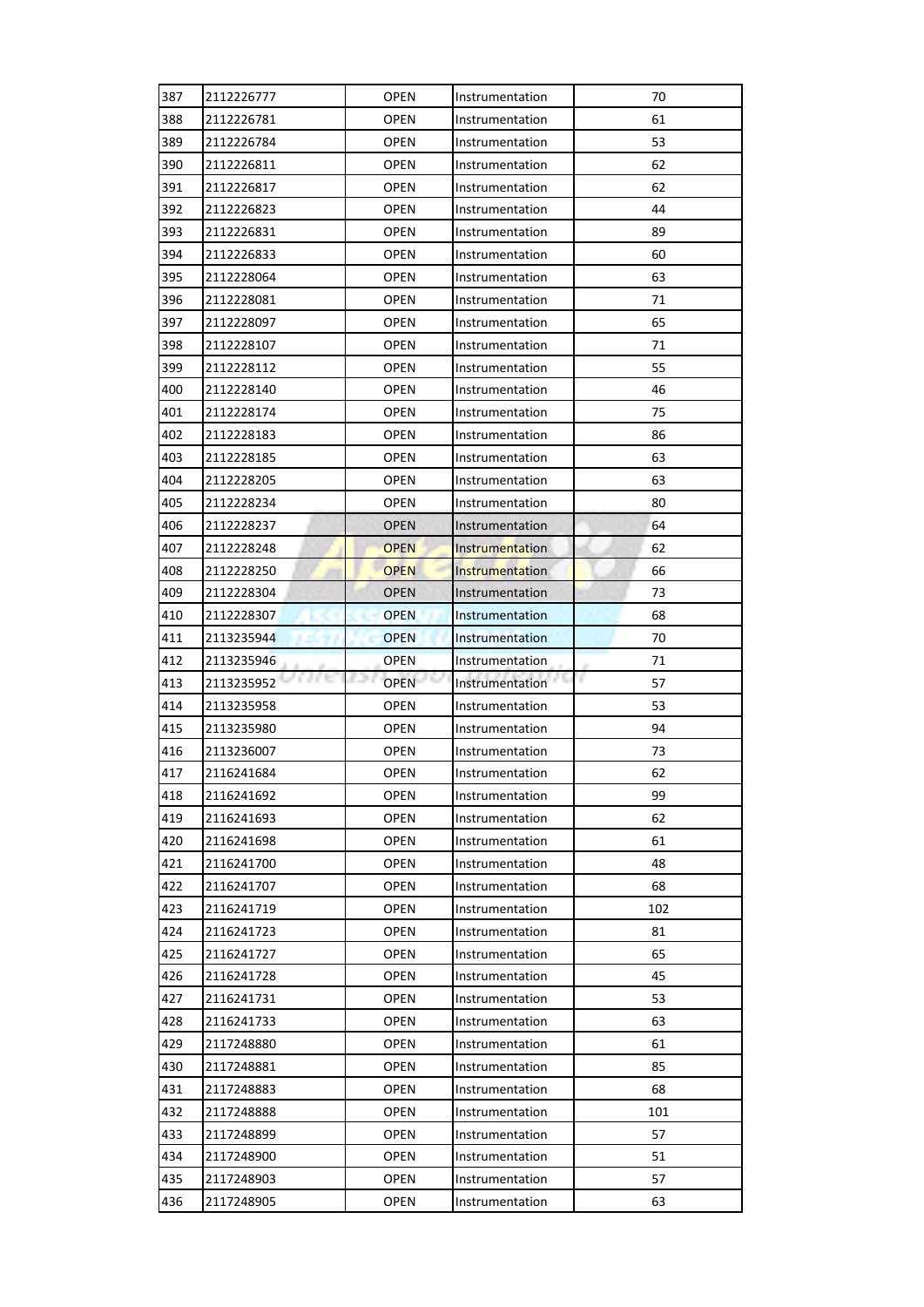| 437 | 2117248910         | <b>OPEN</b> | Instrumentation        | 72       |
|-----|--------------------|-------------|------------------------|----------|
| 438 | 2117248912         | <b>OPEN</b> | Instrumentation        | 90       |
| 439 | 2117248913         | <b>OPEN</b> | Instrumentation        | 61       |
| 440 | 2117248917         | <b>OPEN</b> | Instrumentation        | 50       |
| 441 | 2117248920         | <b>OPEN</b> | Instrumentation        | 73       |
| 442 | 2117248926         | <b>OPEN</b> | Instrumentation        | 84       |
| 443 | 2117248927         | <b>OPEN</b> | Instrumentation        | 53       |
| 444 | 2117248933         | <b>OPEN</b> | Instrumentation        | 71       |
| 445 | 2117248940         | <b>OPEN</b> | Instrumentation        | 50       |
| 446 | 2117248941         | <b>OPEN</b> | Instrumentation        | 58       |
| 447 | 2117248944         | <b>OPEN</b> | Instrumentation        | 59       |
| 448 | 2117248945         | <b>OPEN</b> | Instrumentation        | 64       |
| 449 | 2117248947         | <b>OPEN</b> | Instrumentation        | 52       |
| 450 | 2117248950         | <b>OPEN</b> | Instrumentation        | 68       |
| 451 | 2117248951         | <b>OPEN</b> | Instrumentation        | 60       |
| 452 | 2117248961         | <b>OPEN</b> | Instrumentation        | 53       |
| 453 | 2117248968         | <b>OPEN</b> | Instrumentation        | 64       |
| 454 | 2117248970         | <b>OPEN</b> | Instrumentation        | 60       |
| 455 | 2117248975         | <b>OPEN</b> | Instrumentation        | 58       |
| 456 | 2117249989         | <b>OPEN</b> | Instrumentation        | 58       |
| 457 | 2117249996         | <b>OPEN</b> | <b>Instrumentation</b> | 70       |
| 458 | 2117249997         | <b>OPEN</b> | Instrumentation        | 59       |
| 459 | 2117249998         | <b>OPEN</b> | Instrumentation        | 52       |
| 460 | 2117250000         | <b>OPEN</b> | Instrumentation        | 78       |
| 461 | 2117250001         | <b>OPEN</b> | Instrumentation        | 54       |
|     |                    |             |                        |          |
| 462 | 2117250002         | <b>OPEN</b> | Instrumentation        | 59       |
| 463 | a ne<br>2117250004 | <b>OPEN</b> | r v<br>Instrumentation | F.<br>66 |
| 464 | 2117250007         | <b>OPEN</b> | Instrumentation        | 80       |
| 465 | 2117250008         | <b>OPEN</b> | Instrumentation        | 69       |
| 466 | 2117250009         | <b>OPEN</b> | Instrumentation        | 64       |
| 467 | 2117250010         | <b>OPEN</b> | Instrumentation        | 104      |
| 468 | 2117250011         | <b>OPEN</b> | Instrumentation        | 67       |
| 469 | 2117250012         | <b>OPEN</b> | Instrumentation        | 88       |
| 470 | 2117250014         | <b>OPEN</b> | Instrumentation        | 51       |
| 471 | 2117250015         | <b>OPEN</b> | Instrumentation        | 78       |
| 472 | 2117250020         | <b>OPEN</b> | Instrumentation        | 82       |
| 473 | 2117250021         | <b>OPEN</b> | Instrumentation        | 50       |
| 474 | 2117250022         | <b>OPEN</b> | Instrumentation        | 58       |
| 475 | 2117250028         | <b>OPEN</b> | Instrumentation        | 56       |
| 476 | 2117250029         | <b>OPEN</b> | Instrumentation        | 64       |
| 477 | 2117250034         | <b>OPEN</b> | Instrumentation        | 74       |
| 478 | 2117250036         | <b>OPEN</b> | Instrumentation        | 81       |
| 479 | 2117250038         | <b>OPEN</b> | Instrumentation        | 61       |
| 480 | 2117250040         | <b>OPEN</b> | Instrumentation        | 86       |
| 481 | 2117250047         | <b>OPEN</b> | Instrumentation        | 77       |
| 482 | 2117250051         | <b>OPEN</b> | Instrumentation        | 69       |
| 483 | 2117250052         | <b>OPEN</b> | Instrumentation        | 64       |
| 484 | 2117250053         | <b>OPEN</b> | Instrumentation        | 68       |
| 485 | 2117250057         | OPEN        | Instrumentation        | 51       |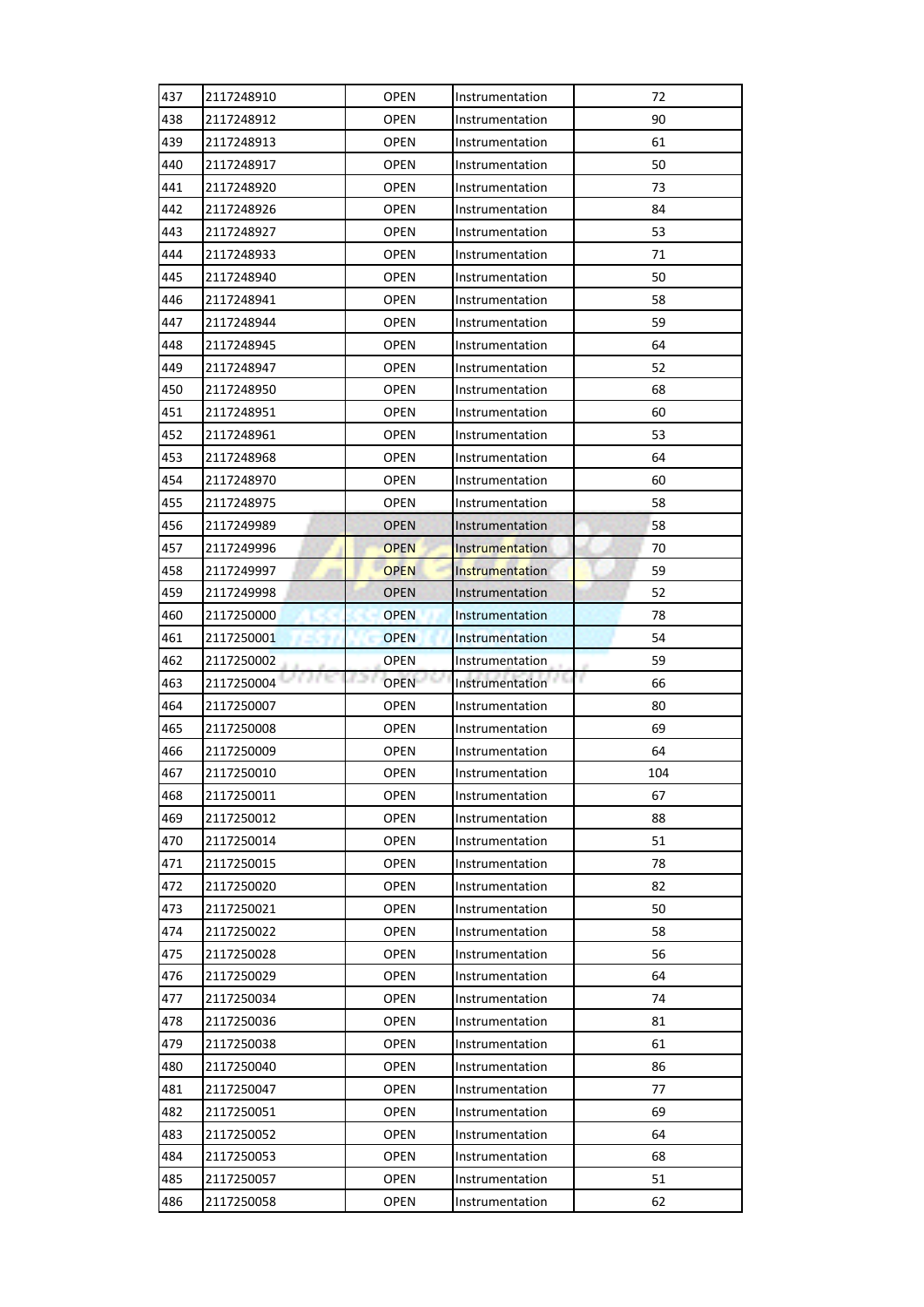| 487        | 2117250059         | <b>OPEN</b> | Instrumentation        | 48       |
|------------|--------------------|-------------|------------------------|----------|
| 488        | 2117250060         | <b>OPEN</b> | Instrumentation        | 48       |
| 489        | 2117250061         | <b>OPEN</b> | Instrumentation        | 63       |
| 490        | 2117250062         | <b>OPEN</b> | Instrumentation        | 55       |
| 491        | 2117250069         | <b>OPEN</b> | Instrumentation        | 42       |
| 492        | 2117250073         | <b>OPEN</b> | Instrumentation        | 43       |
| 493        | 2117250075         | <b>OPEN</b> | Instrumentation        | 84       |
| 494        | 2117250076         | <b>OPEN</b> | Instrumentation        | 71       |
| 495        | 2117250077         | <b>OPEN</b> | Instrumentation        | 52       |
| 496        | 2117250079         | <b>OPEN</b> | Instrumentation        | 45       |
| 497        | 2117250085         | <b>OPEN</b> | Instrumentation        | 93       |
| 498        | 2117250087         | <b>OPEN</b> | Instrumentation        | 66       |
| 499        | 2117250092         | <b>OPEN</b> | Instrumentation        | 79       |
| 500        | 2117250093         | <b>OPEN</b> | Instrumentation        | 58       |
| 501        | 2117250097         | <b>OPEN</b> | Instrumentation        | 62       |
| 502        | 2117250102         | <b>OPEN</b> | Instrumentation        | 61       |
| 503        | 2117250103         | <b>OPEN</b> | Instrumentation        | 57       |
| 504        | 2117250104         | <b>OPEN</b> | Instrumentation        | 67       |
| 505        | 2117250107         | <b>OPEN</b> | Instrumentation        | 56       |
| 506        | 2117250109         | <b>OPEN</b> | Instrumentation        | 63       |
| 507        | 2117250110         | <b>OPEN</b> | <b>Instrumentation</b> | 78       |
| 508        | 2117250112         | <b>OPEN</b> | Instrumentation        | 61       |
| 509        | 2117250114         | <b>OPEN</b> | Instrumentation        | 49       |
| 510        | 2117250115         | <b>OPEN</b> | Instrumentation        | 60       |
| 511        | 2117250116         | <b>OPEN</b> | Instrumentation        | 68       |
|            |                    |             |                        |          |
| 512        | 2117250122         | <b>OPEN</b> | Instrumentation        | 68       |
| 513        | a nu<br>2117250123 | <b>OPEN</b> | 65<br>Instrumentation  | F.<br>81 |
| 514        | 2117250126         | <b>OPEN</b> | Instrumentation        | 38       |
| 515        | 2117250127         | <b>OPEN</b> | Instrumentation        | 46       |
| 516        | 2117250128         | <b>OPEN</b> | Instrumentation        | 74       |
| 517        | 2117250129         | <b>OPEN</b> | Instrumentation        | 55       |
| 518        | 2117250133         | <b>OPEN</b> | Instrumentation        | 42       |
| 519        | 2117250136         | <b>OPEN</b> | Instrumentation        | 70       |
| 520        | 2117250137         | <b>OPEN</b> | Instrumentation        | 78       |
| 521        | 2117250139         | <b>OPEN</b> | Instrumentation        | 46       |
| 522        | 2117250141         | <b>OPEN</b> | Instrumentation        | 64       |
| 523        | 2117250144         | <b>OPEN</b> | Instrumentation        | 54       |
| 524        | 2117250145         | <b>OPEN</b> | Instrumentation        | 62       |
| 525        | 2117250148         | <b>OPEN</b> | Instrumentation        | 52       |
| 526        | 2117250157         | <b>OPEN</b> | Instrumentation        | 66       |
| 527        | 2117250159         | <b>OPEN</b> | Instrumentation        | 37       |
| 528        | 2117250166         | <b>OPEN</b> | Instrumentation        | 68       |
| 529        | 2117250167         | <b>OPEN</b> | Instrumentation        | 62       |
| 530        | 2117250168         | <b>OPEN</b> | Instrumentation        | 53       |
| 531        | 2117250170         | <b>OPEN</b> | Instrumentation        | 59       |
| 532        | 2117250173         | <b>OPEN</b> | Instrumentation        | 72       |
| 533        | 2117250178         | <b>OPEN</b> | Instrumentation        | 69       |
| 534        | 2117250179         | <b>OPEN</b> | Instrumentation        | 58       |
| 535<br>536 | 2117250181         | OPEN        | Instrumentation        | 56       |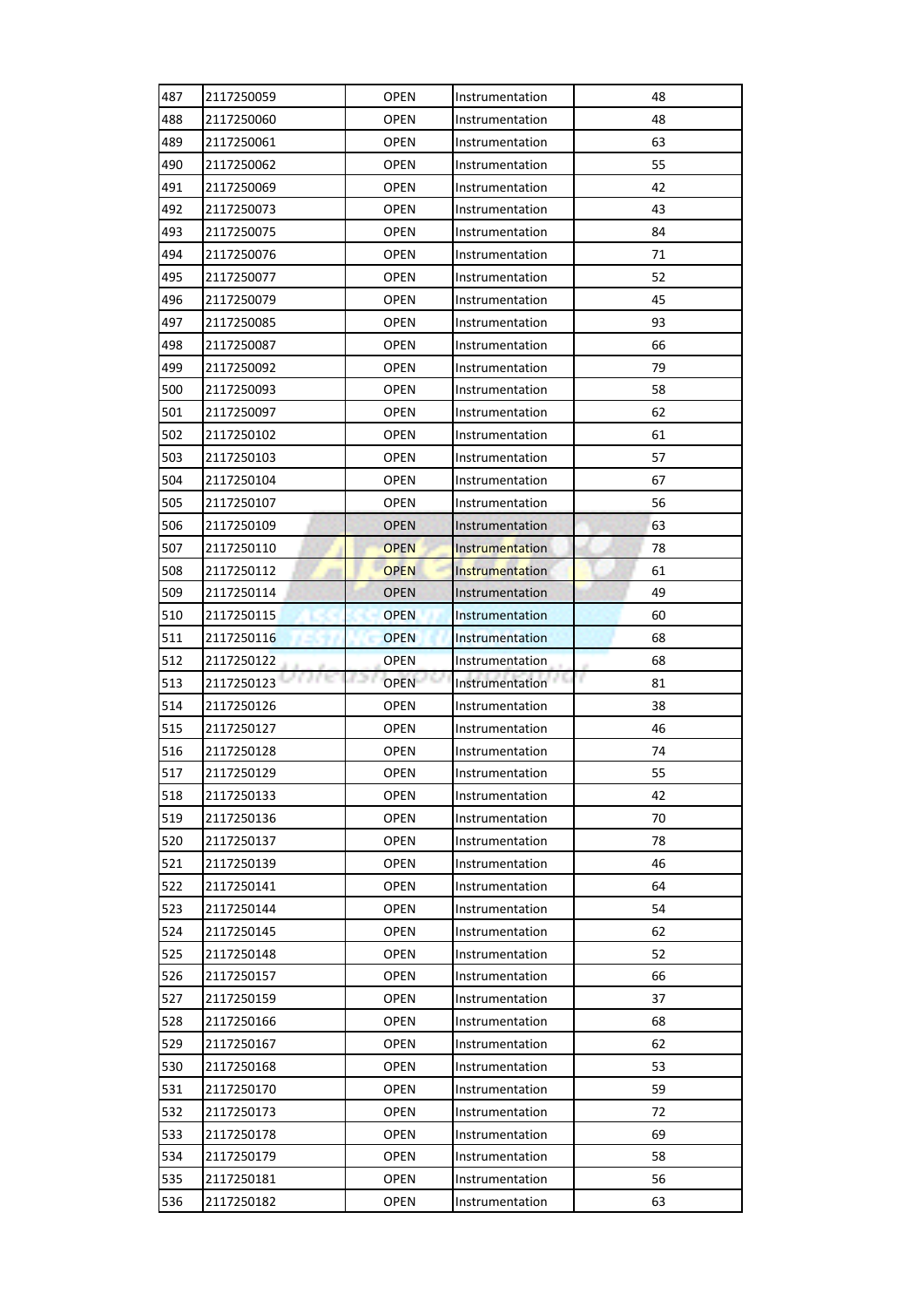| 537        | 2117250183         | <b>OPEN</b> | Instrumentation        | 65       |
|------------|--------------------|-------------|------------------------|----------|
| 538        | 2117250187         | <b>OPEN</b> | Instrumentation        | 67       |
| 539        | 2117250188         | <b>OPEN</b> | Instrumentation        | 55       |
| 540        | 2117250189         | <b>OPEN</b> | Instrumentation        | 62       |
| 541        | 2117250196         | <b>OPEN</b> | Instrumentation        | 71       |
| 542        | 2117250199         | <b>OPEN</b> | Instrumentation        | 70       |
| 543        | 2117250200         | OPEN        | Instrumentation        | 65       |
| 544        | 2117250201         | <b>OPEN</b> | Instrumentation        | 58       |
| 545        | 2117250211         | <b>OPEN</b> | Instrumentation        | 44       |
| 546        | 2117250218         | <b>OPEN</b> | Instrumentation        | 58       |
| 547        | 2117250220         | <b>OPEN</b> | Instrumentation        | 60       |
| 548        | 2117250221         | <b>OPEN</b> | Instrumentation        | 47       |
| 549        | 2117250223         | <b>OPEN</b> | Instrumentation        | 62       |
| 550        | 2117250225         | <b>OPEN</b> | Instrumentation        | 48       |
| 551        | 2117250234         | <b>OPEN</b> | Instrumentation        | 46       |
| 552        | 2117250235         | <b>OPEN</b> | Instrumentation        | 51       |
| 553        | 2117251010         | <b>OPEN</b> | Instrumentation        | 56       |
| 554        | 2117251018         | <b>OPEN</b> | Instrumentation        | 77       |
| 555        | 2117251020         | OPEN        | Instrumentation        | 126      |
| 556        | 2117251024         | <b>OPEN</b> | Instrumentation        | 42       |
| 557        | 2117251029         | <b>OPEN</b> | <b>Instrumentation</b> | 82       |
| 558        | 2117251033         | <b>OPEN</b> | Instrumentation        | 53       |
| 559        | 2117251035         | <b>OPEN</b> | Instrumentation        | 45       |
| 560        | 2117251036         | <b>OPEN</b> | Instrumentation        | 68       |
| 561        | 2117251037         | <b>OPEN</b> | Instrumentation        | 43       |
|            |                    |             |                        |          |
| 562        | 2117251043         | <b>OPEN</b> | Instrumentation        | 49       |
| 563        | a ne<br>2117251046 | <b>OPEN</b> | Instrumentation        | r.<br>52 |
| 564        | 2117251048         | <b>OPEN</b> | Instrumentation        | 48       |
| 565        | 2117251052         | <b>OPEN</b> | Instrumentation        | 67       |
| 566        | 2117251055         | <b>OPEN</b> | Instrumentation        | 51       |
| 567        | 2117251058         | <b>OPEN</b> | Instrumentation        | 49       |
| 568        | 2117251063         | <b>OPEN</b> | Instrumentation        | 80       |
| 569        | 2117251066         | <b>OPEN</b> | Instrumentation        | 60       |
| 570        | 2117251067         | <b>OPEN</b> | Instrumentation        | 66       |
| 571        | 2117251070         | <b>OPEN</b> | Instrumentation        | 62       |
| 572        | 2117251072         | <b>OPEN</b> | Instrumentation        | 62       |
| 573        | 2117251078         | <b>OPEN</b> | Instrumentation        | 53       |
| 574        | 2117251080         | <b>OPEN</b> | Instrumentation        | 65       |
| 575        | 2117251083         | <b>OPEN</b> | Instrumentation        | 82       |
| 576        | 2117251084         | <b>OPEN</b> | Instrumentation        | 42       |
| 577        | 2117251088         | <b>OPEN</b> | Instrumentation        | 79       |
| 578        | 2117251090         | <b>OPEN</b> | Instrumentation        | 59       |
| 579        | 2117251092         | <b>OPEN</b> | Instrumentation        | 51       |
| 580        | 2117251095         | <b>OPEN</b> | Instrumentation        | 78       |
| 581        | 2117251580         | <b>OPEN</b> | Instrumentation        | 56       |
| 582        | 2117251585         | <b>OPEN</b> | Instrumentation        | 89       |
| 583        | 2117251586         | <b>OPEN</b> | Instrumentation        | 79       |
| 584        | 2117251590         | <b>OPEN</b> | Instrumentation        | 62       |
| 585<br>586 | 2117251591         | <b>OPEN</b> | Instrumentation        | 50       |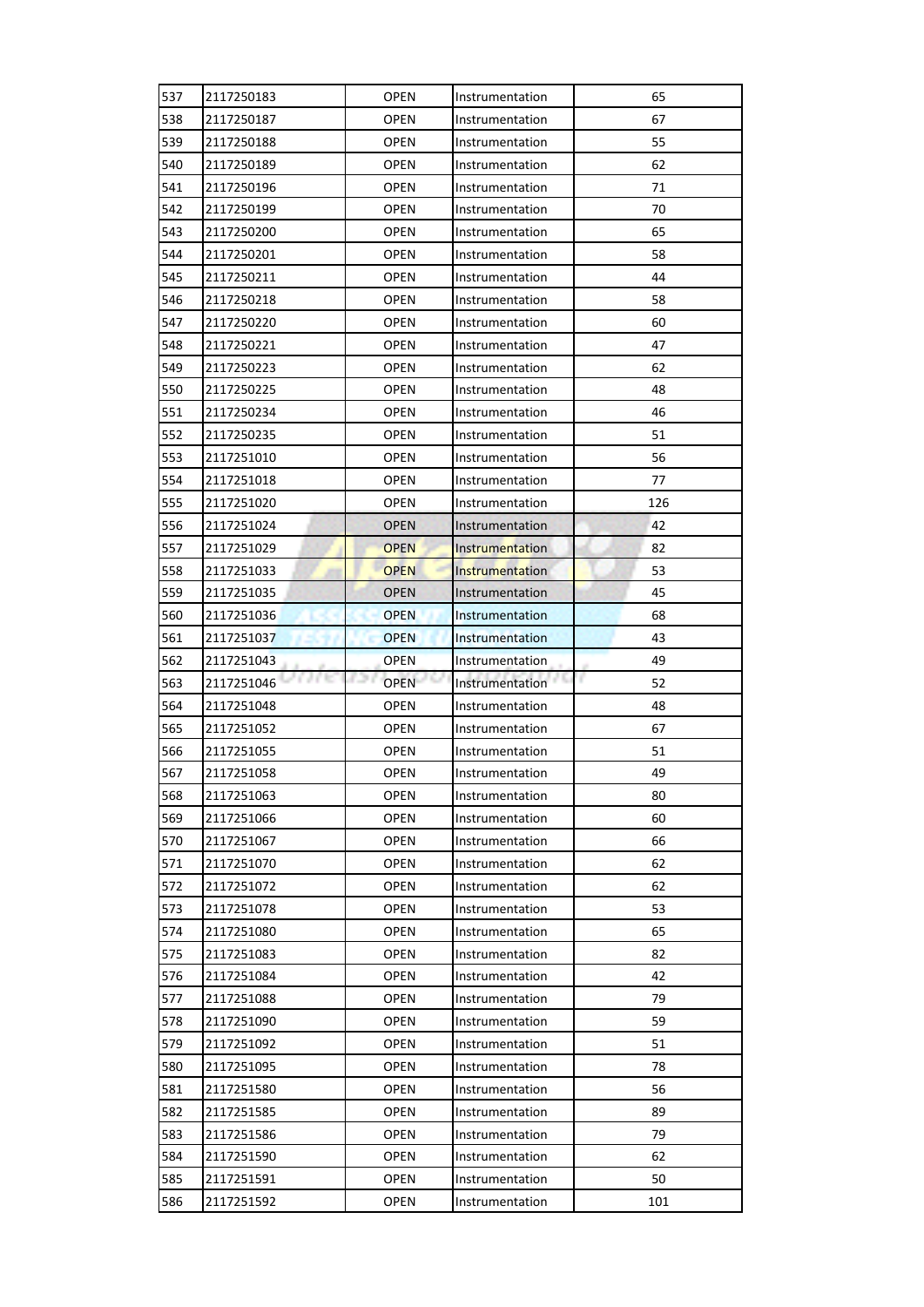| 587        | 2117251593               | <b>OPEN</b>         | Instrumentation                    | 69       |
|------------|--------------------------|---------------------|------------------------------------|----------|
| 588        | 2117251596               | <b>OPEN</b>         | Instrumentation                    | 85       |
| 589        | 2117251599               | <b>OPEN</b>         | Instrumentation                    | 49       |
| 590        | 2117251600               | <b>OPEN</b>         | Instrumentation                    | 79       |
| 591        | 2117251602               | <b>OPEN</b>         | Instrumentation                    | 60       |
| 592        | 2117251603               | <b>OPEN</b>         | Instrumentation                    | 43       |
| 593        | 2117251613               | OPEN                | Instrumentation                    | 91       |
| 594        | 2117251618               | <b>OPEN</b>         | Instrumentation                    | 65       |
| 595        | 2117251621               | <b>OPEN</b>         | Instrumentation                    | 59       |
| 596        | 2117251622               | <b>OPEN</b>         | Instrumentation                    | 77       |
| 597        | 2117251623               | <b>OPEN</b>         | Instrumentation                    | 75       |
| 598        | 2117251625               | <b>OPEN</b>         | Instrumentation                    | 42       |
| 599        | 2117251626               | <b>OPEN</b>         | Instrumentation                    | 46       |
| 600        | 2117251627               | OPEN                | Instrumentation                    | 62       |
| 601        | 2117251628               | OPEN                | Instrumentation                    | 78       |
| 602        | 2117251630               | <b>OPEN</b>         | Instrumentation                    | 61       |
| 603        | 2117251633               | <b>OPEN</b>         | Instrumentation                    | 71       |
| 604        | 2117251635               | <b>OPEN</b>         | Instrumentation                    | 68       |
| 605        | 2117251637               | OPEN                | Instrumentation                    | 60       |
| 606        | 2117251648               | <b>OPEN</b>         | Instrumentation                    | 80       |
| 607        | 2117251649               | <b>OPEN</b>         | <b>Instrumentation</b>             | 81       |
| 608        | 2117251650               | <b>OPEN</b>         | Instrumentation                    | 47       |
| 609        | 2117251651               | <b>OPEN</b>         | Instrumentation                    | 89       |
| 610        | 2117251657               | <b>OPEN</b>         | Instrumentation                    | 62       |
| 611        | 2117251669               | <b>OPEN</b>         | Instrumentation                    | 57       |
|            |                          |                     |                                    |          |
| 612        | 2117251670               | <b>OPEN</b>         | Instrumentation                    | 64       |
| 613        | a nu<br>2117251672       | <b>OPEN</b>         | Instrumentation                    | r.<br>64 |
| 614        | 2117251673               | <b>OPEN</b>         | Instrumentation                    | 48       |
| 615        | 2117251676               | <b>OPEN</b>         | Instrumentation                    | 63       |
| 616        | 2117251678               | <b>OPEN</b>         | Instrumentation                    | 71       |
| 617        | 2117252577               | <b>OPEN</b>         | Instrumentation                    | 49       |
| 618        | 2117252578               | <b>OPEN</b>         | Instrumentation                    | 65       |
| 619        | 2117252579               | <b>OPEN</b>         | Instrumentation                    | 45       |
| 620        | 2117252580               | <b>OPEN</b>         | Instrumentation                    | 54       |
| 621        | 2117252582               | <b>OPEN</b>         | Instrumentation                    | 73       |
| 622        | 2117252584               | <b>OPEN</b>         | Instrumentation                    | 67       |
| 623        | 2117252585               | <b>OPEN</b>         | Instrumentation                    | 72       |
| 624        | 2117252586               | <b>OPEN</b>         | Instrumentation                    | 52       |
| 625        | 2117252587               | <b>OPEN</b>         | Instrumentation                    | 89       |
| 626        | 2117252589               | <b>OPEN</b>         | Instrumentation                    | 66       |
| 627        | 2117252590               | <b>OPEN</b>         | Instrumentation                    | 56       |
| 628        | 2117252597               | <b>OPEN</b>         | Instrumentation                    | 65       |
| 629        | 2117252601               | <b>OPEN</b>         | Instrumentation                    | 60       |
| 630        | 2117252603               | <b>OPEN</b>         | Instrumentation                    | 69       |
| 631        | 2117252607               | <b>OPEN</b>         | Instrumentation                    | 61       |
| 632        | 2117252616               | <b>OPEN</b>         | Instrumentation                    | 52       |
| 633        | 2117252619               | <b>OPEN</b>         | Instrumentation                    | 70       |
| 634        | 2117252620               | <b>OPEN</b>         | Instrumentation                    | 56       |
| 635<br>636 | 2117252622<br>2117252626 | <b>OPEN</b><br>OPEN | Instrumentation<br>Instrumentation | 34<br>66 |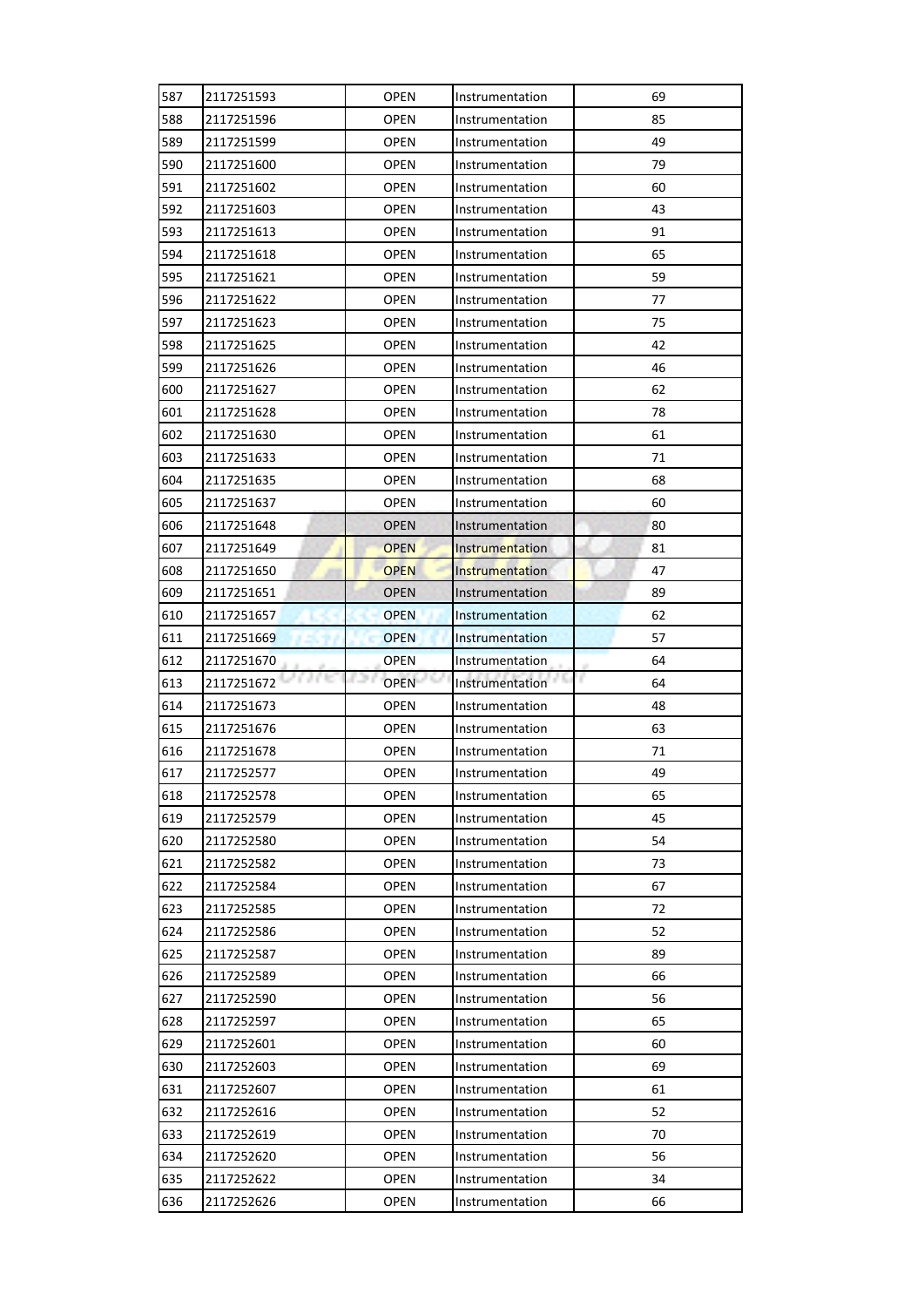| 637 | 2117252631           | <b>OPEN</b> | Instrumentation        | 65      |
|-----|----------------------|-------------|------------------------|---------|
| 638 | 2117252633           | <b>OPEN</b> | Instrumentation        | 45      |
| 639 | 2117252634           | <b>OPEN</b> | Instrumentation        | 53      |
| 640 | 2117252635           | <b>OPEN</b> | Instrumentation        | 67      |
| 641 | 2117252638           | <b>OPEN</b> | Instrumentation        | 66      |
| 642 | 2117252640           | <b>OPEN</b> | Instrumentation        | 42      |
| 643 | 2117252644           | <b>OPEN</b> | Instrumentation        | 51      |
| 644 | 2117252647           | <b>OPEN</b> | Instrumentation        | 82      |
| 645 | 2117252649           | <b>OPEN</b> | Instrumentation        | 63      |
| 646 | 2117252651           | <b>OPEN</b> | Instrumentation        | 37      |
| 647 | 2117252652           | <b>OPEN</b> | Instrumentation        | 78      |
| 648 | 2117252659           | <b>OPEN</b> | Instrumentation        | 71      |
| 649 | 2117252661           | <b>OPEN</b> | Instrumentation        | 57      |
| 650 | 2117252663           | <b>OPEN</b> | Instrumentation        | 74      |
| 651 | 2117252664           | <b>OPEN</b> | Instrumentation        | 74      |
| 652 | 2117252668           | <b>OPEN</b> | Instrumentation        | 93      |
| 653 | 2117252669           | <b>OPEN</b> | Instrumentation        | 65      |
| 654 | 2117252671           | <b>OPEN</b> | Instrumentation        | 64      |
| 655 | 2117252672           | <b>OPEN</b> | Instrumentation        | 61      |
| 656 | 2117252674           | <b>OPEN</b> | Instrumentation        | 55      |
| 657 | 2117252676           | <b>OPEN</b> | <b>Instrumentation</b> | 88      |
| 658 | 2117252679           | <b>OPEN</b> | Instrumentation        | 69      |
| 659 | 2117252680           | <b>OPEN</b> | Instrumentation        | 71      |
| 660 | 2117252682           | <b>OPEN</b> | Instrumentation        | 51      |
| 661 | 2117252688           | <b>OPEN</b> | Instrumentation        | 91      |
|     |                      |             |                        |         |
| 662 | 2117252692           | <b>OPEN</b> | Instrumentation        | 69      |
| 663 | a e to<br>2117252694 | <b>OPEN</b> | Instrumentation        | r<br>68 |
| 664 | 2117252697           | <b>OPEN</b> | Instrumentation        | 54      |
| 665 | 2117252698           | <b>OPEN</b> | Instrumentation        | 66      |
| 666 | 2117252700           | <b>OPEN</b> | Instrumentation        | 70      |
| 667 | 2117252705           | <b>OPEN</b> | Instrumentation        | 78      |
| 668 | 2117252713           | <b>OPEN</b> | Instrumentation        | 55      |
| 669 | 2117252715           | <b>OPEN</b> | Instrumentation        | 57      |
| 670 | 2117252722           | <b>OPEN</b> | Instrumentation        | 73      |
| 671 | 2117252728           | <b>OPEN</b> | Instrumentation        | 78      |
| 672 | 2117252729           | <b>OPEN</b> | Instrumentation        | 65      |
| 673 | 2117252739           | <b>OPEN</b> | Instrumentation        | 94      |
| 674 | 2117252743           | <b>OPEN</b> | Instrumentation        | 82      |
| 675 | 2117252744           | <b>OPEN</b> | Instrumentation        | 62      |
| 676 | 2117252745           | <b>OPEN</b> | Instrumentation        | 89      |
| 677 | 2117252750           | <b>OPEN</b> | Instrumentation        | 57      |
| 678 | 2117252756           | <b>OPEN</b> | Instrumentation        | 56      |
| 679 | 2117252760           | <b>OPEN</b> | Instrumentation        | 44      |
| 680 | 2117252761           | <b>OPEN</b> | Instrumentation        | 54      |
| 681 | 2117252765           | <b>OPEN</b> | Instrumentation        | 61      |
| 682 | 2117252766           | <b>OPEN</b> | Instrumentation        | 70      |
| 683 | 2117252768           | <b>OPEN</b> | Instrumentation        | 75      |
| 684 | 2117252769           | <b>OPEN</b> | Instrumentation        | 49      |
| 685 | 2117252777           | <b>OPEN</b> | Instrumentation        | 74      |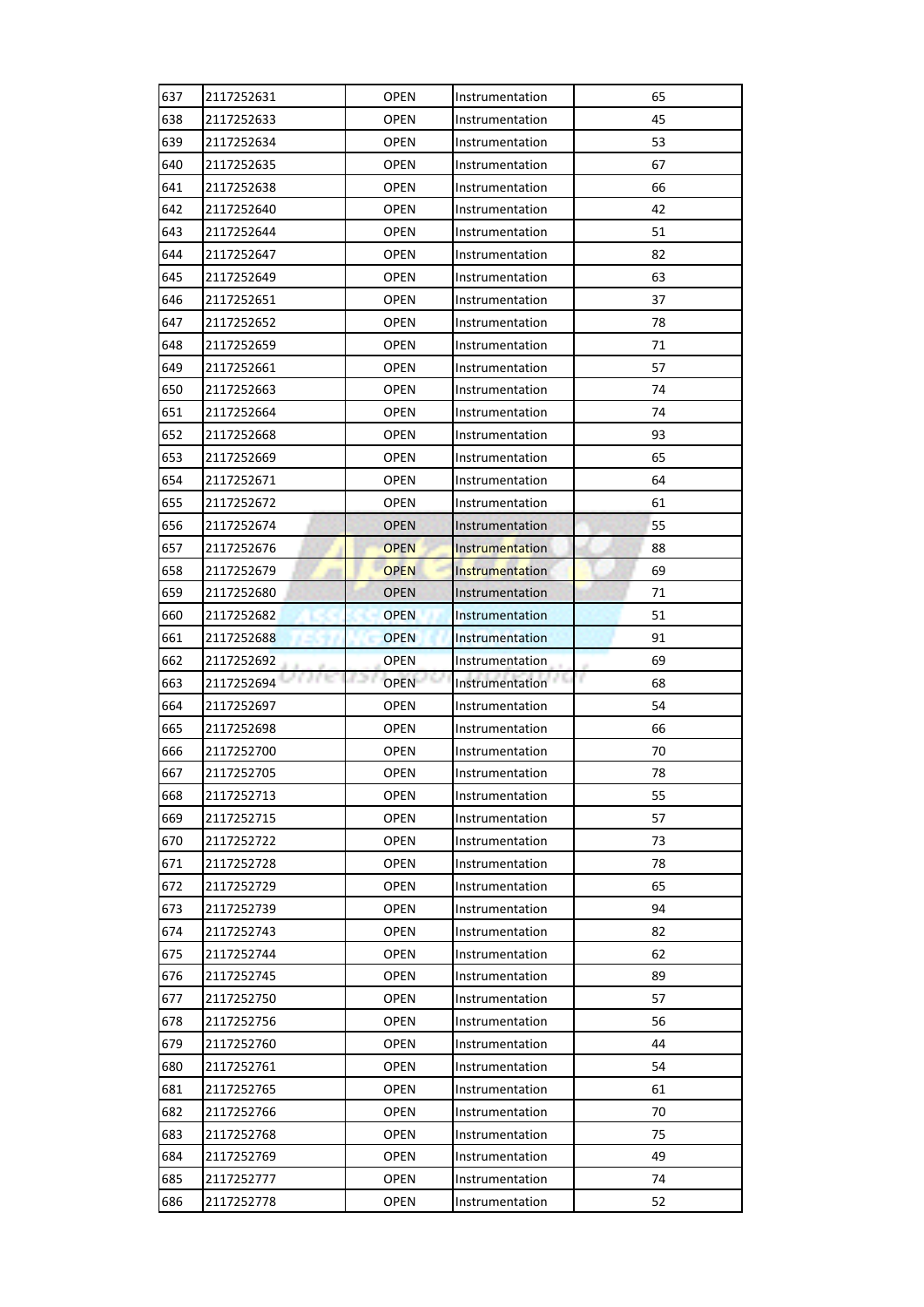| 687             | 2118258836           | <b>OPEN</b>     | Instrumentation                    | 58                              |
|-----------------|----------------------|-----------------|------------------------------------|---------------------------------|
| 688             | 2118258849           | <b>OPEN</b>     | Instrumentation                    | 66                              |
| 689             | 2118258898           | <b>OPEN</b>     | Instrumentation                    | 58                              |
| 690             | 2118258905           | <b>OPEN</b>     | Instrumentation                    | 105                             |
| 691             | 2119259575           | <b>OPEN</b>     | Instrumentation                    | 103                             |
| 692             | 2119259638           | <b>OPEN</b>     | Instrumentation                    | 56                              |
| Sr.No           | <b>RollNo</b>        | <b>Category</b> | <b>Branch name</b>                 | <b>Total Score (Out of 180)</b> |
| $\mathbf{1}$    | 2101200682           | <b>SBC</b>      | Instrumentation                    | 36                              |
| $\overline{2}$  | 2101200744           | SBC             | Instrumentation                    | 51                              |
| 3               | 2101200869           | SBC             | Instrumentation                    | 57                              |
| 4               | 2101200886           | <b>SBC</b>      | Instrumentation                    | 75                              |
| 5               | 2102203179           | SBC             | Instrumentation                    | 60                              |
| $6\phantom{.}6$ | 2102203237           | SBC             | Instrumentation                    | 61                              |
| 7               | 2102203250           | <b>SBC</b>      | Instrumentation                    | 58                              |
| $\bf 8$         | 2104206018           | SBC             | Instrumentation                    | 52                              |
| 9               | 2104206022           | <b>SBC</b>      | Instrumentation                    | 56                              |
| 10              | 2104206617           | SBC             | Instrumentation                    | 73                              |
| 11              | 2106210844           | <b>SBC</b>      | Instrumentation                    | 58                              |
| 12              | 2106210873           | <b>SBC</b>      | Instrumentation                    | 60                              |
| 13              | 2106210924           | <b>SBC</b>      | Instrumentation                    | 64                              |
| 14              | 2108213530           | <b>SBC</b>      | Instrumentation                    | 67                              |
| 15              | 2109216828           | <b>SBC</b>      | Instrumentation                    | 65                              |
| 16              | 2109216843           | <b>SBC</b>      | Instrumentation                    | 54                              |
| 17              | 2109216851           | <b>SBC</b>      | Instrumentation                    | 50                              |
| 18              | 2110217852           | <b>SBC</b>      | Instrumentation                    | 57                              |
| 19              | 2111219289           | <b>SBC</b>      | Instrumentation                    | 61                              |
| 20              | a e to<br>2111219297 | n m<br>SBC      | Instrumentation                    | F.<br>71                        |
| 21              | 2111219989           | SBC             | Instrumentation                    | 50                              |
| 22              | 2111219991           | SBC             | Instrumentation                    | 71                              |
| 23              | 2111220644           | <b>SBC</b>      | Instrumentation                    | 44                              |
| 24              | 2111220685           | <b>SBC</b>      | Instrumentation                    | 75                              |
| 25              | 2111221150           | SBC             | Instrumentation                    | 55                              |
| 26              | 2111221158           | SBC             | Instrumentation                    | 59                              |
| 27              | 2111221166           | SBC             | Instrumentation                    | 56                              |
| 28              | 2111222153           | SBC             | Instrumentation                    | 54                              |
| 29              | 2111222193           | SBC             | Instrumentation                    | 57                              |
| 30              | 2112226717           | SBC             | Instrumentation                    | 82                              |
| 31              | 2112226752           | SBC             | Instrumentation                    | 76                              |
| 32              | 2112226820           | SBC             | Instrumentation                    | 50                              |
| 33              | 2112228292           | SBC             | Instrumentation                    | 79                              |
| 34              | 2117248879           | SBC             | Instrumentation                    | 60                              |
| 35              | 2117248884           | SBC             | Instrumentation                    | 41                              |
| 36              | 2117248887           | SBC             | Instrumentation                    | 65                              |
| 37              | 2117248908           | SBC             | Instrumentation                    | 71                              |
| 38              | 2117248937           | SBC             | Instrumentation                    | 51                              |
| 39              | 2117249993           | SBC             | Instrumentation                    | 83                              |
| 40              | 2117250003           | SBC             | Instrumentation                    | 72                              |
| 41              | 2117250140           | SBC             |                                    |                                 |
| 42              | 2117250158           |                 | Instrumentation<br>Instrumentation | 41<br>64                        |
|                 |                      | SBC             |                                    |                                 |
| 43              | 2117250164           | SBC             | Instrumentation                    | 60                              |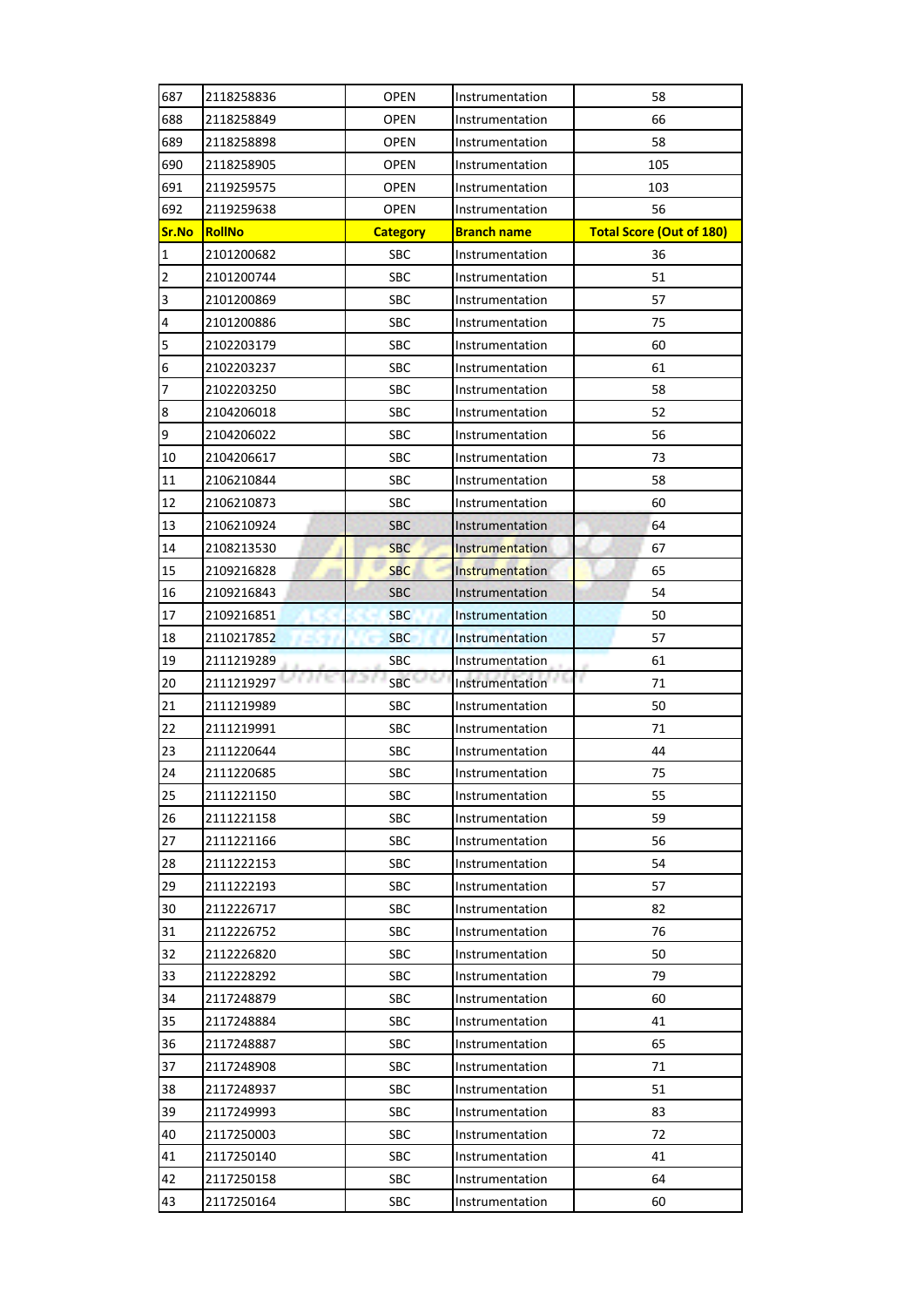| 44             | 2117251031    | <b>SBC</b>      | Instrumentation        | 41                              |
|----------------|---------------|-----------------|------------------------|---------------------------------|
| 45             | 2117252575    | <b>SBC</b>      | Instrumentation        | 62                              |
| 46             | 2117252576    | SBC             | Instrumentation        | 59                              |
| 47             | 2117252608    | <b>SBC</b>      | Instrumentation        | 65                              |
| 48             | 2117252710    | <b>SBC</b>      | Instrumentation        | 88                              |
| 49             | 2117252721    | <b>SBC</b>      | Instrumentation        | 70                              |
| 50             | 2117252774    | <b>SBC</b>      | Instrumentation        | 76                              |
| Sr.No          | <b>RollNo</b> | <b>Category</b> | <b>Branch name</b>     | <b>Total Score (Out of 180)</b> |
| $\mathbf{1}$   | 2101200645    | SC              | Instrumentation        | 64                              |
| $\overline{2}$ | 2101200835    | SC              | Instrumentation        | 83                              |
| 3              | 2101200859    | SC              | Instrumentation        | 59                              |
| 4              | 2101200862    | SC              | Instrumentation        | 59                              |
| 5              | 2102203165    | SC              | Instrumentation        | 55                              |
| 6              | 2102203166    | SC              | Instrumentation        | 73                              |
| 7              | 2102203171    | SC              | Instrumentation        | 67                              |
| 8              | 2102203178    | SC              | Instrumentation        | 59                              |
| 9              | 2102203182    | SC              | Instrumentation        | 55                              |
| 10             | 2102203191    | SC              | Instrumentation        | 54                              |
| 11             | 2102203192    | SC              | Instrumentation        | 81                              |
| 12             | 2102203193    | SC              | Instrumentation        | 67                              |
| 13             | 2102203198    | <b>SC</b>       | <b>Instrumentation</b> | 48                              |
| 14             | 2102203204    | <b>SC</b>       | Instrumentation        | 59                              |
| 15             | 2102203218    | SC              | Instrumentation        | 53                              |
| 16             | 2102203251    | <b>SC</b>       | Instrumentation        | 50                              |
| 17             | 2102203252    | <b>SC</b>       | Instrumentation        | 55                              |
| 18             | 2102203253    | SC              | Instrumentation        | 58                              |
| 19             | 2102203261    | 62.0<br>SC      | Instrumentation        | г<br>57                         |
| 20             | 2102203303    | SC              | Instrumentation        | 63                              |
| 21             | 2102203341    | SC              | Instrumentation        | 66                              |
| 22             | 2102203358    | SC              | Instrumentation        | 67                              |
| 23             | 2102203386    | SC              | Instrumentation        | 65                              |
| 24             | 2104206012    | SC              | Instrumentation        | 66                              |
| 25             | 2104206019    | SC              | Instrumentation        | 39                              |
| 26             | 2104206031    | SC              | Instrumentation        | 73                              |
| 27             | 2104206034    | SC              | Instrumentation        | 45                              |
| 28             | 2104206037    | <b>SC</b>       | Instrumentation        | 48                              |
| 29             | 2104206038    | SC              | Instrumentation        | 61                              |
| 30             | 2104206039    | SC              | Instrumentation        | 72                              |
| 31             | 2104206040    | SC              | Instrumentation        | 61                              |
| 32             | 2104206042    | <b>SC</b>       | Instrumentation        | 60                              |
| 33             | 2104206106    | SC              | Instrumentation        | 51                              |
| 34             | 2104206541    | SC              | Instrumentation        | 43                              |
| 35             | 2104206553    | SC              | Instrumentation        | 59                              |
| 36             | 2104206585    | SC              | Instrumentation        | 44                              |
| 37             | 2104206587    | SC              | Instrumentation        | 72                              |
| 38             | 2104206588    | SC              | Instrumentation        | 47                              |
| 39             | 2104206592    | SC              | Instrumentation        | 33                              |
| 40             | 2104206593    | SC              | Instrumentation        | 35                              |
| 41             | 2104206622    | SC              | Instrumentation        | 67                              |
| 42             | 2105210155    | SC              | Instrumentation        | 86                              |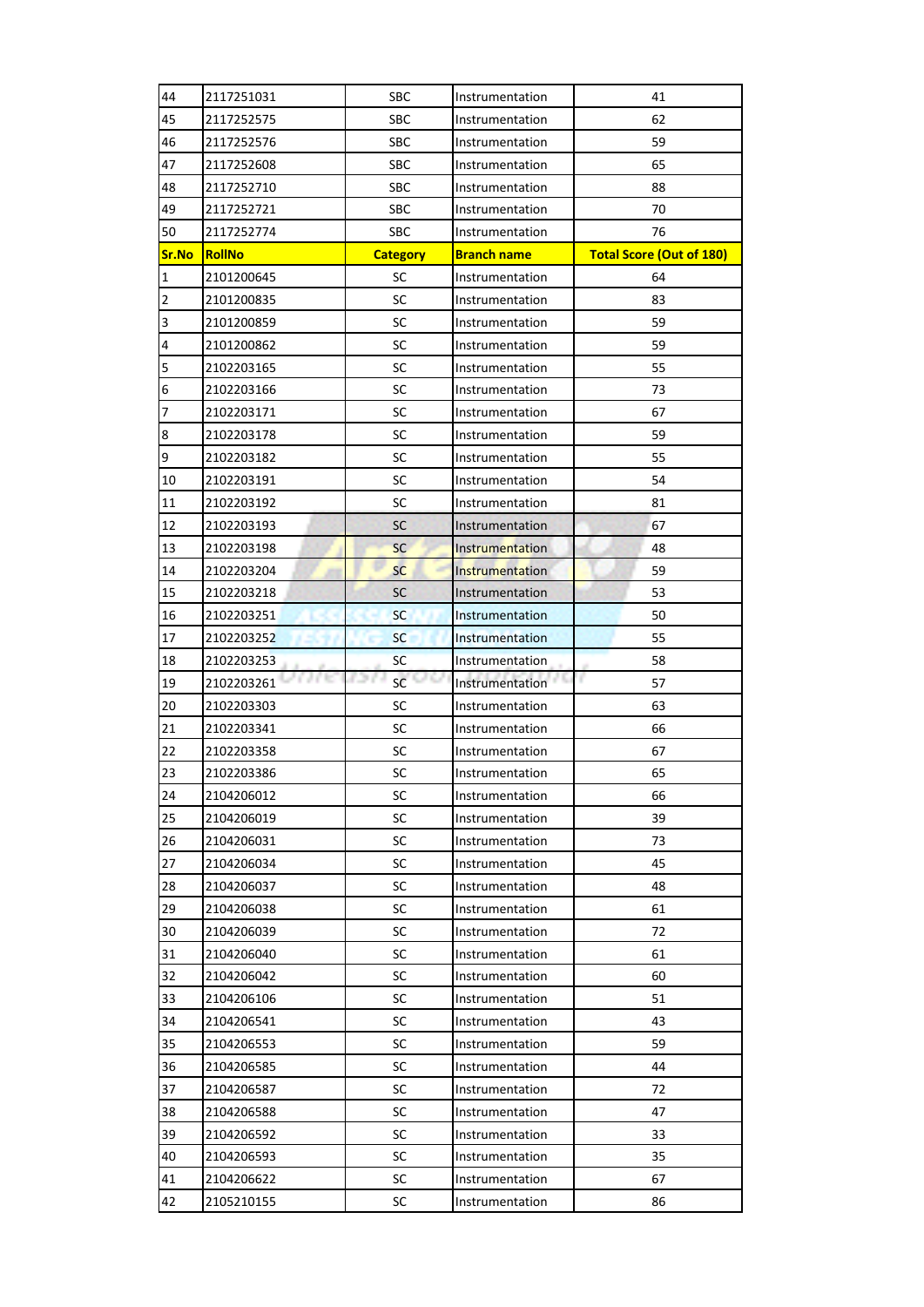| 43 | 2105210156           | SC                        | Instrumentation        | 80      |
|----|----------------------|---------------------------|------------------------|---------|
| 44 | 2105210160           | SC                        | Instrumentation        | 73      |
| 45 | 2105210163           | SC                        | Instrumentation        | 48      |
| 46 | 2106210820           | <b>SC</b>                 | Instrumentation        | 40      |
| 47 | 2106210892           | SC                        | Instrumentation        | 49      |
| 48 | 2108213469           | SC                        | Instrumentation        | 44      |
| 49 | 2108213473           | SC                        | Instrumentation        | 57      |
| 50 | 2108213603           | SC                        | Instrumentation        | 52      |
| 51 | 2108213682           | SC                        | Instrumentation        | 62      |
| 52 | 2109216858           | SC                        | Instrumentation        | 47      |
| 53 | 2109216865           | SC                        | Instrumentation        | 72      |
| 54 | 2109216877           | SC                        | Instrumentation        | 36      |
| 55 | 2109216886           | SC                        | Instrumentation        | 42      |
| 56 | 2109216887           | SC                        | Instrumentation        | 77      |
| 57 | 2109216893           | SC                        | Instrumentation        | 74      |
| 58 | 2109216894           | SC                        | Instrumentation        | 64      |
| 59 | 2109216898           | SC                        | Instrumentation        | 42      |
| 60 | 2109216899           | <b>SC</b>                 | Instrumentation        | 60      |
| 61 | 2109216909           | SC                        | Instrumentation        | 53      |
| 62 | 2109216985           | <b>SC</b>                 | Instrumentation        | 60      |
| 63 | 2110217727           | <b>SC</b>                 | <b>Instrumentation</b> | 47      |
| 64 | 2110217814           | <b>SC</b>                 | Instrumentation        | 52      |
| 65 | 2110217836           | <b>SC</b>                 | Instrumentation        | 63      |
| 66 | 2110217837           | <b>SC</b>                 | Instrumentation        | 63      |
| 67 | 2110217851           | <b>SC</b>                 | Instrumentation        | 57      |
|    |                      |                           |                        |         |
| 68 | 2111219285           | SC                        | Instrumentation        | 67      |
| 69 | A City<br>2111219304 | r o n<br>946<br><b>SC</b> | Instrumentation        | r<br>68 |
| 70 | 2111219310           | SC                        | Instrumentation        | 57      |
| 71 | 2111219314           | <b>SC</b>                 | Instrumentation        | 62      |
| 72 | 2111219320           | SC                        | Instrumentation        | 59      |
| 73 | 2111219326           | <b>SC</b>                 | Instrumentation        | 76      |
| 74 | 2111219921           | SC                        | Instrumentation        | 59      |
| 75 | 2111219922           | SC                        | Instrumentation        | 62      |
| 76 | 2111219929           | SC                        | Instrumentation        | 54      |
| 77 | 2111219940           | SC                        | Instrumentation        | 63      |
| 78 | 2111219964           | SC                        | Instrumentation        | 54      |
| 79 | 2111219965           | SC                        | Instrumentation        | 37      |
| 80 | 2111219972           | SC                        | Instrumentation        | 72      |
| 81 | 2111219974           | SC                        | Instrumentation        | 60      |
| 82 | 2111219977           | SC                        | Instrumentation        | 54      |
| 83 | 2111219986           | SC                        | Instrumentation        | 60      |
| 84 | 2111220000           | SC                        | Instrumentation        | 47      |
| 85 | 2111220007           | SC                        | Instrumentation        | 63      |
| 86 | 2111220012           | SC                        | Instrumentation        | 57      |
| 87 | 2111220017           | SC                        | Instrumentation        | 62      |
| 88 | 2111220019           | SC                        | Instrumentation        | 69      |
| 89 | 2111220046           | SC                        | Instrumentation        | 55      |
| 90 | 2111220054           | SC                        | Instrumentation        | 54      |
| 91 | 2111220058           | SC                        | Instrumentation        | 39      |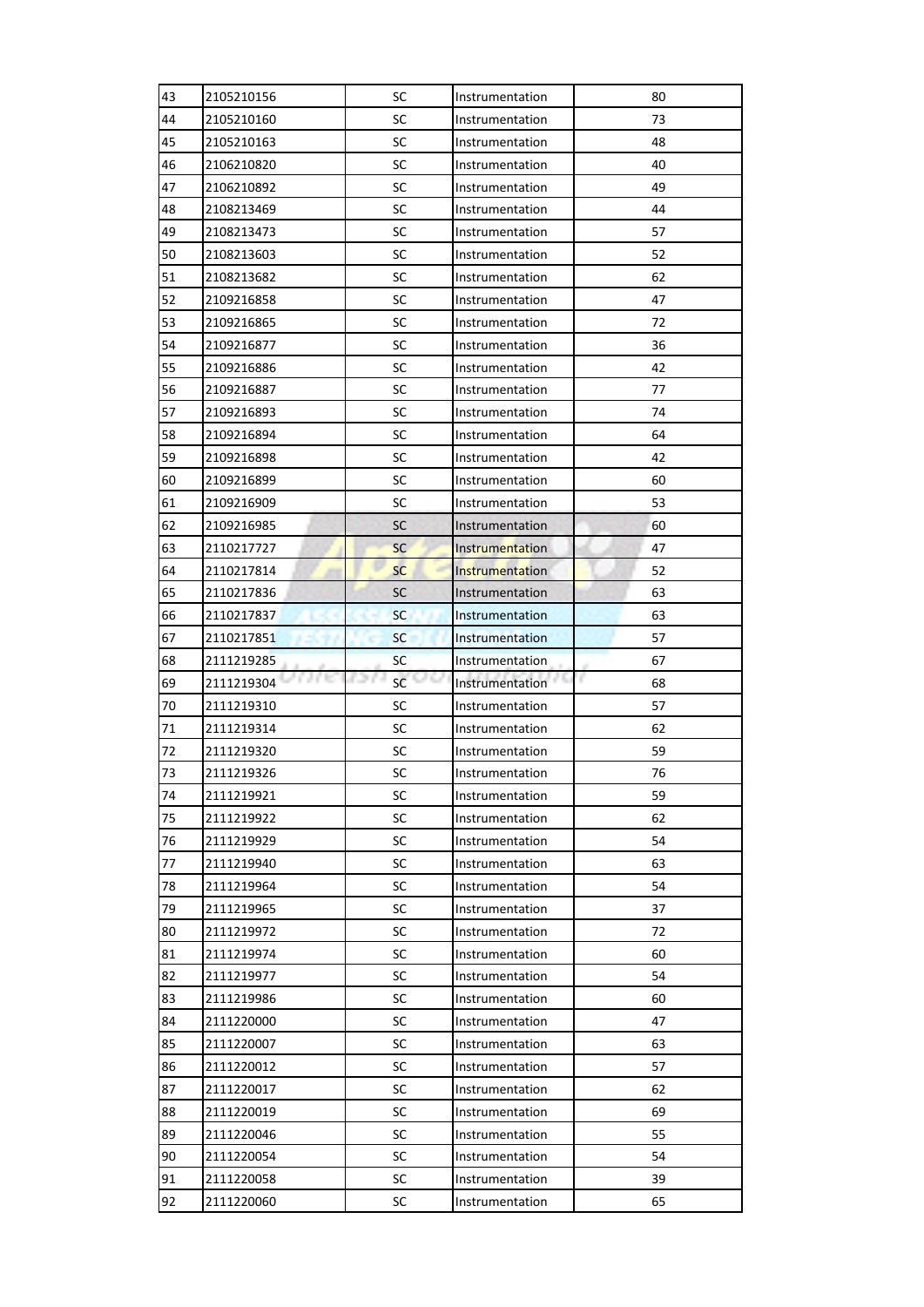| 93  | 2111220085 | SC         | Instrumentation        | 61      |
|-----|------------|------------|------------------------|---------|
| 94  | 2111220095 | SC         | Instrumentation        | 54      |
| 95  | 2111220565 | <b>SC</b>  | Instrumentation        | 55      |
| 96  | 2111220569 | SC         | Instrumentation        | 60      |
| 97  | 2111220597 | SC         | Instrumentation        | 55      |
| 98  | 2111220604 | SC         | Instrumentation        | 32      |
| 99  | 2111220606 | SC         | Instrumentation        | 107     |
| 100 | 2111220615 | SC         | Instrumentation        | 43      |
| 101 | 2111220619 | <b>SC</b>  | Instrumentation        | 58      |
| 102 | 2111220623 | SC         | Instrumentation        | 41      |
| 103 | 2111220626 | SC         | Instrumentation        | 56      |
| 104 | 2111220639 | SC         | Instrumentation        | 65      |
| 105 | 2111220647 | SC         | Instrumentation        | 81      |
| 106 | 2111220651 | <b>SC</b>  | Instrumentation        | 73      |
| 107 | 2111220652 | SC         | Instrumentation        | 57      |
| 108 | 2111220654 | SC         | Instrumentation        | 60      |
| 109 | 2111220661 | SC         | Instrumentation        | 55      |
| 110 | 2111220670 | SC         | Instrumentation        | 36      |
| 111 | 2111221070 | SC         | Instrumentation        | 51      |
| 112 | 2111221075 | SC         | Instrumentation        | 65      |
| 113 | 2111221079 | <b>SC</b>  | <b>Instrumentation</b> | 53      |
| 114 | 2111221083 | <b>SC</b>  | Instrumentation        | 54      |
| 115 | 2111221084 | <b>SC</b>  | Instrumentation        | 40      |
| 116 | 2111221086 | <b>SC</b>  | Instrumentation        | 59      |
| 117 | 2111221091 | <b>SC</b>  | Instrumentation        | 57      |
|     |            |            |                        |         |
| 118 | 2111221095 | SC         | Instrumentation        | 71      |
| 119 | 2111221097 | 62.0<br>SC | Instrumentation        | г<br>61 |
| 120 | 2111221123 | <b>SC</b>  | Instrumentation        | 78      |
| 121 | 2111221131 | <b>SC</b>  | Instrumentation        | 56      |
| 122 | 2111221138 | SC         | Instrumentation        | 89      |
| 123 | 2111221144 | <b>SC</b>  | Instrumentation        | 45      |
| 124 | 2111221146 | SC         | Instrumentation        | 59      |
| 125 | 2111221153 | <b>SC</b>  | Instrumentation        | 23      |
| 126 | 2111221154 | <b>SC</b>  | Instrumentation        | 54      |
| 127 | 2111221155 | <b>SC</b>  | Instrumentation        | 59      |
| 128 | 2111221164 | <b>SC</b>  | Instrumentation        | 103     |
| 129 | 2111222130 | SC         | Instrumentation        | 63      |
| 130 | 2111222131 | SC         | Instrumentation        | 97      |
| 131 | 2111222143 | SC         | Instrumentation        | 81      |
| 132 | 2111222144 | SC         | Instrumentation        | 73      |
| 133 | 2111222157 | SC         | Instrumentation        | 61      |
| 134 | 2111222178 | <b>SC</b>  | Instrumentation        | 61      |
| 135 | 2111222186 | SC         | Instrumentation        | 57      |
| 136 | 2111222188 | SC         | Instrumentation        | 40      |
| 137 | 2111222189 | <b>SC</b>  | Instrumentation        | 67      |
| 138 | 2111222190 | SC         | Instrumentation        | 94      |
| 139 | 2112226704 | SC         | Instrumentation        | 62      |
| 140 | 2112226706 | <b>SC</b>  | Instrumentation        | 60      |
| 141 | 2112226708 | <b>SC</b>  | Instrumentation        | 45      |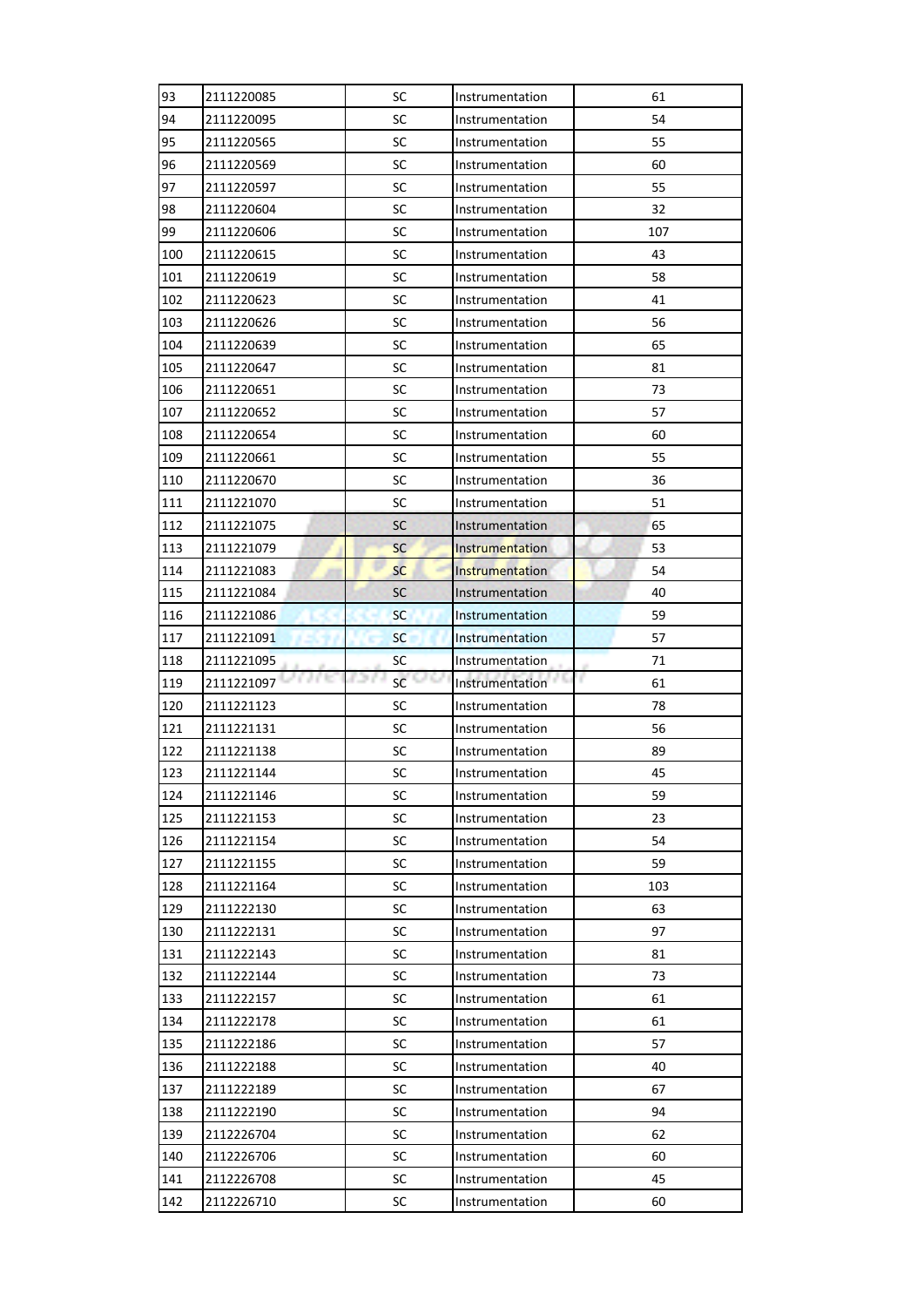| 143 | 2112226711           | SC                            | Instrumentation        | 44      |
|-----|----------------------|-------------------------------|------------------------|---------|
| 144 | 2112226718           | SC                            | Instrumentation        | 84      |
| 145 | 2112226746           | SC                            | Instrumentation        | 83      |
| 146 | 2112226749           | <b>SC</b>                     | Instrumentation        | 53      |
| 147 | 2112226756           | <b>SC</b>                     | Instrumentation        | 83      |
| 148 | 2112226767           | SC                            | Instrumentation        | 84      |
| 149 | 2112226769           | SC                            | Instrumentation        | 98      |
| 150 | 2112226770           | SC                            | Instrumentation        | 55      |
| 151 | 2112226773           | SC                            | Instrumentation        | 60      |
| 152 | 2112226775           | SC                            | Instrumentation        | 69      |
| 153 | 2112226785           | SC                            | Instrumentation        | 60      |
| 154 | 2112226789           | SC                            | Instrumentation        | 73      |
| 155 | 2112226797           | SC                            | Instrumentation        | 39      |
| 156 | 2112226807           | SC                            | Instrumentation        | 64      |
| 157 | 2112226815           | SC                            | Instrumentation        | 65      |
| 158 | 2112226816           | <b>SC</b>                     | Instrumentation        | 71      |
| 159 | 2112226818           | SC                            | Instrumentation        | 56      |
| 160 | 2112226819           | SC                            | Instrumentation        | 78      |
| 161 | 2112226821           | SC                            | Instrumentation        | 66      |
| 162 | 2112226826           | SC                            | Instrumentation        | 56      |
| 163 | 2112226834           | <b>SC</b>                     | <b>Instrumentation</b> | 66      |
| 164 | 2112226857           | <b>SC</b>                     | Instrumentation        | 51      |
| 165 | 2112228076           | <b>SC</b>                     | Instrumentation        | 69      |
| 166 | 2112228079           | <b>SC</b>                     | Instrumentation        | 59      |
| 167 | 2112228084           | <b>SC</b>                     | Instrumentation        | 69      |
|     |                      |                               |                        |         |
| 168 | 2112228093           | <b>SC</b>                     | Instrumentation        | 48      |
| 169 | a e to<br>2112228104 | r o n<br>$\mathsf{sc}$ $\Box$ | Instrumentation        | r<br>61 |
| 170 | 2112228115           | SC                            | Instrumentation        | 63      |
| 171 | 2112228116           | <b>SC</b>                     | Instrumentation        | 44      |
| 172 | 2112228120           | SC                            | Instrumentation        | 67      |
| 173 | 2112228128           | SC                            | Instrumentation        | 51      |
| 174 | 2112228130           | SC                            | Instrumentation        | 105     |
| 175 | 2112228154           | SC                            | Instrumentation        | 72      |
| 176 | 2112228155           | SC                            | Instrumentation        | 55      |
| 177 | 2112228180           | <b>SC</b>                     | Instrumentation        | 53      |
| 178 | 2112228204           | <b>SC</b>                     | Instrumentation        | 80      |
| 179 | 2112228217           | <b>SC</b>                     | Instrumentation        | 59      |
| 180 | 2112228222           | <b>SC</b>                     | Instrumentation        | 57      |
| 181 | 2112228223           | <b>SC</b>                     | Instrumentation        | 66      |
| 182 | 2112228242           | SC                            | Instrumentation        | 68      |
| 183 | 2112228252           | SC                            | Instrumentation        | 46      |
| 184 | 2112228258           | SC                            | Instrumentation        | 76      |
| 185 | 2112228261           | <b>SC</b>                     | Instrumentation        | 71      |
| 186 | 2112228272           | SC                            | Instrumentation        | 71      |
| 187 | 2112228284           | <b>SC</b>                     | Instrumentation        | 62      |
| 188 | 2112228295           | SC                            | Instrumentation        | 57      |
| 189 | 2112228301           | SC                            | Instrumentation        | 55      |
| 190 | 2113235947           | SC                            | Instrumentation        | 55      |
| 191 | 2113235949           | SC                            | Instrumentation        | 48      |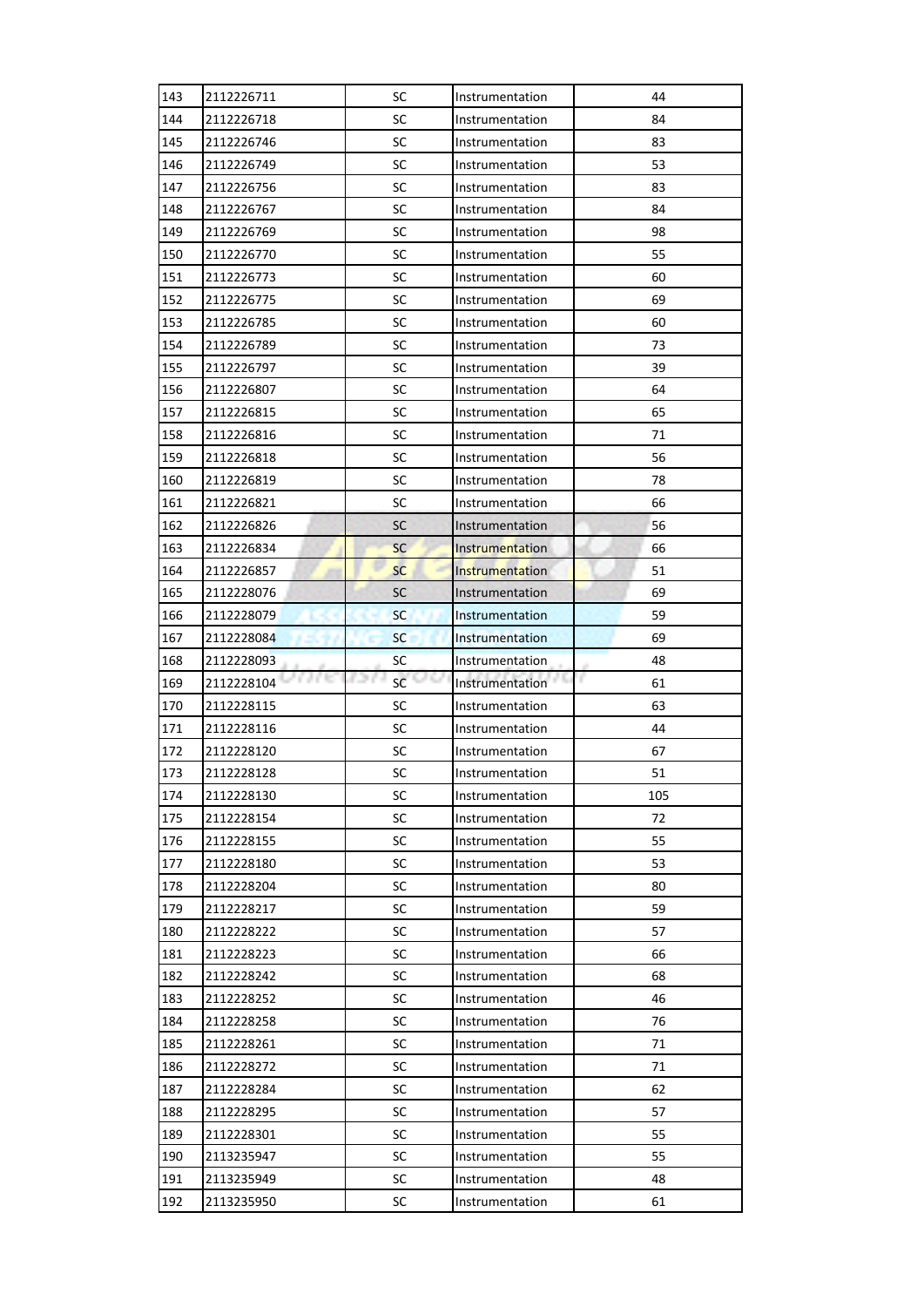| 193        | 2113235951         | SC                   | Instrumentation        | 72       |
|------------|--------------------|----------------------|------------------------|----------|
| 194        | 2113235956         | SC                   | Instrumentation        | 59       |
| 195        | 2113235957         | SC                   | Instrumentation        | 63       |
| 196        | 2116241683         | <b>SC</b>            | Instrumentation        | 60       |
| 197        | 2116241691         | <b>SC</b>            | Instrumentation        | 62       |
| 198        | 2116241703         | SC                   | Instrumentation        | 59       |
| 199        | 2116241709         | SC                   | Instrumentation        | 46       |
| 200        | 2116241710         | SC                   | Instrumentation        | 75       |
| 201        | 2116241711         | SC                   | Instrumentation        | 67       |
| 202        | 2116241712         | SC                   | Instrumentation        | 56       |
| 203        | 2116241713         | <b>SC</b>            | Instrumentation        | 94       |
| 204        | 2116241720         | SC                   | Instrumentation        | 55       |
| 205        | 2116241729         | SC                   | Instrumentation        | 53       |
| 206        | 2117248897         | SC                   | Instrumentation        | 43       |
| 207        | 2117248901         | SC                   | Instrumentation        | 49       |
| 208        | 2117248923         | <b>SC</b>            | Instrumentation        | 67       |
| 209        | 2117248930         | SC                   | Instrumentation        | 55       |
| 210        | 2117248932         | SC                   | Instrumentation        | 67       |
| 211        | 2117248955         | SC                   | Instrumentation        | 79       |
| 212        | 2117248958         | <b>SC</b>            | Instrumentation        | 80       |
| 213        | 2117248959         | <b>SC</b>            | <b>Instrumentation</b> | 55       |
| 214        | 2117248967         | <b>SC</b>            | Instrumentation        | 80       |
| 215        | 2117248977         | <b>SC</b>            | Instrumentation        | 59       |
| 216        | 2117249991         | <b>SC</b>            | Instrumentation        | 63       |
| 217        | 2117250016         | <b>SC</b>            | Instrumentation        | 63       |
|            |                    |                      |                        |          |
| 218        | 2117250080         | <b>SC</b>            | Instrumentation        | 46       |
| 219        | a nu<br>2117250081 | I D C<br>$SC^{\Box}$ | Instrumentation        | r.<br>55 |
| 220        | 2117250090         | SC                   | Instrumentation        | 47       |
| 221        | 2117250096         | <b>SC</b>            | Instrumentation        | 53       |
| 222        | 2117250108         | SC                   | Instrumentation        | 53       |
| 223        | 2117250117         | SC                   | Instrumentation        | 37       |
| 224        | 2117250121         | SC                   | Instrumentation        | 45       |
| 225        | 2117250124         | SC                   | Instrumentation        | 64       |
| 226        | 2117250134         | SC                   | Instrumentation        | 54       |
| 227        | 2117250143         | <b>SC</b>            | Instrumentation        | 77       |
| 228        | 2117250152         | <b>SC</b>            | Instrumentation        | 53       |
| 229        | 2117250156         | <b>SC</b>            | Instrumentation        | 59       |
| 230        | 2117250161         | <b>SC</b>            | Instrumentation        | 54       |
| 231        | 2117250175         | <b>SC</b>            | Instrumentation        | 61       |
| 232        | 2117250185         | SC                   | Instrumentation        | 43       |
| 233        | 2117250186         | SC                   | Instrumentation        | 43       |
| 234        | 2117250197         | SC                   | Instrumentation        | 75       |
| 235        | 2117250207         | <b>SC</b>            | Instrumentation        | 56       |
| 236        | 2117250208         | SC                   | Instrumentation        | 93       |
| 237        | 2117250222         | SC                   | Instrumentation        | 51       |
| 238        | 2117251038         | SC                   | Instrumentation        | 48       |
| 239        | 2117251062         | SC                   | Instrumentation        | 49       |
| 240        | 2117251075         | SC                   | Instrumentation        | 66       |
| 241<br>242 | 2117251076         | SC                   | Instrumentation        | 65       |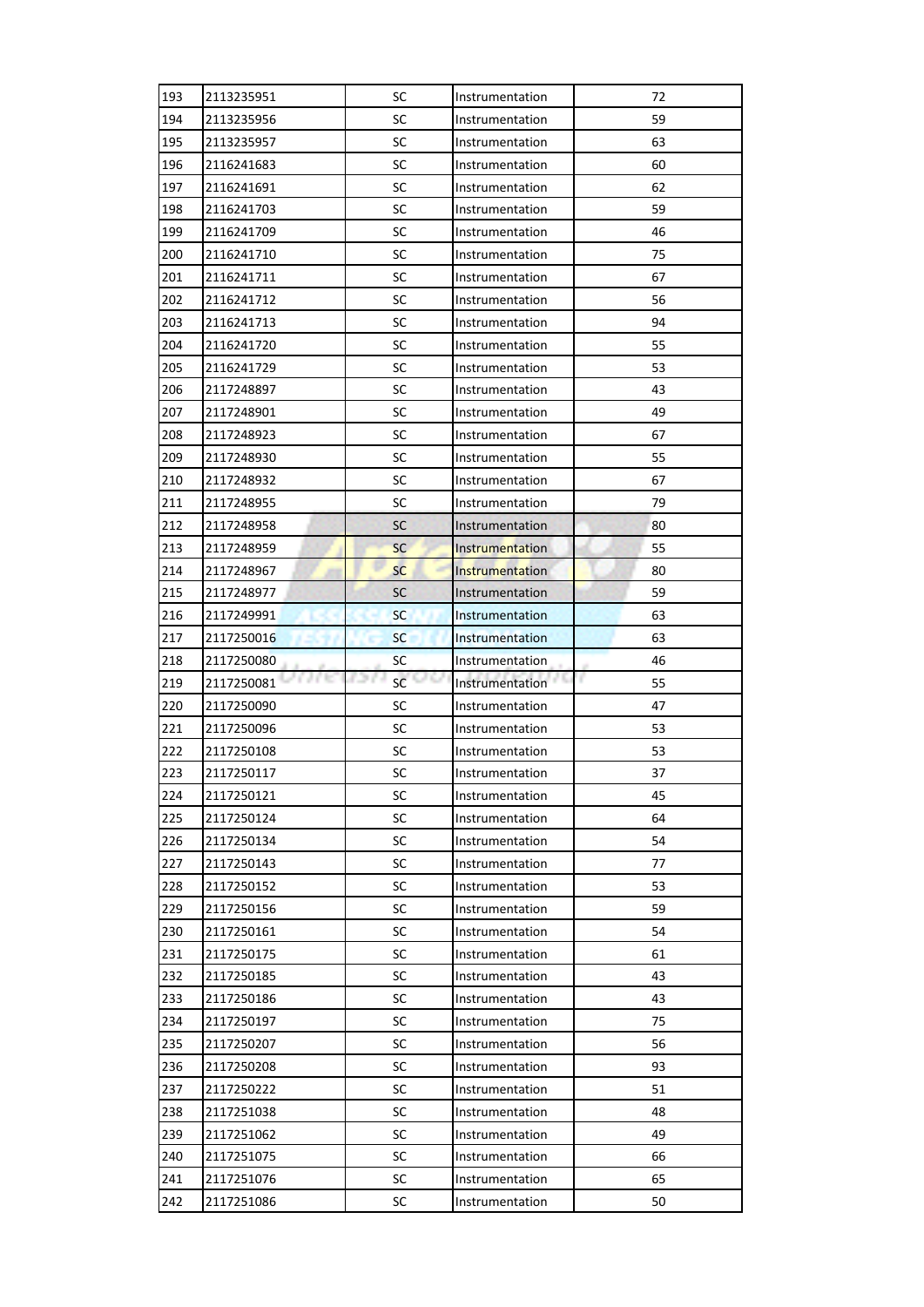| 243 | 2117251583 | SC          | Instrumentation        | 67       |
|-----|------------|-------------|------------------------|----------|
| 244 | 2117251587 | SC          | Instrumentation        | 62       |
| 245 | 2117251589 | SC          | Instrumentation        | 65       |
| 246 | 2117251605 | <b>SC</b>   | Instrumentation        | 66       |
| 247 | 2117251612 | SC          | Instrumentation        | 54       |
| 248 | 2117251619 | SC          | Instrumentation        | 20       |
| 249 | 2117251620 | SC          | Instrumentation        | 99       |
| 250 | 2117251629 | SC          | Instrumentation        | 54       |
| 251 | 2117251638 | SC          | Instrumentation        | 56       |
| 252 | 2117251640 | SC          | Instrumentation        | 83       |
| 253 | 2117251641 | SC          | Instrumentation        | 77       |
| 254 | 2117251642 | SC          | Instrumentation        | 98       |
| 255 | 2117251644 | SC          | Instrumentation        | 54       |
| 256 | 2117251655 | SC          | Instrumentation        | 83       |
| 257 | 2117251660 | SC          | Instrumentation        | 45       |
| 258 | 2117251677 | <b>SC</b>   | Instrumentation        | 55       |
| 259 | 2117252573 | SC          | Instrumentation        | 64       |
| 260 | 2117252574 | SC          | Instrumentation        | 56       |
| 261 | 2117252581 | SC          | Instrumentation        | 71       |
| 262 | 2117252598 | <b>SC</b>   | Instrumentation        | 42       |
| 263 | 2117252602 | <b>SC</b>   | <b>Instrumentation</b> | 66       |
| 264 | 2117252605 | <b>SC</b>   | Instrumentation        | 50       |
| 265 | 2117252606 | <b>SC</b>   | Instrumentation        | 72       |
| 266 | 2117252611 | <b>SC</b>   | Instrumentation        | 82       |
| 267 | 2117252623 | <b>SC</b>   | Instrumentation        | 53       |
|     |            |             |                        |          |
| 268 | 2117252627 | <b>SC</b>   | Instrumentation        | 86       |
| 269 | 2117252637 | I D C<br>SC | Instrumentation        | r.<br>60 |
| 270 | 2117252645 | SC          | Instrumentation        | 54       |
| 271 | 2117252648 | <b>SC</b>   | Instrumentation        | 55       |
| 272 | 2117252657 | SC          | Instrumentation        | 50       |
| 273 | 2117252658 | SC          | Instrumentation        | 93       |
| 274 | 2117252670 | SC          | Instrumentation        | 42       |
| 275 | 2117252683 | SC          | Instrumentation        | 87       |
| 276 | 2117252684 | SC          | Instrumentation        | 88       |
| 277 | 2117252686 | <b>SC</b>   | Instrumentation        | 52       |
| 278 | 2117252687 | <b>SC</b>   | Instrumentation        | 35       |
| 279 | 2117252691 | <b>SC</b>   | Instrumentation        | 55       |
| 280 | 2117252693 | <b>SC</b>   | Instrumentation        | 50       |
| 281 | 2117252709 | <b>SC</b>   | Instrumentation        | 52       |
| 282 | 2117252718 | SC          | Instrumentation        | 80       |
| 283 | 2117252730 | SC          | Instrumentation        | 35       |
| 284 | 2117252736 | SC          | Instrumentation        | 44       |
| 285 | 2117252747 | <b>SC</b>   | Instrumentation        | 56       |
| 286 | 2117252748 | SC          | Instrumentation        | 107      |
| 287 | 2117252753 | SC          | Instrumentation        | 80       |
| 288 | 2117252759 | SC          | Instrumentation        | 61       |
| 289 | 2117252767 | SC          | Instrumentation        | 46       |
| 290 | 2117252776 | SC          | Instrumentation        | 63       |
| 291 | 2119259584 | SC          | Instrumentation        | 54       |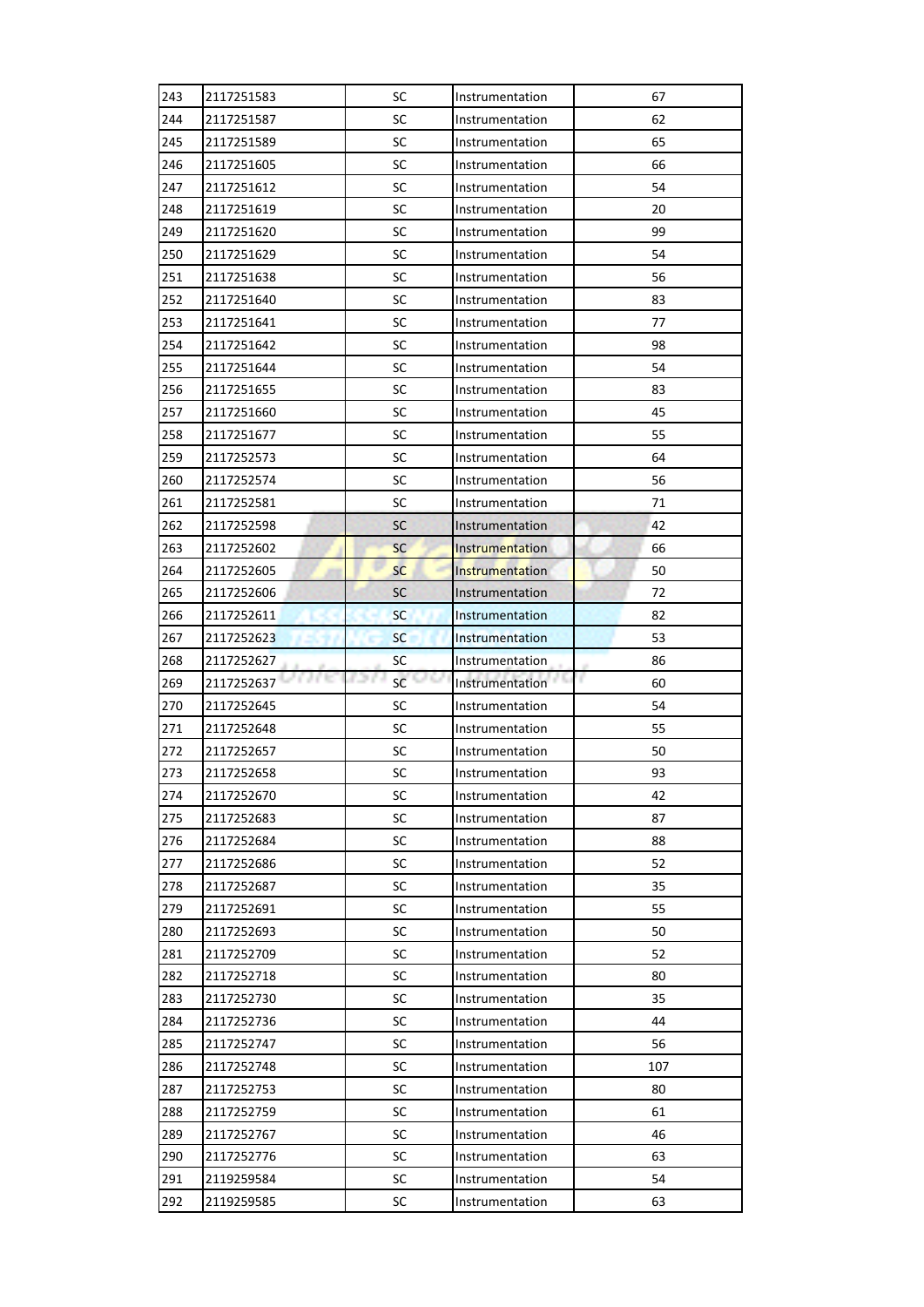| 293            | 2119259596    | SC              | Instrumentation        | 62                              |
|----------------|---------------|-----------------|------------------------|---------------------------------|
| 294            | 2119259624    | SC              | Instrumentation        | 40                              |
| Sr.No          | <b>RollNo</b> | <b>Category</b> | <b>Branch name</b>     | <b>Total Score (Out of 180)</b> |
| $\mathbf{1}$   | 2102203157    | ST              | Instrumentation        | 61                              |
| $\overline{2}$ | 2102203161    | <b>ST</b>       | Instrumentation        | 56                              |
| 3              | 2111220567    | ST              | Instrumentation        | 56                              |
| 4              | 2111220679    | <b>ST</b>       | Instrumentation        | 62                              |
| 5              | 2111221112    | ST              | Instrumentation        | 69                              |
| 6              | 2112226719    | <b>ST</b>       | Instrumentation        | 56                              |
| 7              | 2112226734    | <b>ST</b>       | Instrumentation        | 65                              |
| $\bf 8$        | 2112226779    | ST              | Instrumentation        | 72                              |
| 9              | 2112226829    | ST              | Instrumentation        | 59                              |
| 10             | 2112228187    | <b>ST</b>       | Instrumentation        | 56                              |
| 11             | 2116241697    | <b>ST</b>       | Instrumentation        | 67                              |
| 12             | 2117248904    | ST              | Instrumentation        | 66                              |
| 13             | 2117248948    | <b>ST</b>       | Instrumentation        | 42                              |
| 14             | 2117250195    | ST              | Instrumentation        | 62                              |
| 15             | 2117251094    | ST              | Instrumentation        | 58                              |
| 16             | 2117251601    | <b>ST</b>       | Instrumentation        | 65                              |
| 17             | 2117251647    | <b>ST</b>       | Instrumentation        | 58                              |
| 18             | 2117252714    | <b>ST</b>       | Instrumentation        | 81                              |
| Sr.No          | <b>RollNo</b> | <b>Category</b> | <b>Branch name</b>     | <b>Total Score (Out of 180)</b> |
| $\mathbf{1}$   | 2102203200    | $VI-A$          | Instrumentation        | 54                              |
| $\overline{2}$ | 2102203249    | $VI-A$          | Instrumentation        | 56                              |
| 3              | 2104206550    | $VI-A$          | <b>Instrumentation</b> | 50                              |
| 4              | 2104206555    | $VI-A$          | Instrumentation        | 66                              |
| 5              | 2104206596    | CD I<br>VJ-A    | Instrumentation        | r.<br>58                        |
| 6              | 2104206601    | VJ-A            | Instrumentation        | 60                              |
| 7              | 2106210843    | VJ-A            | Instrumentation        | 56                              |
| 8              | 2106210918    | VJ-A            | Instrumentation        | 77                              |
| 9              | 2108213498    | VJ-A            | Instrumentation        | 85                              |
| 10             | 2109216844    | VJ-A            | Instrumentation        | 63                              |
| 11             | 2110217822    | VJ-A            | Instrumentation        | 63                              |
| 12             |               |                 |                        |                                 |
|                | 2110217874    | VJ-A            | Instrumentation        | 67                              |
| 13             | 2111219294    | VJ-A            | Instrumentation        | 46                              |
| 14             | 2111219944    | VJ-A            | Instrumentation        | 63                              |
| 15             | 2111220026    | VJ-A            | Instrumentation        | 56                              |
| 16             | 2111220570    | VJ-A            | Instrumentation        | 48                              |
| 17             | 2111220620    | VJ-A            | Instrumentation        | 77                              |
| 18             | 2111221148    | VJ-A            | Instrumentation        | 85                              |
| 19             | 2111222142    | VJ-A            | Instrumentation        | 41                              |
| 20             | 2111222156    | VJ-A            | Instrumentation        | 52                              |
| 21             | 2117248907    | VJ-A            | Instrumentation        | 64                              |
| 22             | 2117250095    | VJ-A            | Instrumentation        | 67                              |
| 23             | 2117251027    | VJ-A            | Instrumentation        | 69                              |
| 24             | 2117251054    | VJ-A            | Instrumentation        | 53                              |
| 25             | 2117251096    | VJ-A            | Instrumentation        | 69                              |
| 26             | 2117252615    | VJ-A            | Instrumentation        | 84                              |
| 27             | 2117252643    | VJ-A            | Instrumentation        | 59                              |